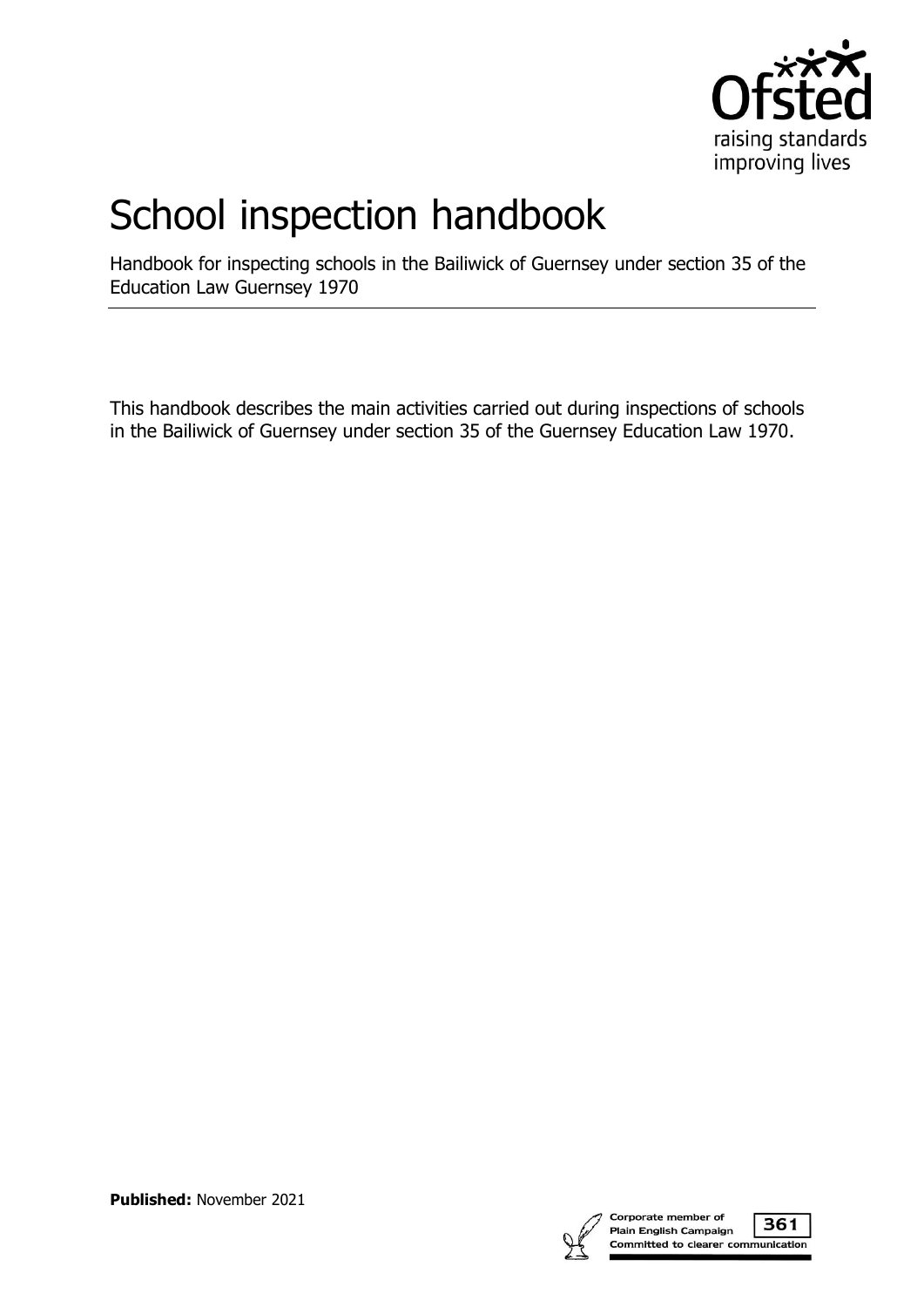

## **Contents**

| <b>Introduction</b>                                                                                              | 5              |
|------------------------------------------------------------------------------------------------------------------|----------------|
| <b>Privacy notice</b>                                                                                            | 5              |
| Inspection and the COVID-19 (coronavirus) pandemic                                                               | 6              |
| Preparation and planning                                                                                         | 6              |
| Curriculum                                                                                                       | $\frac{6}{7}$  |
| Remote learning                                                                                                  |                |
| External data                                                                                                    | $\overline{7}$ |
| Leadership                                                                                                       | $\overline{7}$ |
| Safeguarding and attendance                                                                                      | 8              |
| Personal development and welfare                                                                                 | 8              |
| Remote elements of the inspection                                                                                | 8              |
| Early years foundation stage (EYFS) requirements and previous disapplication<br>and/or modifications of the EYFS | 9              |
| Part 1. How schools will be inspected                                                                            | 10             |
| What are the legal requirements for the inspection of schools?                                                   | 10             |
| How schools are selected for inspection                                                                          | 10             |
| Schools with a religious character                                                                               | 10             |
| When can an inspection take place?                                                                               | 10             |
| Before the inspection                                                                                            | 10             |
| <b>Clarification for schools</b>                                                                                 | 10             |
| Inspectors' planning and preparation                                                                             | 13             |
| Notification and introduction                                                                                    | 14             |
| Information that schools must provide by 8am on the day of inspection                                            | 14<br>15       |
| Preparation                                                                                                      | 16             |
| Discussing the school's progress since the previous inspection<br>Inspection planning discussion                 | 16             |
| Resource bases                                                                                                   | 17             |
| Requests for deferral or cancellation                                                                            | 18             |
| Seeking the views of registered parents and other stakeholders                                                   | 18             |
| Pupil and staff questionnaires                                                                                   | 19             |
| Safeguarding                                                                                                     | 19             |
| Reporting on evidence or allegations of child abuse                                                              | 19             |
| The inspection                                                                                                   | 20             |
| Days allocated to inspection and inspection team members                                                         | 20             |
| Concurrent inspections                                                                                           | 20             |
| Arrival time on the first full day of inspection                                                                 | 20             |
| Gathering and recording evidence                                                                                 | 20             |
| Evaluating different approaches to teaching                                                                      | 21             |
| Newly qualified teachers and trainees working in schools during inspections                                      | 21             |
| Overarching approach to inspection                                                                               | 21             |
| Handbook for incoacting schools in the Bailiwick of Guernsey                                                     | า              |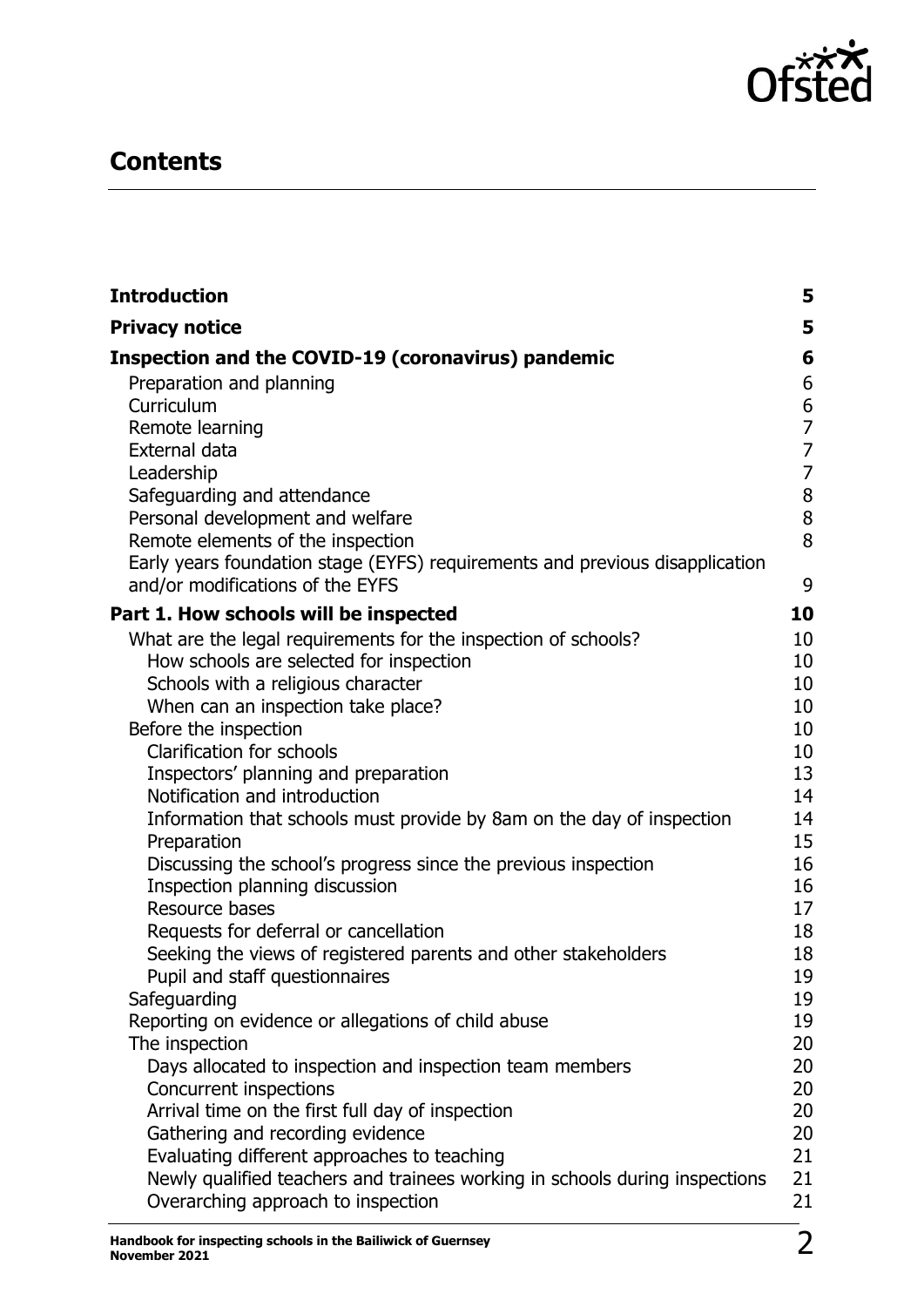# Ofsted

| Joint visits to lessons<br>Work scrutiny<br>Talking to and observing pupils outside lessons<br>Meeting those with wider responsibilities for schools in the Bailiwick<br>Meeting leaders<br>Reaching final judgements<br>Providing feedback<br>After the inspection<br>Arrangements for publishing the report<br>The inspection evidence base<br>Quality assurance and complaints<br>Quality assurance<br>Handling concerns and complaints                                                                                                                                                                                                                                    | 22<br>23<br>23<br>24<br>24<br>25<br>25<br>27<br>27<br>27<br>28<br>28<br>28                   |
|-------------------------------------------------------------------------------------------------------------------------------------------------------------------------------------------------------------------------------------------------------------------------------------------------------------------------------------------------------------------------------------------------------------------------------------------------------------------------------------------------------------------------------------------------------------------------------------------------------------------------------------------------------------------------------|----------------------------------------------------------------------------------------------|
| Part 2. The evaluation schedule - how we will judge schools                                                                                                                                                                                                                                                                                                                                                                                                                                                                                                                                                                                                                   | 29                                                                                           |
| Reaching a key indicator of 'excellent'<br>Reaching a key indicator of 'good' or 'requires improvement'<br>The quality of education<br>Intent<br>Curriculum flexibility<br>Curriculum narrowing<br>Cultural capital<br>Sources of evidence specific to curriculum intent<br>Implementation<br>Developing understanding, not memorising disconnected facts<br>The school's use of assessment<br>Sources of evidence specific to curriculum implementation<br>Impact<br>Inspectors will not use schools' internal assessment data as evidence<br>Sources of evidence specific to curriculum impact<br>Reaching the evaluation of quality of education, drawing together intent, | 29<br>30<br>30<br>30<br>31<br>31<br>32<br>32<br>33<br>34<br>34<br>35<br>36<br>37<br>37<br>38 |
| implementation and impact<br>Grade descriptors for the quality of education                                                                                                                                                                                                                                                                                                                                                                                                                                                                                                                                                                                                   | 38                                                                                           |
| <b>Behaviour and attitudes</b>                                                                                                                                                                                                                                                                                                                                                                                                                                                                                                                                                                                                                                                | 42                                                                                           |
| Pupils with particular needs                                                                                                                                                                                                                                                                                                                                                                                                                                                                                                                                                                                                                                                  | 43                                                                                           |
| Pupils who are not in the school during the inspection<br><b>Exclusions</b>                                                                                                                                                                                                                                                                                                                                                                                                                                                                                                                                                                                                   | 43<br>43                                                                                     |
| Sources of evidence specific to behaviour and attitudes                                                                                                                                                                                                                                                                                                                                                                                                                                                                                                                                                                                                                       | 43                                                                                           |
| Personal development and welfare                                                                                                                                                                                                                                                                                                                                                                                                                                                                                                                                                                                                                                              | 47                                                                                           |
| Spiritual, moral, social and cultural development                                                                                                                                                                                                                                                                                                                                                                                                                                                                                                                                                                                                                             | 49                                                                                           |
| Relationships and sex education<br>Sources of evidence specific to personal development and welfare                                                                                                                                                                                                                                                                                                                                                                                                                                                                                                                                                                           | 51<br>51                                                                                     |
| Careers information, education, advice and guidance                                                                                                                                                                                                                                                                                                                                                                                                                                                                                                                                                                                                                           | 52                                                                                           |
| Grade descriptors for personal development and welfare                                                                                                                                                                                                                                                                                                                                                                                                                                                                                                                                                                                                                        | 52                                                                                           |
| Leadership and management<br>Leadership and management in school                                                                                                                                                                                                                                                                                                                                                                                                                                                                                                                                                                                                              | 54<br>55                                                                                     |
| Evaluating the impact of external support                                                                                                                                                                                                                                                                                                                                                                                                                                                                                                                                                                                                                                     | 56                                                                                           |
| Inspecting off-site provision                                                                                                                                                                                                                                                                                                                                                                                                                                                                                                                                                                                                                                                 | 56                                                                                           |
|                                                                                                                                                                                                                                                                                                                                                                                                                                                                                                                                                                                                                                                                               |                                                                                              |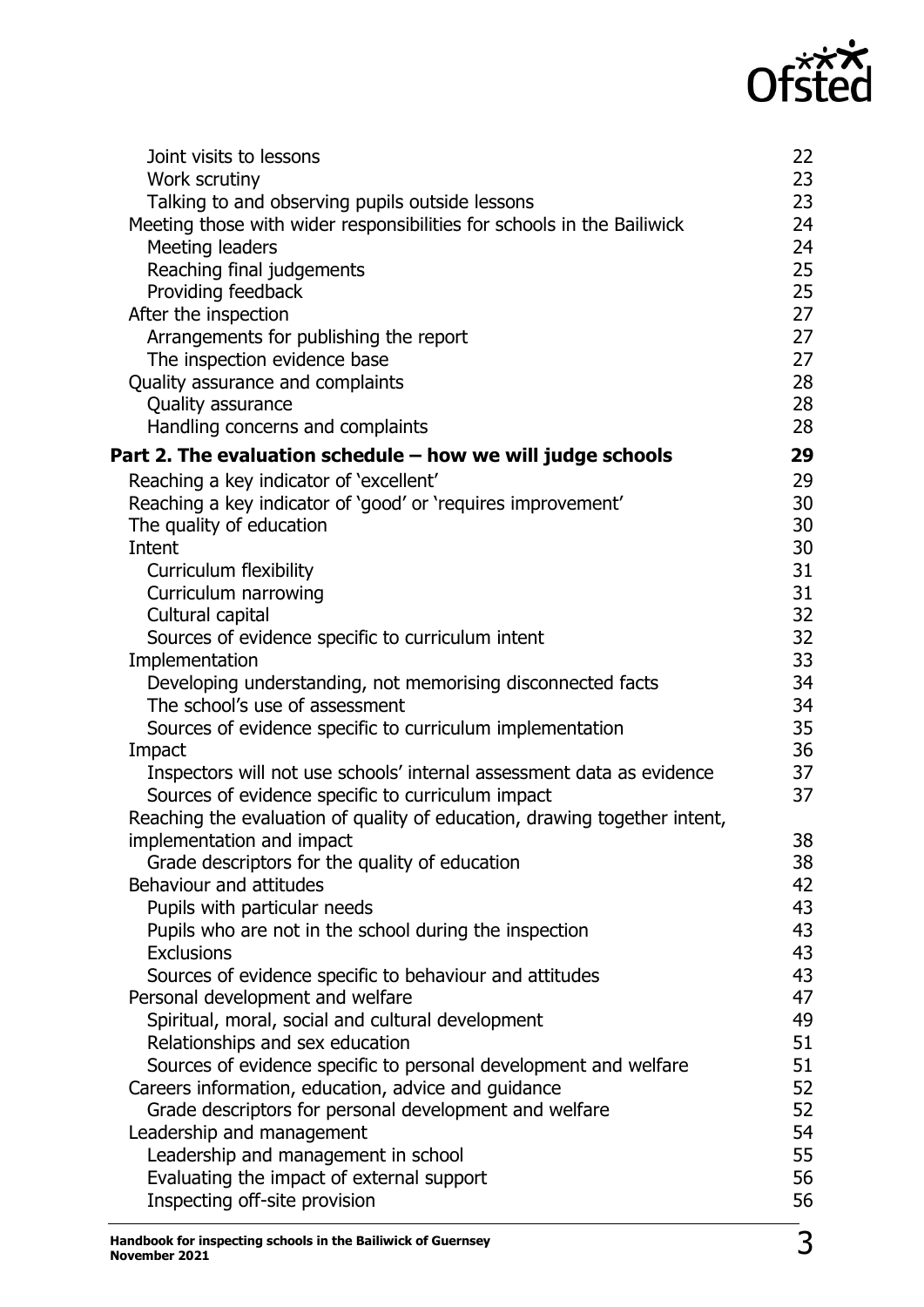

| Gaming                                                                       | 57 |
|------------------------------------------------------------------------------|----|
| Inclusive culture                                                            | 57 |
| Safeguarding                                                                 | 57 |
| Sexual harassment, online sexual abuse and sexual violence                   | 59 |
| The impact of safeguarding on the evaluation of leadership and management 61 |    |
| Sources of evidence specific to leadership and management                    | 61 |
| Grade descriptors for leadership and management                              | 62 |
| Evaluating the quality of early years education in schools                   | 64 |
| Grade descriptors                                                            | 65 |
| Evaluating sixth-form provision in schools                                   | 69 |
| Part 3. Applying the inspection handbook in different contexts               | 74 |
| Provision for pupils with SEND in special and mainstream schools             | 74 |
| Applying the handbook in alternative provision                               | 75 |
| Applying the handbook to the teaching of early reading in primary schools    | 77 |
| Applying the handbook to the teaching of mathematics                         | 78 |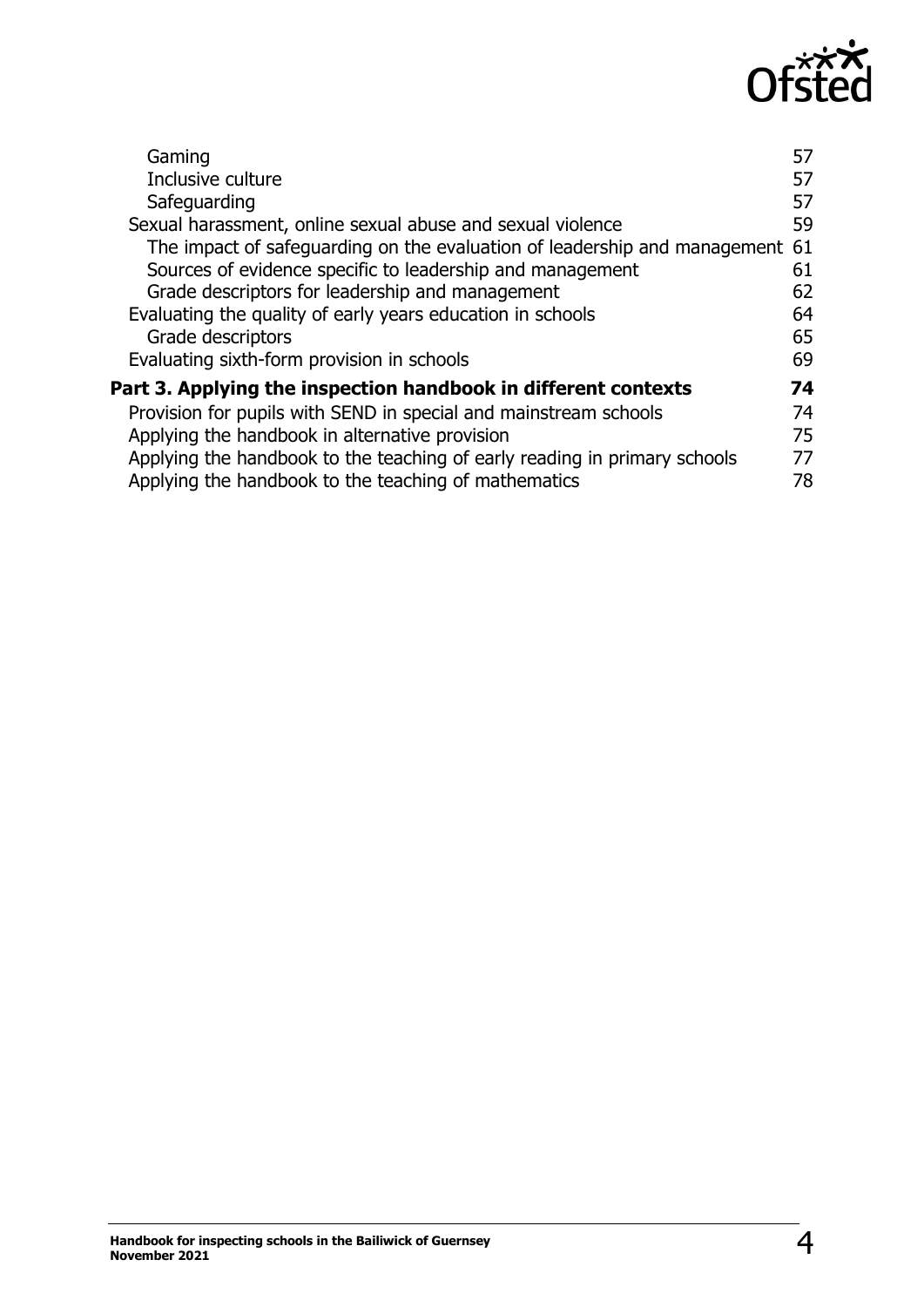

## <span id="page-4-0"></span>**Introduction**

- 1. This handbook describes the main activities carried out during inspections of schools in the Bailiwick of Guernsey under section 35 of the Guernsey Education Law  $1970.<sup>1</sup>$  It sets out the evaluation criteria that inspectors use to make their judgements and on which they report.
- 2. The handbook has three parts:
	- Part 1. How schools will be inspected

This contains information about the processes before, during and after the inspection.

■ Part 2. The evaluation schedule

This contains the evaluation criteria inspectors use to make the graded judgements about schools and includes examples of the kinds of evidence and activities used by inspectors to make their judgements.

- Part 3. Applying this handbook in different contexts and provisions.
- 3. This handbook is primarily a guide for inspectors on how to carry out school inspections in the Bailiwick of Guernsey. However, it is made available to schools and other organisations to ensure that they are informed about the processes and procedures of inspection. It seeks to balance the need for consistency in inspections with the flexibility required to respond to the individual circumstances of each school. This handbook should not be regarded as a set of inflexible rules, but as an account of the procedures of inspection. Inspectors will use their professional judgement when they use this handbook.

## <span id="page-4-1"></span>**Privacy notice**

- 4. During inspection, inspectors will collect information about staff and children at the school by looking at school records, responses to the pupil survey and responses to the staff survey where appropriate, and by observing the everyday life of the school. Ofsted uses this information to prepare its report and for the purposes set out in its privacy policy.<sup>2</sup> In most cases, Ofsted will not record names. However, some of the information may make it possible to identify a particular individual. Ofsted will not publish any information that identifies an individual in the report, but it will usually name the headteacher.
- 5. In the vast majority of settings, Ofsted will gather evidence electronically using a range of devices, including laptops, mobile phones and tablets. All evidence is

[www.guernseylegalresources.gg/article/94439/Education-Guernsey-Law-1970-Consolidated-text.](http://www.guernseylegalresources.gg/article/94439/Education-Guernsey-Law-1970-Consolidated-text) 2 'Schools: Ofsted privacy notice', Ofsted, June 2019;

[www.gov.uk/government/publications/ofsted-privacy-notices/schools-ofsted-privacy-notice.](https://www.gov.uk/government/publications/ofsted-privacy-notices/schools-ofsted-privacy-notice)

<sup>&</sup>lt;sup>1</sup> Guernsey Education Law 1970: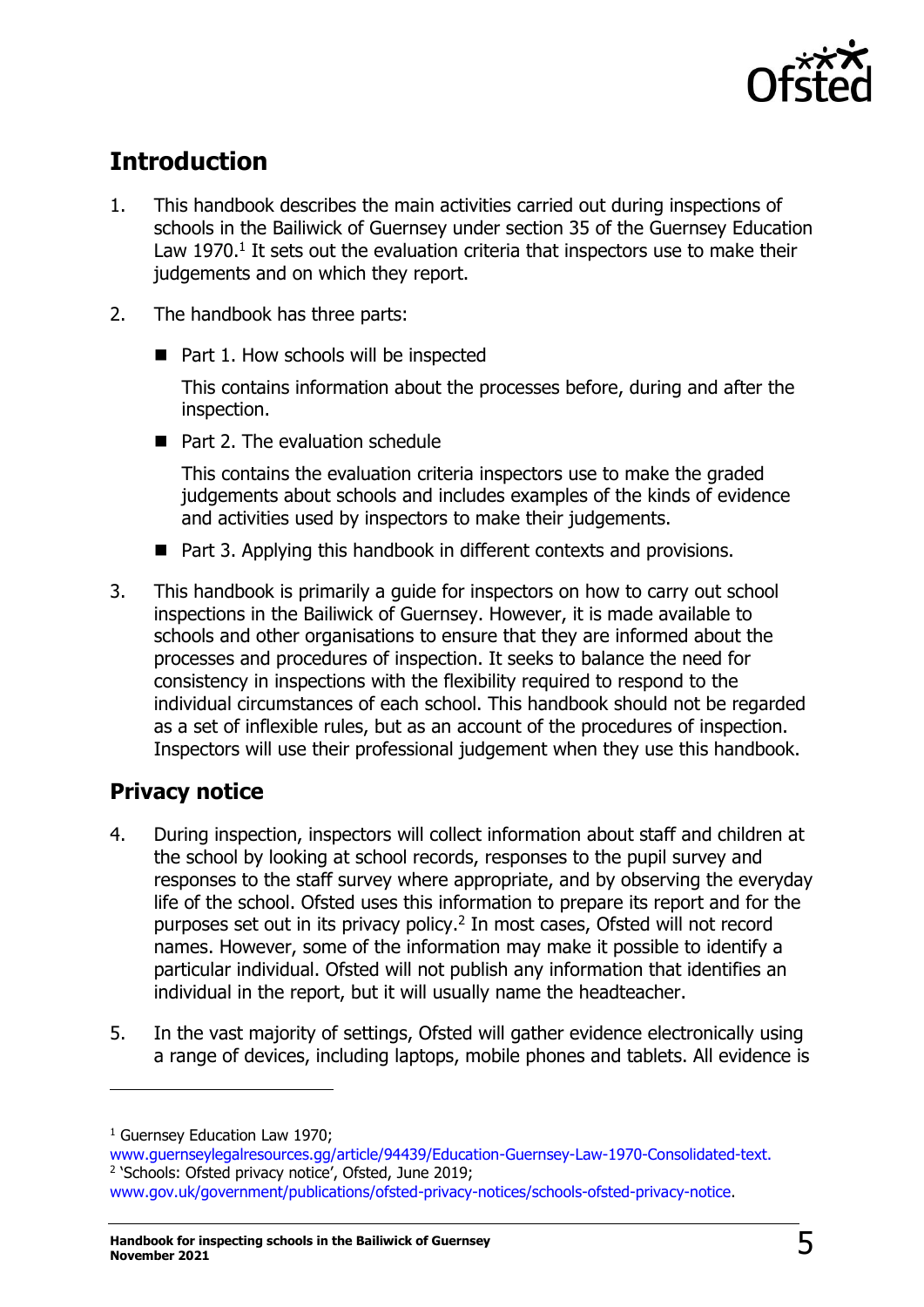

securely transferred to Ofsted's systems. Inspectors may take photographs of pupils' work. These will be stored as evidence, but not retained by the inspector personally.

## <span id="page-5-0"></span>**Inspection and the COVID-19 (coronavirus) pandemic**

- 6. This section sets out our approach to inspections as a result of the COVID-19 pandemic. It covers how, when making judgements, we will reflect the COVID-19 context and the disruption it has caused, and may continue to cause, to all education providers. It also covers the transitional period.<sup>3</sup> We will keep our handbooks and methodology under review as circumstances change and we continue to emerge from the pandemic.
- 7. We outline here the additional considerations for inspectors when inspecting schools during the COVID-19 pandemic and transitional period. This section should be read alongside the other parts of the inspection handbook.

## <span id="page-5-1"></span>**Preparation and planning**

- 8. During the preparation phone call with the headteacher, the lead inspector will seek to understand the specific impact of COVID-19 on the school community and how the school's leaders have responded to the situation, including any specific plans for the transitional period.
- 9. This discussion will also explore how the school has implemented the curriculum and what, if any, elements of remote learning remain in place at the time of inspection.
- 10. In this conversation, the headteacher and lead inspector will agree safety protocols that the inspection team will follow to ensure that the inspection is completed in a COVID-19-secure way.
- 11. Given these additional discussions, the conversation may take longer than 90 minutes.

## <span id="page-5-2"></span>**Curriculum**

- 12. Ofsted recognises that most schools will have been unable to implement the curriculum in the usual way during the COVID-19 pandemic.
- 13. To understand the context of the school's current curriculum, inspectors will explore how leaders' decisions about remote learning have led to changes or adaptations to the school's curriculum. For example, inspectors will look at how subject leaders and teachers have identified pupils' learning gaps and new

<sup>&</sup>lt;sup>3</sup> Ofsted defines the transitional period as the period during which transitional arrangements/statements remain in place. We intend to review these in July 2022.

**Handbook for inspecting schools in the Bailiwick of Guernsey November <sup>2021</sup>** 6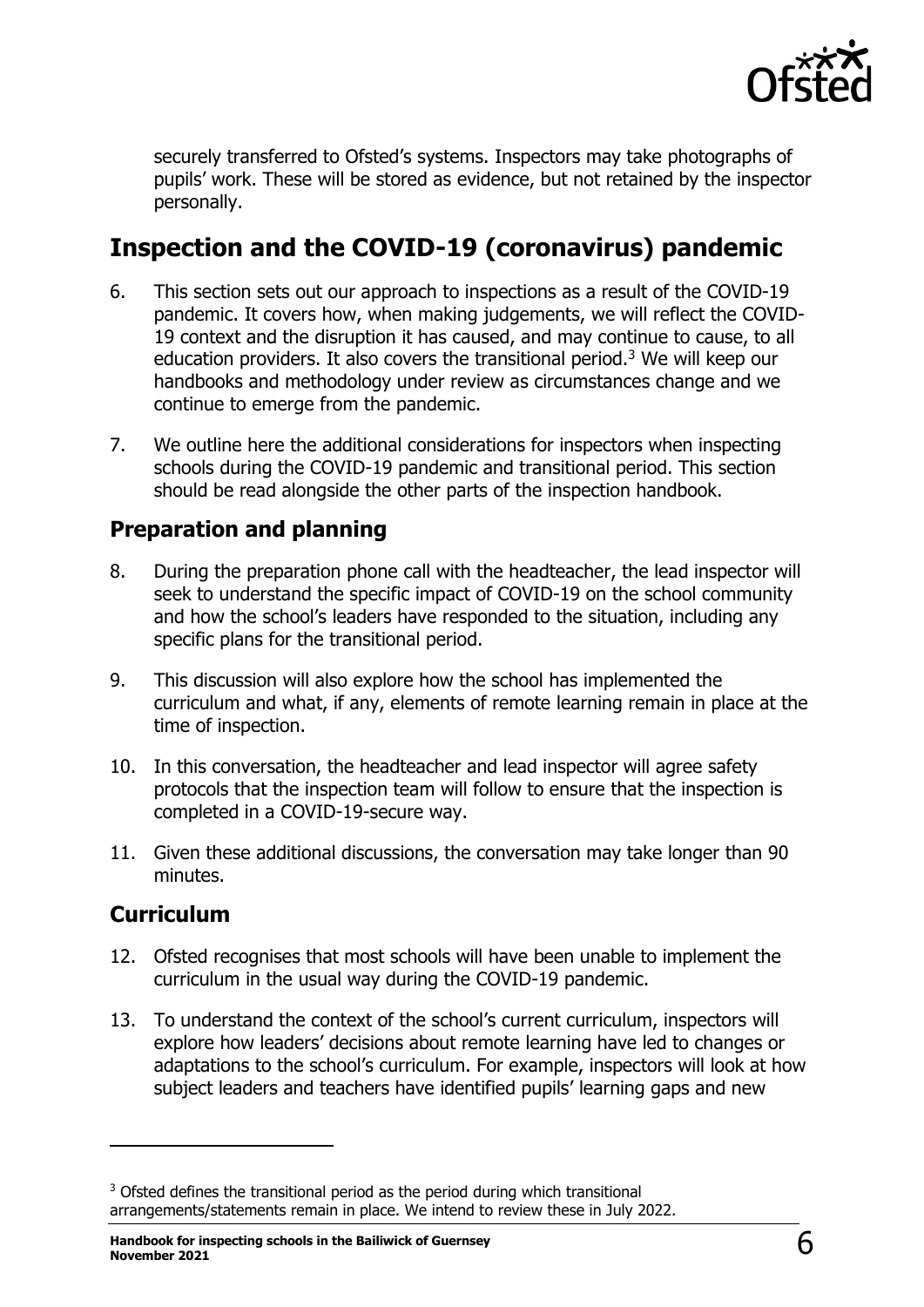

starting points, and how they have responded to that in their curriculum planning.

### <span id="page-6-0"></span>**Remote learning**

- 14. Ofsted recognises that there may still be some limited circumstances in which a pupil may need to learn remotely. Ofsted does not have a preferred model for remote learning. Throughout the inspection, inspectors will discuss the decisions that school leaders have taken and how they have implemented these. The quality of remote learning during the periods of lockdown in Guernsey and Alderney will not affect our judgement of the school's quality of education.
- 15. Where remote learning remains in place, inspectors may examine remote teaching and review materials. We will only expect to see the school's typical approach to remote learning, and do not expect schools to arrange anything solely for inspection.
- 16. To understand leaders' decisions about the curriculum, inspectors may discuss remote learning with teachers, parents and carers, and pupils. They may also review completed work and teaching materials. This will be the case regardless of whether remote learning is in place at the time of inspection.
- 17. Given the above, when we refer to the intent, implementation and impact of the curriculum in this handbook, this includes remote learning, where it remains in place for some pupils.

#### <span id="page-6-1"></span>**External data**

- 18. Inspectors will consider available external data. However, they will be mindful of the age of this data, especially in respect of statutory assessment and qualifications, when making judgements.
- 19. Teacher-assessed grades from 2020 and 2021 will not be used to assess curriculum impact. Inspectors may be provided with data from dashboards, but these will not be used to assess curriculum impact.
- 20. Inspectors will not expect or accept internal data from schools, either instead of or in addition to published data.

## <span id="page-6-2"></span>**Leadership**

21. Inspectors will seek to understand how school leaders have adapted their school development plans as a result of the COVID-19 pandemic, including the rationale for any new or modified school improvement priorities.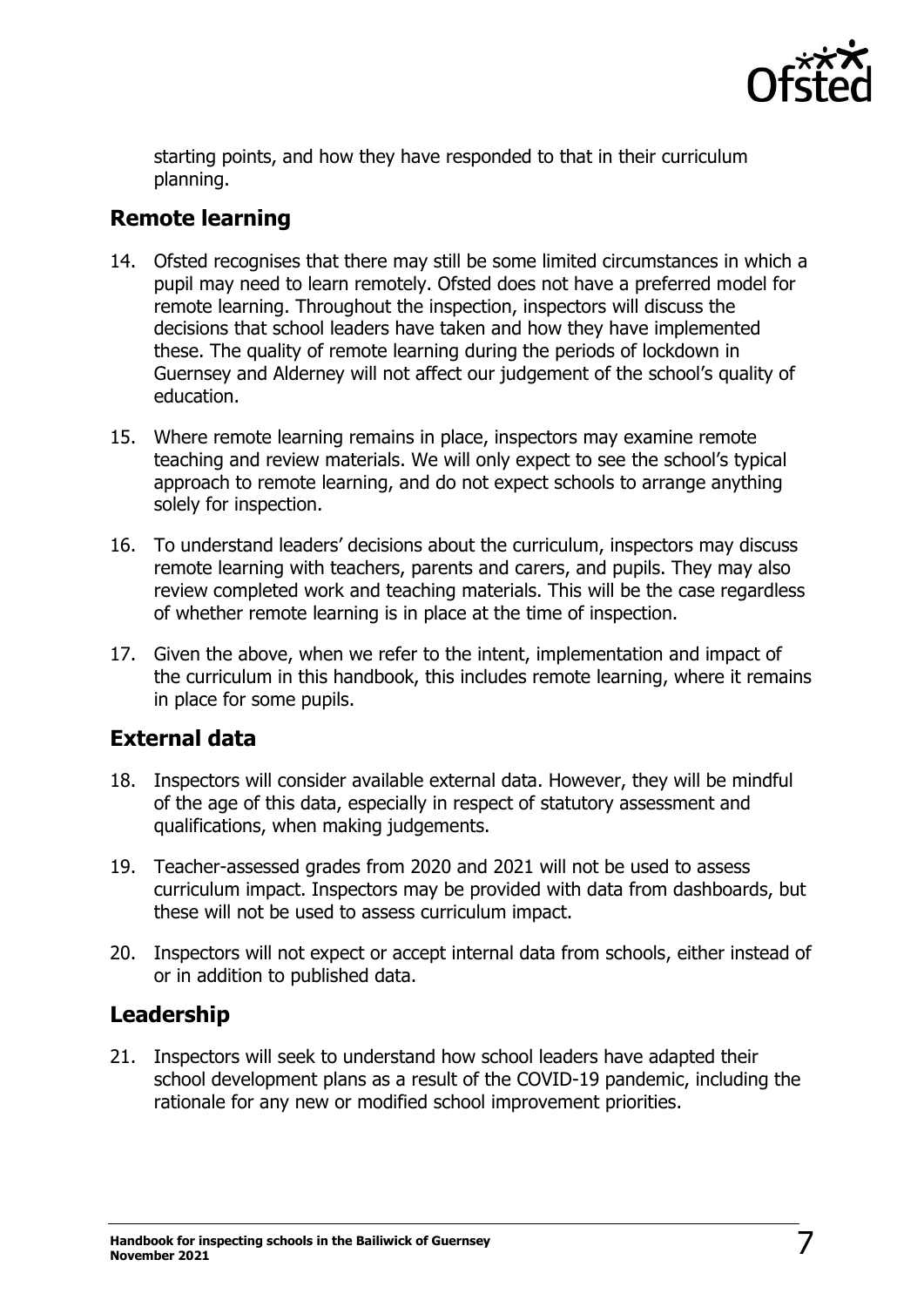

## <span id="page-7-0"></span>**Safeguarding and attendance**

- 22. The COVID-19 pandemic increased safeguarding risks. Inspectors will consider how school leaders adapted approaches to safeguarding during the pandemic to make sure that:
	- vulnerable pupils, including those with special educational needs and/or disabilities (SEND), were prioritised for in-person education in school
	- safeguarding procedures remained effective for those receiving remote learning, as well as those attending school.
- 23. Inspectors will discuss how safeguarding arrangements have changed over time due to the pandemic, and how school leaders have made sure that these remain effective.
- 24. Inspectors will discuss attendance patterns with school leaders to understand how the pandemic specifically affected the individual school. They will want to understand how, in the circumstances, the school ensured the best possible attendance for those pupils eligible to attend in person. Attendance between March 2020 and March 2021 will not affect our judgement of the school.
- 25. Ofsted recognises that the context in which schools operate has changed as a result of the pandemic. Therefore, inspectors will consider the specific context and the steps school leaders have taken to ensure the best possible rates of attendance.

#### <span id="page-7-1"></span>**Personal development and welfare**

26. When forming judgements about personal development and welfare, inspectors will seek to understand what took place before the pandemic, what the school has in place currently and what its future plans are. Ofsted recognises that many elements of personal development and welfare that were in place before the pandemic may have been disrupted. Therefore, inspectors will focus on understanding the steps that leaders have taken to offer as wide a range of personal development and welfare opportunities as possible.

## <span id="page-7-2"></span>**Remote elements of the inspection**

27. Inspections will be carried out on site, and in-person meetings will remain our usual method. However, it may be practical to carry out some elements of the inspection through video/telephone call. This will be agreed with the headteacher at the start of the inspection. It will usually only be used to involve professionals who offer support to schools and others with leadership responsibility who are unable to attend the school site.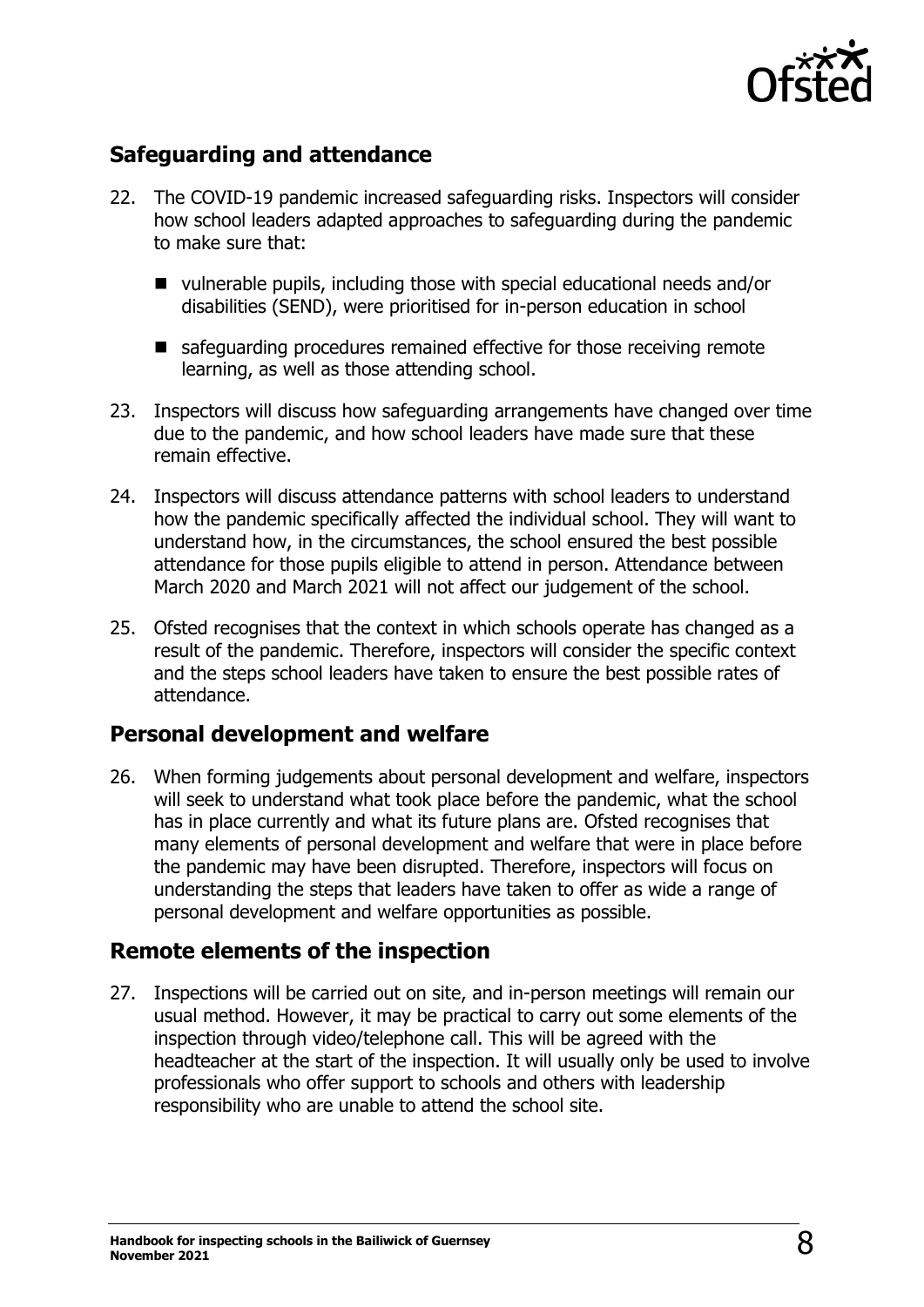

#### <span id="page-8-0"></span>**Early years foundation stage (EYFS) requirements and previous disapplication and/or modifications of the EYFS**

- 28. We recognise that the disruption to learning caused by the pandemic may have had an impact on what children have learned. This could result in some children having a wider than usual range of starting points and gaps in their learning and development. Inspectors will pay close attention to how schools identify and address any of these delays and gaps.
- 29. When determining inspection judgements, the inspector will take account of all failures to meet EYFS requirements, even where they were previously modified.
- 30. If the inspector judges the early years provision not to have an acceptable standard of care and/or quality of education, the specific early years judgement will be graded 'inadequate'.
- 31. When evaluating the quality of early years education, using the judgement criteria (set out below in paragraphs 228 and following), inspectors will consider the extent to which the curriculum is coherently planned and sequenced and is developmentally appropriate.
- 32. When considering the impact of the curriculum, inspectors will have due regard to any loss of learning the pandemic may have caused. However, inspectors will consider what the school is doing to address any disruption to learning and development to ensure that children are well prepared for their next stage of their education.
- 33. EYFS assessment arrangements may have been altered as a result of the pandemic. Inspectors will need to understand where providers may have previously relied on the modifications to some of the assessment requirements of the EYFS. They will check whether providers were meeting relevant assessment requirements. They will also check how providers are supporting staff with any additional workload expectations as a result.
- 34. Inspectors will also consider how schools adapted approaches to safeguarding during the pandemic to make sure that:
	- vulnerable children, including those with SEND, were encouraged to attend the provision
	- safeguarding procedures remained effective both for those at home and those attending the provision.
- 35. Inspectors will discuss how safeguarding arrangements have changed over time due to the pandemic, and how schools have made sure that these arrangements remain effective.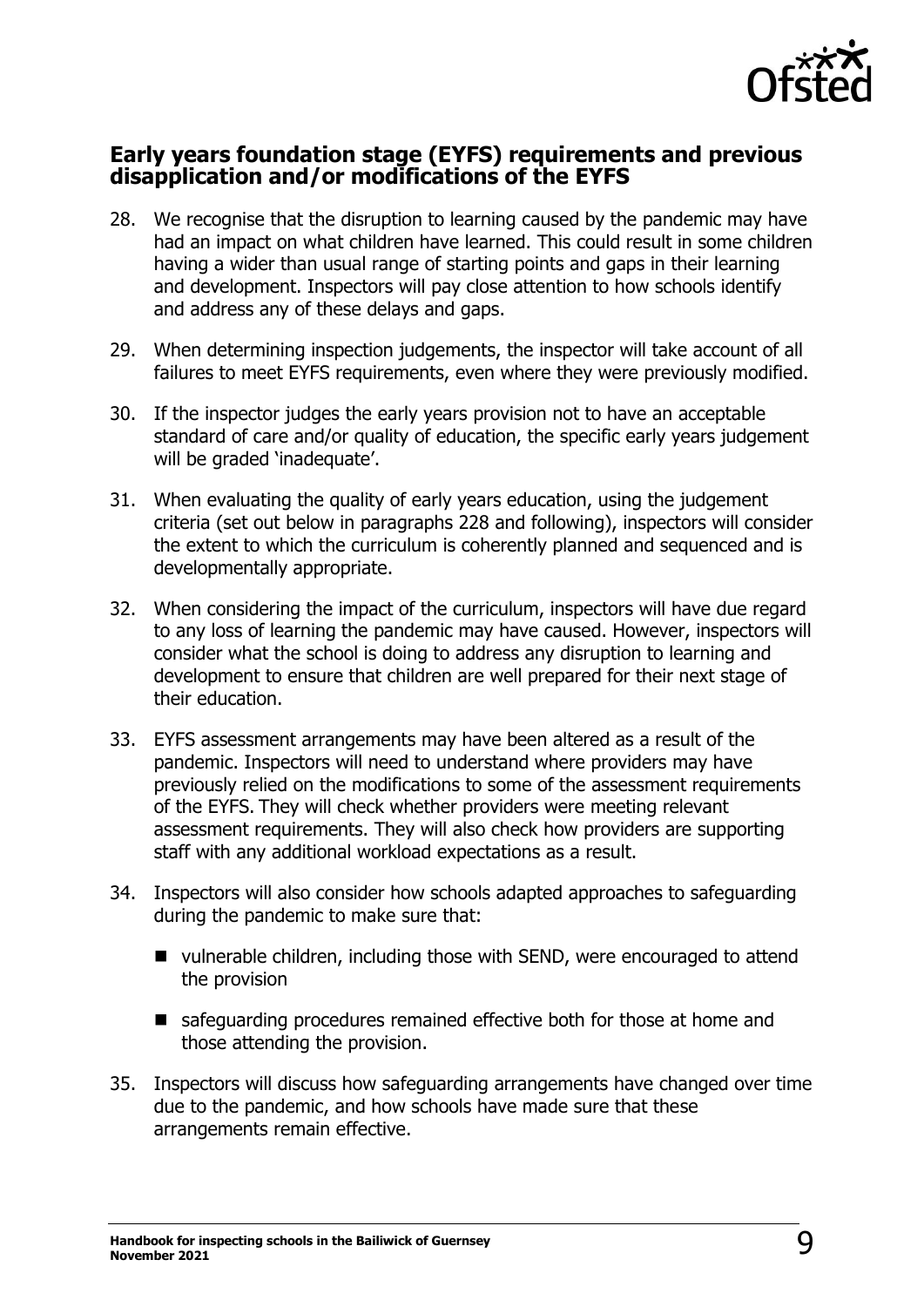

## <span id="page-9-0"></span>**Part 1. How schools will be inspected**

## <span id="page-9-1"></span>**What are the legal requirements for the inspection of schools?**

#### <span id="page-9-2"></span>**How schools are selected for inspection**

- 36. This handbook sets out the statutory basis for school inspections carried out under the Guernsey Education Law 1970.
- 37. The handbook applies to all state schools in the Bailiwick of Guernsey that are to be inspected under section 35 of the Guernsey Education Law 1970.
- 38. Ofsted is required to inspect at prescribed intervals all schools in the Bailiwick of Guernsey. While we have taken account of previous inspection history, the start of the new inspection contract between the States of Guernsey and Ofsted has enabled Ofsted to generate a new cycle of inspection activity. Therefore, it should not be assumed that inspection scheduling is contingent on the date of the previous inspection. Schools will be inspected within four years of the start of the new inspection contract. After this time, a school will be inspected within a five-year period of time from the end of the school year in which the previous inspection took place. A sudden deterioration in standards or major safeguarding concerns would also trigger an inspection.

#### <span id="page-9-3"></span>**Schools with a religious character**

39. Certain schools have a specific Catholic religious character. Ofsted will not inspect the content of collective worship and denominational education in these schools. They will continue to be inspected by the Diocese of Portsmouth.

#### <span id="page-9-4"></span>**When can an inspection take place?**

40. Inspection can take place at any point from five school days after the first day pupils attend in the autumn term. For example, if pupils return to school on a Wednesday, inspection can take place as early as the following Wednesday.

## <span id="page-9-5"></span>**Before the inspection**

#### <span id="page-9-6"></span>**Clarification for schools**

41. The information below confirms our requirements. This is to dispel myths about inspection that can result in unnecessary workload in schools. It is intended to highlight specific practices that we do not require.

#### 42. Ofsted **will:**

■ take a range of evidence, including that held in electronic form, into account when making judgements; this will include official data provided by the Education Office, discussions with leaders, staff and pupils, questionnaire responses, and work in pupils' books/folders/sketchbooks and so on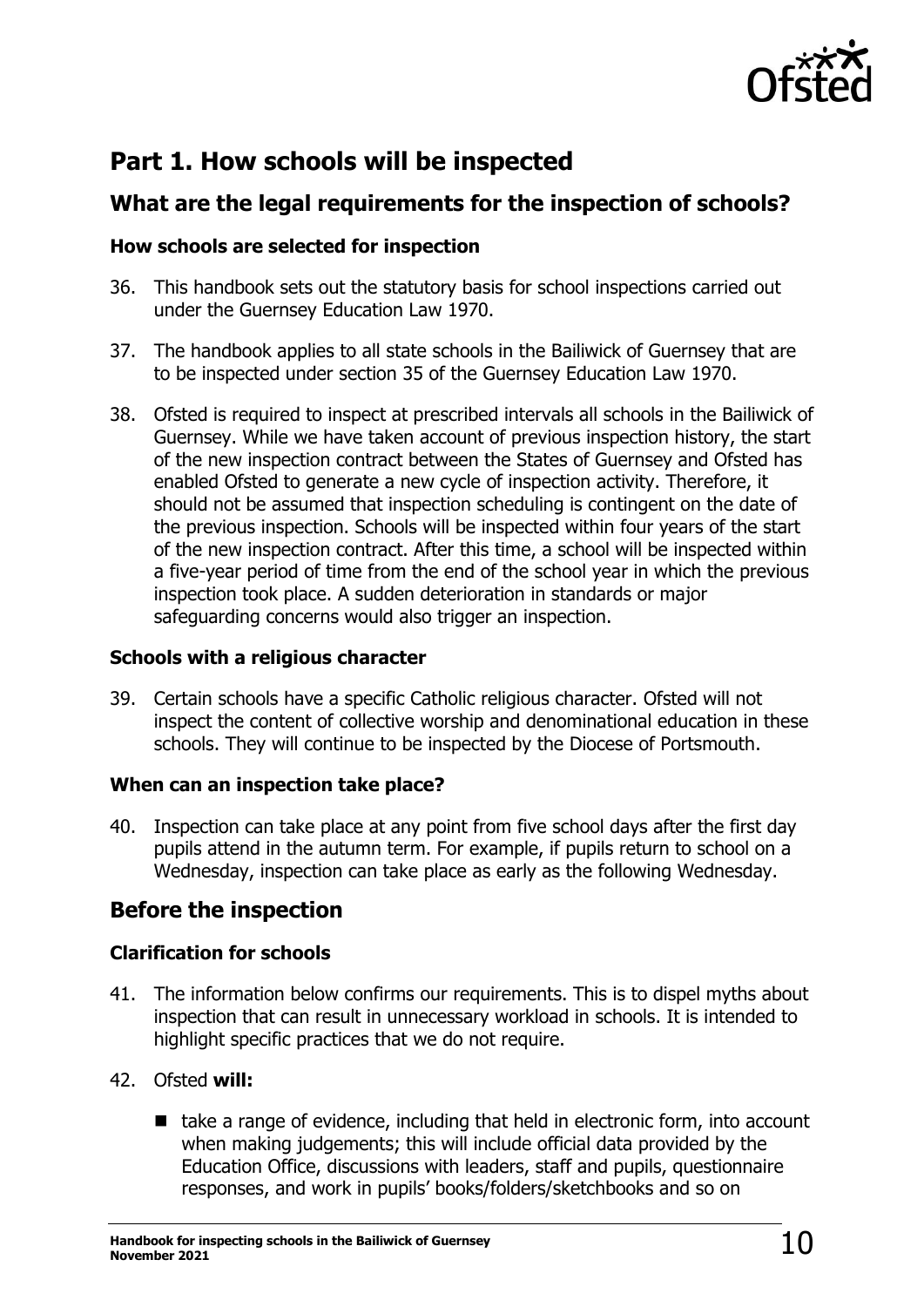

- judge fairly schools that take radically different approaches to the curriculum; we will assess any school's curriculum favourably when leaders have built or adopted a curriculum with appropriate coverage, content, structure and sequencing and have implemented it effectively
- report on any failure to comply with statutory arrangements when these form part of this handbook
- invite the headteacher to observe the inspectors' final team meeting (as restrictions allow)
- expect schools to show how they use internal and States of Guernsey systems to maintain appropriate records, setting out how they manage the suitability of their staff and other adults who work with children.

#### 43. Ofsted **will not**:

- grade individual lessons
- provide evidence from any lesson visit that could be used in capability/disciplinary proceedings or for the purposes of performance management
- create unnecessary workload for teachers through its recommendations
- routinely check personnel files, although it may look at a small sample
- $\blacksquare$  advocate a particular method of planning (including lesson planning), teaching or assessment; it is up to schools to determine their practices and it is up to leadership teams to justify these on their own merits rather than by referring to this handbook.
- 44. Ofsted **does not** require schools to provide:
	- evidence in any specific format, as long as it is easily accessible for inspectors
	- curriculum planning in any specific format
	- evidence for inspection beyond that set out in this handbook
	- photographic evidence of pupils' work (although inspectors may ask to take photographs themselves of pupils' work, which will be anonymised)
	- any written record of teachers' oral feedback to pupils
	- individual lesson plans
	- previous lesson plans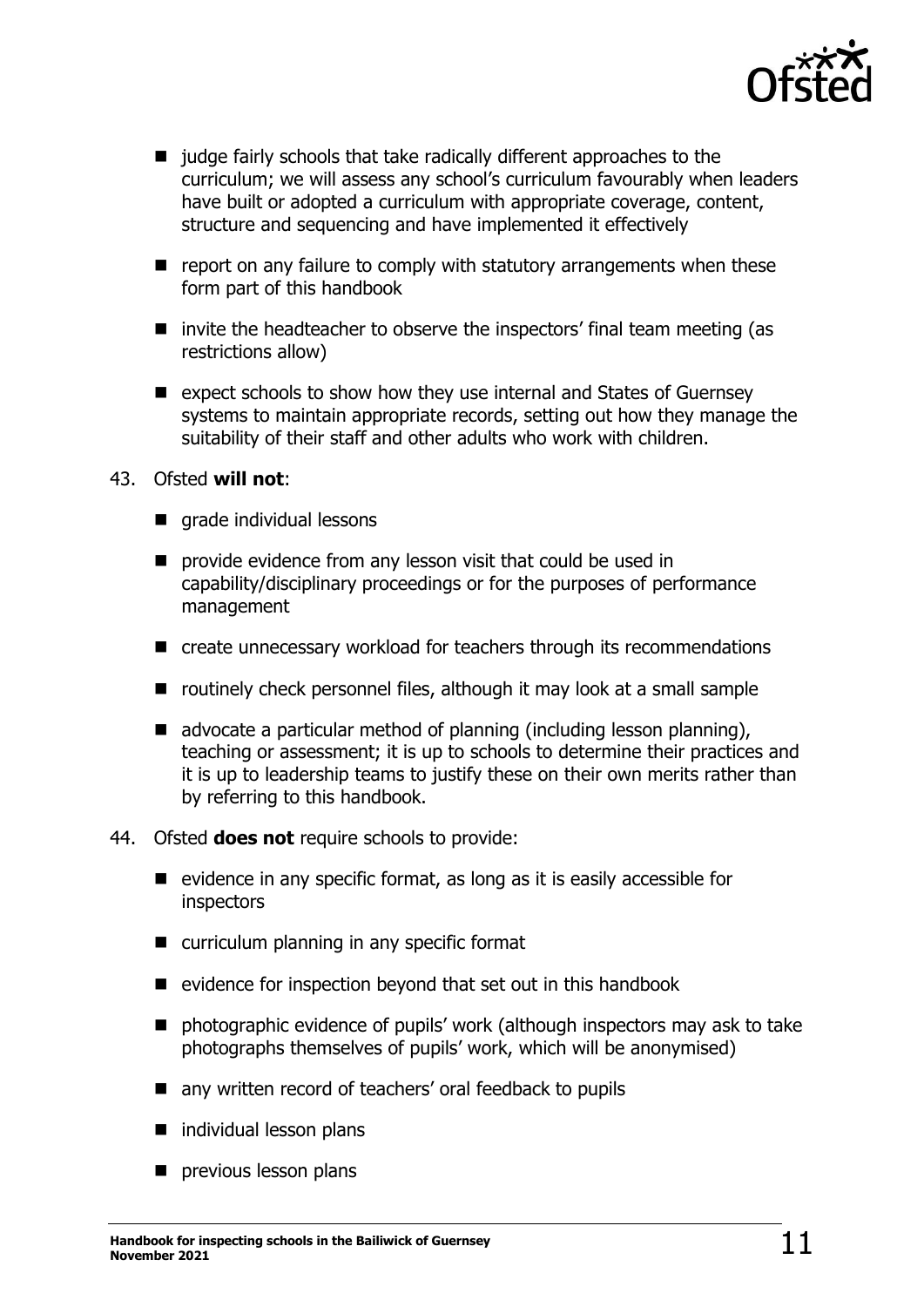

- predictions of attainment and progress scores
- assessment or self-evaluation, other than that which is already part of the school's business processes
- performance and pupil-tracking information
- monitoring of teaching and learning and its link to teachers' professional development, other than that which is already part of the school's normal activity
- specific details of the pay grade of individual teachers who are observed during inspection
- anonymised lists of teachers meeting or not meeting performance thresholds for pay progression
- recordings of live lessons, unless they are normally stored for staff or pupils' future use
- processes for the performance management arrangements for school leaders and staff.
- 45. Ofsted **does not** require schools to:
	- do additional work or to ask pupils to do work specifically for the inspection
	- carry out a specified amount of lesson observation
	- use the Ofsted evaluation schedule to grade teaching or individual lessons
	- ensure a particular frequency or quantity of work in pupils' books or folders
	- include targets relating to the proportion of good or better teaching in the headteacher's objectives
	- set teachers' performance targets based on commercially produced predictions of pupils' achievement, or any other dataset, with which it would then hold teachers to account
	- provide evidence for each teacher for each of the bulleted subheadings in the Guernsey teachers' standards
	- retrospectively apply for Disclosure and Barring Service (DBS) and other preemployment checks for staff appointed before and continuously employed since the introduction of the DBS requirements
	- $\blacksquare$  take any specific steps with regard to site security; in particular, inspectors do not have a view about the need for perimeter fences, and schools should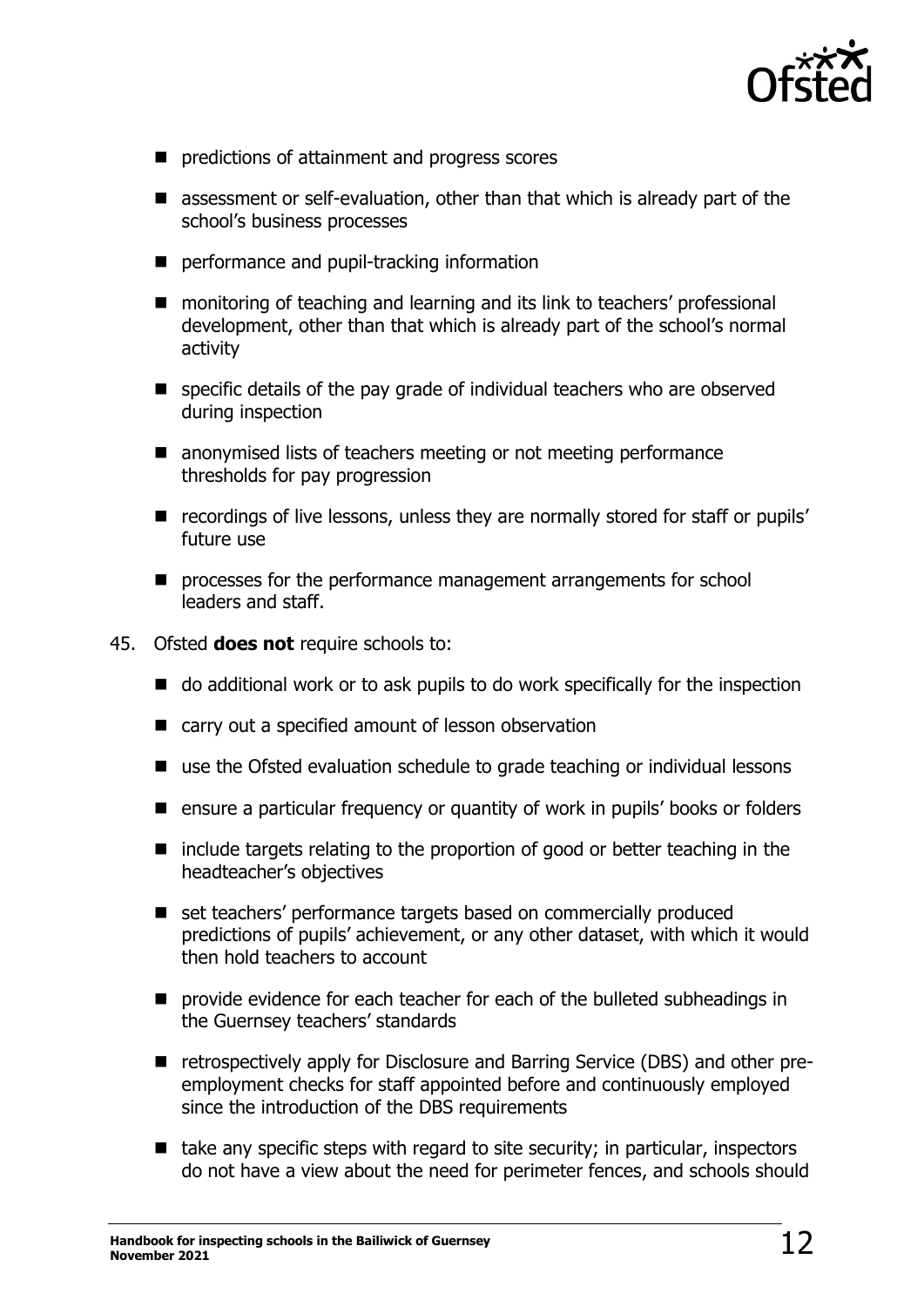

assess the risks posed within their own context and take appropriate and proportionate steps to keep children safe

- carry out assessment or record pupils' achievements in any subject, in a specific way, format or time
- use any particular format for policies relating to staff behaviour or have a separate code of conduct document
- produce a self-evaluation document or summary in a particular format. Any assessment that is provided should be part of the school's business processes and not be generated solely for inspection purposes.

#### 46. Ofsted **does not** specify:

- how planning (including curriculum and lesson planning) should be set out, the length of time it should take or the amount of detail it should contain
- that tutor groups/form time must include literacy, numeracy or other learning sessions
- the frequency, type or volume of marking and feedback
- the content of, or approach to, headteacher and staff performance management
- $\blacksquare$  the format in which staff records should be maintained, beyond existing legal requirements.

#### <span id="page-12-0"></span>**Inspectors' planning and preparation**

- 47. The lead inspector will prepare for the inspection by gaining an overview of the school's recent performance and any changes since the previous inspection. They will use all available evidence to develop an initial picture of the school's performance. The planning will be informed by analysing:
	- the previous inspection report
	- any relevant information available on the school's website
	- data from the inspection summary report provided by the Education Office, including relevant data on achievement, attendance and exclusions and any other relevant information
	- any other relevant information publicly available or available from relevant stakeholders, such as the Education Office.
- 48. The lead inspector will prepare and distribute brief joining instructions for the inspection team. This will include factual information, a brief analysis of the preinspection information and the issues that are the focus for the inspection.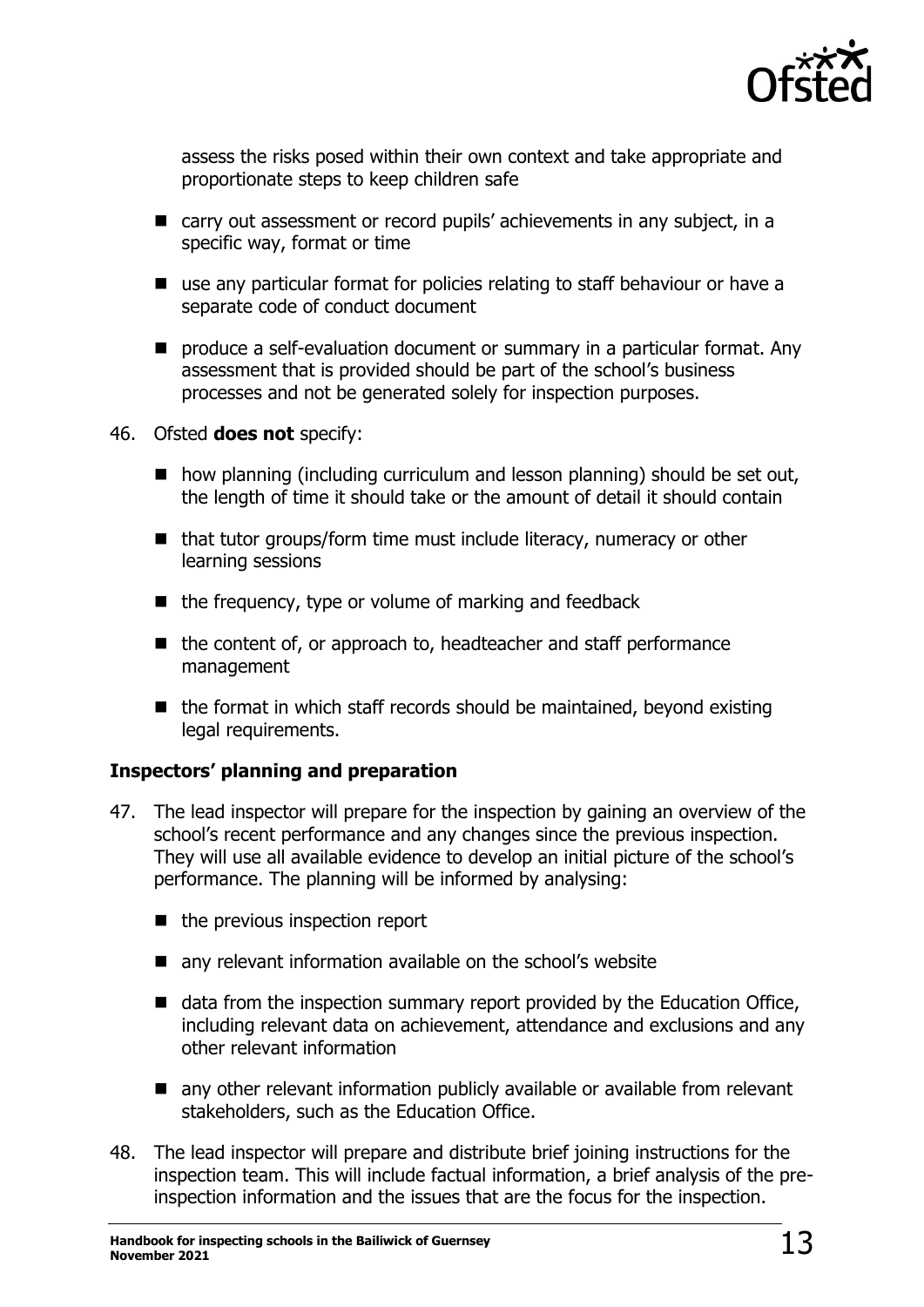

49. We may schedule concurrent inspections of schools with collaborative arrangements that share important aspects of their provision, such as schools with shared 14 to 16 study programmes or a shared inclusion unit. Inspectors will consider carefully the emerging judgements about the linked provision.

#### <span id="page-13-0"></span>**Notification and introduction**

- 50. Ofsted will normally contact the school and the Education Office by telephone to announce the inspection, allowing two school days' notice before the inspection begins. To avoid the period between notification and the start of the on-site inspection straddling a weekend or inspections themselves straddling a weekend, notification of announced inspections can only take place on Mondays or Tuesdays.
- 51. If the headteacher is unavailable when the notification call is made, we will ask to speak to the most senior member of staff available. Once we have informed the school and the Education Office by telephone that the inspection will take place, we will send confirmation emails to the school and to the Education Office.
- 52. During the initial notification phone call, the inspection support administrator will check the number of pupils on roll at the school, the current support the school receives, and whether the school has any SEND provision or additionally resourced provision. If the school provides education or care for children below Reception age, this will not form part of inspection.
- 53. The inspection support administrator will then send the school a note setting out key information for leaders to be aware of before the inspection. This will include:
	- Ofsted's privacy notice
	- informing the school that inspectors will use a range of technology to gather evidence electronically, including mobile devices, tablets and laptops
	- $\blacksquare$  informing the school that inspectors may ask to take photographic evidence, for example of pupils' work and displays, but that inspectors will not take photographs of pupils.

#### <span id="page-13-1"></span>**Information that schools must provide by 8am on the day of inspection**

- 54. The inspection support administrator will also send the school a note requesting that the following information be made available to inspectors by 8am the next day, at the formal start of the inspection:
	- $\blacksquare$  the school timetable, current staff list (indicating newly qualified teachers) and times for the school day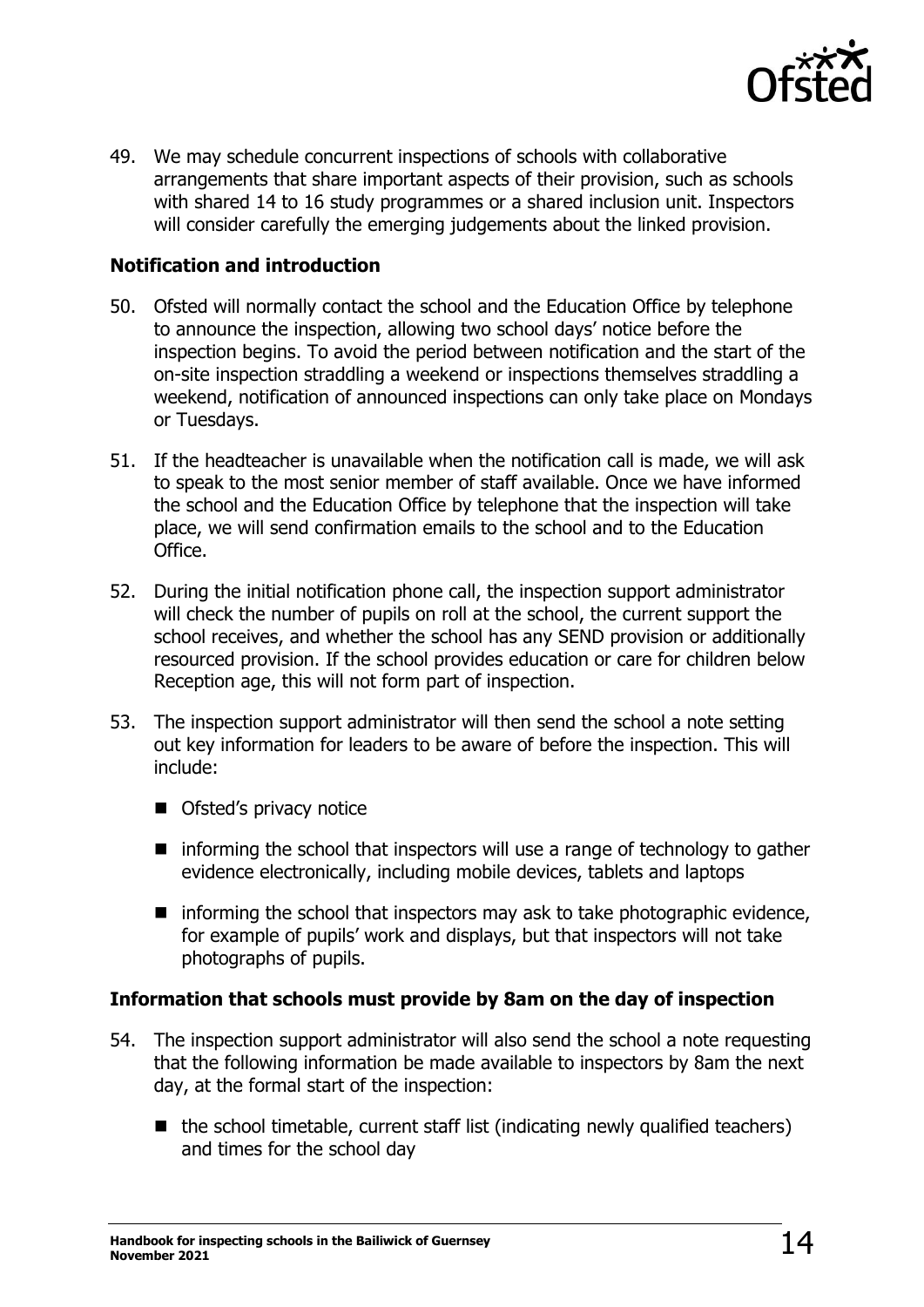

- any information about previously planned interruptions to normal school routines during the inspection
- records and analysis of exclusions, pupils taken off roll, incidents of poor behaviour and any use of internal isolation
- records and analysis of sexual harassment or sexual violence
- records and analysis of bullying, and of discriminatory and prejudiced behaviour (either direct or indirect), including racist, sexist, disability and homophobic/biphobic/transphobic bullying, use of derogatory language and racist incidents
- a list of referrals made to the designated safeguarding lead/Child Protection Office (DSL/CPO) in the school and those that were subsequently referred to the multi-agency safeguarding hub (MASH), along with brief details of the resolution
- a list of all pupils who have open cases with children's services/social care and for whom there is a multi-agency plan
- up-to-date attendance analysis for all groups of pupils
- a summary of any school self-evaluation or equivalent
- the current school improvement plan or equivalent, including any planning that sets out the longer-term vision for the school, such as the school's strategy
- any reports from external evaluation of the school
- maps and other practical information
- access to Wi-Fi, if it exists, so that inspectors can connect to the internet.

#### <span id="page-14-0"></span>**Preparation**

- 55. Once we have informed the school and Education Office of the inspection, the lead inspector will contact the school by telephone and ask to speak to the headteacher or in the absence of the headteacher, the next most senior member of staff. Inspectors' preparatory telephone conversations with headteachers will have two elements:
	- a reflective, education-focused conversation about the school's progress since the previous inspection, including how COVID-19 has affected this
	- a shorter inspection planning conversation that focuses on practical and logistical issues.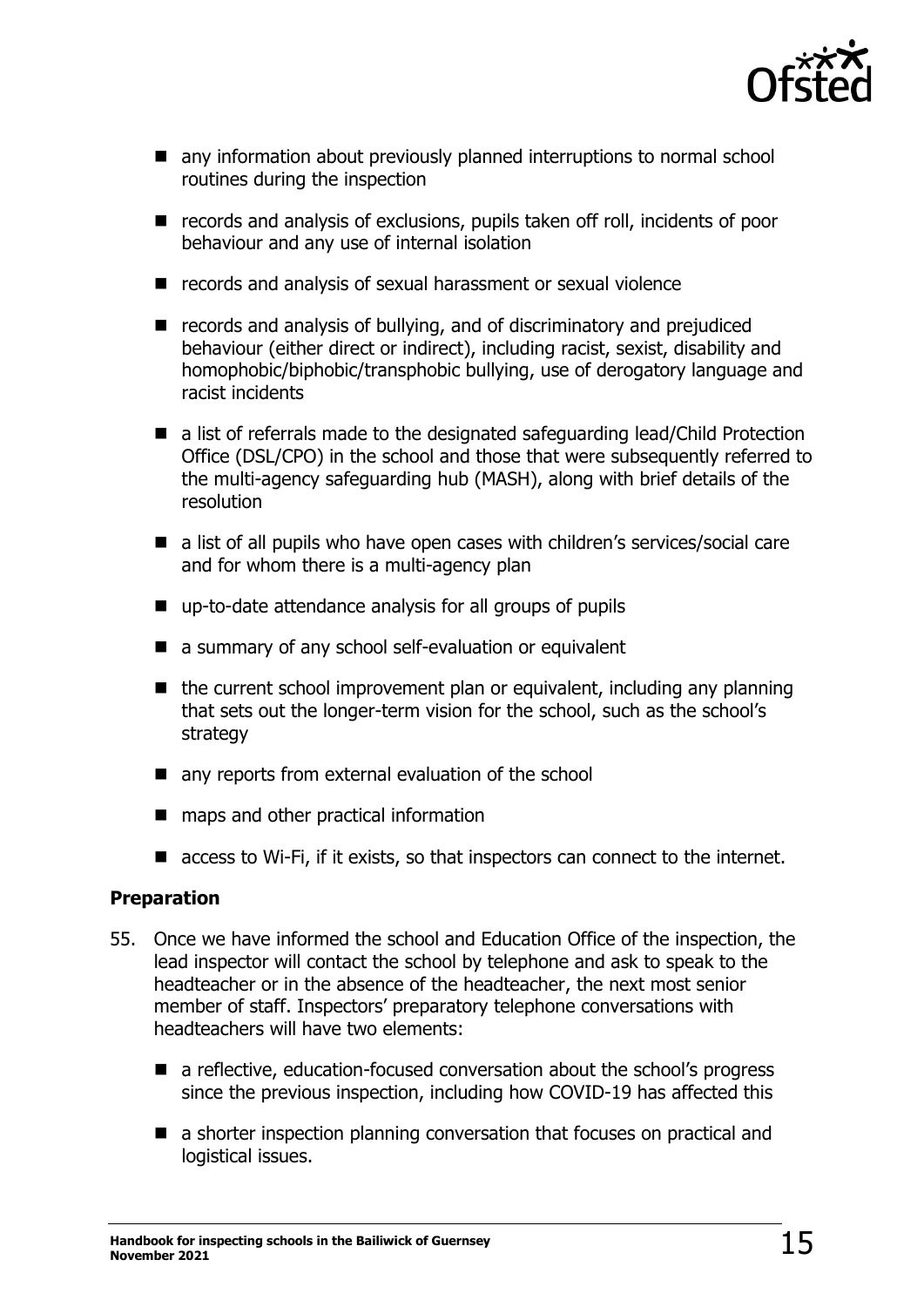

56. It may be that both these elements are discussed in a single telephone conversation. Alternatively, they may be carried out as two separate conversations with a break in between, as agreed between the lead inspector and the headteacher, or other senior person, if the headteacher is absent. In total, these conversations are likely to last around 90 minutes.

#### <span id="page-15-0"></span>**Discussing the school's progress since the previous inspection**

- 57. Inspectors will hold an introductory telephone conversation with school leaders on the day before the inspection begins. This should include giving school leaders the opportunity to explain their school's specific context and challenges. Inspection experience, including the pilots for our education inspection framework, shows that this helps both leaders and inspectors to build stronger professional relationships.
- 58. Inspectors will use this conversation to understand:
	- $\blacksquare$  the school's context, and the progress it has made since the previous inspection, including any specific progress made on areas for improvement identified at previous inspections that remain relevant
	- the headteacher's assessment of the school's current strengths and weaknesses, particularly in relation to: the curriculum, the way teaching supports pupils to learn the curriculum, the standards pupils achieve, pupils' behaviour and attitudes, and the personal development and welfare of pupils
	- $\blacksquare$  the specific areas of the school (for example, subjects, year groups, aspects of provision) that should be the focus of inspection.
- 59. This conversation will help inspectors and school leaders to establish a rapport before inspection and give them a shared understanding of the starting point of the inspection. It will also help inspectors to form an initial understanding of leaders' views of the school's progress and to shape the inspection plan.

#### <span id="page-15-1"></span>**Inspection planning discussion**

- 60. This discussion will be short and focused on practical issues. The lead inspector will:
	- make the school leaders aware that they should inform parents of the inspection and that the Guernsey parent survey is the main vehicle for gathering the views of parents at the point of inspection; inspectors will remind the school that our letter to parents will include information about how to complete the survey
	- discuss the nature of the SEND resource base, if applicable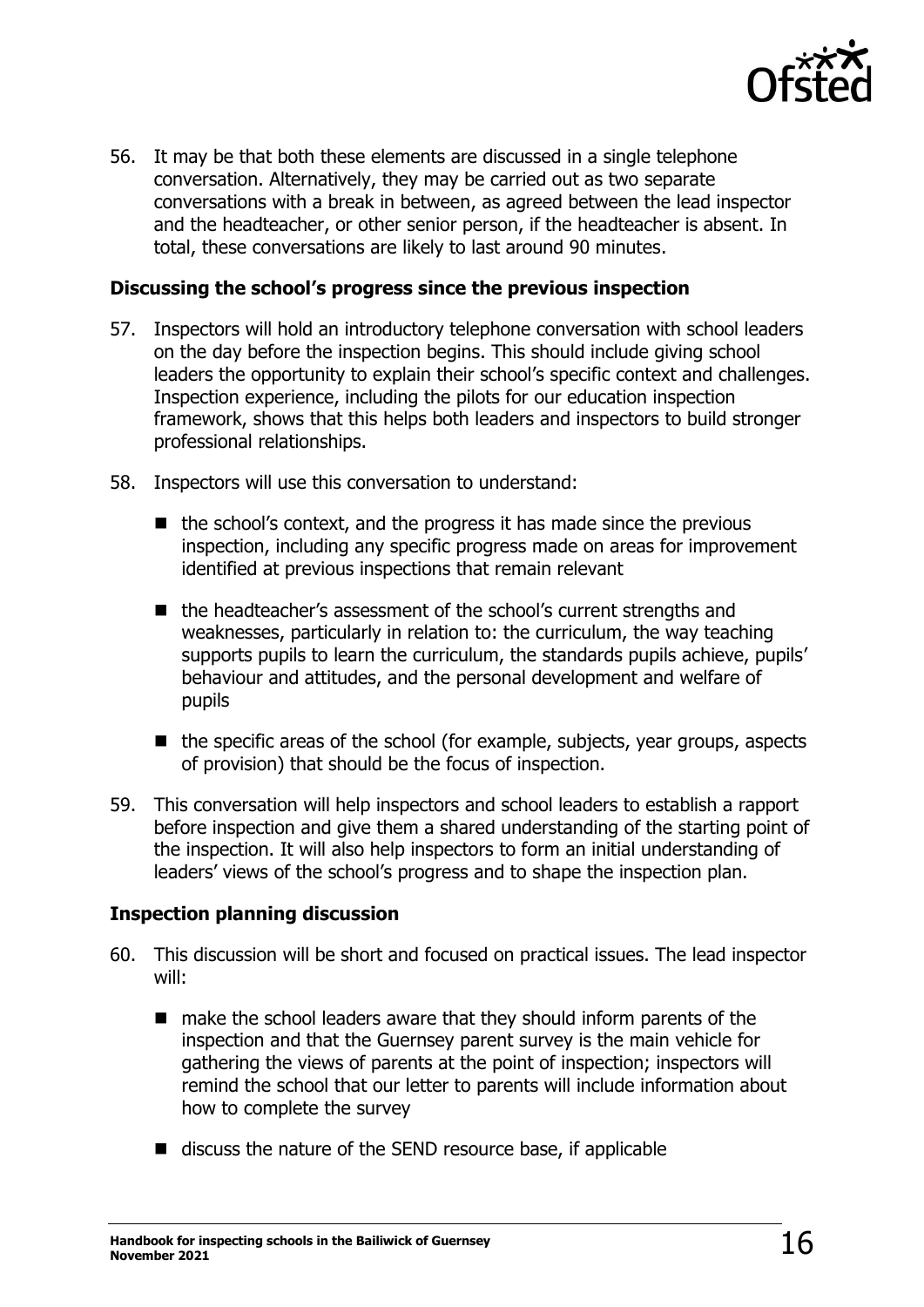

- invite the headteacher, curriculum leaders and other leaders to take part in joint visits to lessons and to observe the main inspection team meetings
- make arrangements for meetings with relevant staff
- request either an in-person meeting or a telephone call with a representative from the Education Office
- request that a representative(s) from the Education Office and a member of the Committee for Education, Sport and Culture are present at the final inspection feedback meeting, as appropriate
- request that relevant school documents are made available from the start of the inspection
- establish whether the school has received support from other schools or services, including the Education Office (it will be important to establish the extent and the impact of this)
- provide an opportunity for the school to ask any questions or to raise any concerns, such as perceived conflicts of interest.
- 61. The lead inspector will also use the discussion to establish whether the school has any pupils who attend off-site alternative provision, either full time or part time, run either by the school or in partnership with other schools. If the school uses off-site alternative provision, the lead inspector will request further details about this.
- 62. The lead inspector will also request that the school provides certain information **as early as possible** to aid preparation. This will include:
	- $\blacksquare$  a copy of the school timetable
	- details of any relevant staff absence
	- whether any teachers cannot be observed for any reason (for example, if they are subject to capability procedures).
- 63. If any issues arise, the lead inspector may also need further clarification from the school, for example when information is not available on the school's website.

#### <span id="page-16-0"></span>**Resource bases**

- 64. If the school has a SEND resource base delegated to it, the resource base must be inspected. Inspectors must consider evidence about the resourced provision when making judgements about the school overall.
- 65. During the lead inspector's planning conversation with the school, they will collect specific information about any resource base, including: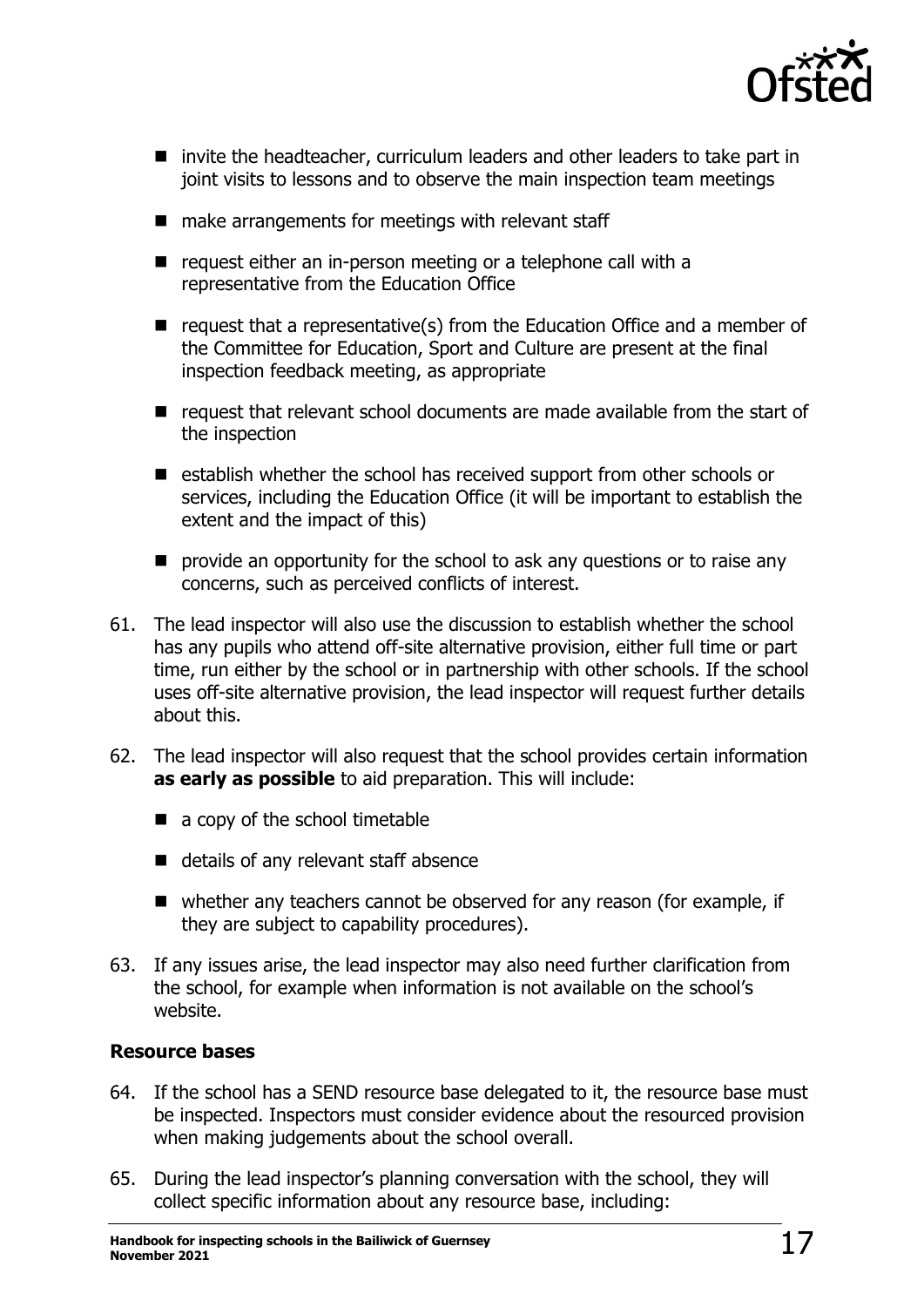

- the number of pupils and the range of the needs of pupils placed in additionally resourced provision, together with pupils' timetables, including when they are taught in mainstream classes (with and without support) and when they receive specialist support in separate resourced provision
- staffing arrangements and details of any outreach services provided by the resourced provision.

#### <span id="page-17-0"></span>**Requests for deferral or cancellation**

- 66. A school may request a deferral of its inspection. It should request this through the Education Office and not Ofsted. The Education Office will decide whether this request should be asked of Ofsted. We will decide on all requests in line with our deferral policy and after consulting with the Education Office.
- 67. Ofsted's deferral policy makes clear that the absence of the headteacher is not normally a reason for deferring an inspection. If a school is within six months of confirmed closure, but the Education Office does not request a cancellation when the inspector makes contact, the lead inspector will call the regional duty staff to highlight this and get advice about whether the inspection should still be carried out. Decisions will be made case by case.

#### <span id="page-17-1"></span>**Seeking the views of registered parents and other stakeholders**

- 68. When a school is notified of an inspection, its leaders should take such steps as are reasonably practicable to notify all registered parents of registered pupils at the school, including those pupils who have been excluded, attend alternative provision or are away from school. Schools should also notify relevant bodies, including providers of alternative provision.
- 69. Inspectors will pay careful attention to the views of parents and other relevant persons at the point of inspection. Our email confirming the inspection includes a letter that formally notifies parents. Schools will encourage parents to complete the Guernsey parent survey questionnaire. In addition, inspectors will encourage the school to notify parents using its own electronic systems (such as text messages), if these are available.
- 70. Inspectors will review the evidence from the Guernsey parent survey throughout the inspection to ensure that all responses received during the inspection are taken into account. If the response rate to the Guernsey parent survey is low, inspectors may take steps during the inspection to gather further evidence of parents' views.
- 71. Inspectors will also take into account any other evidence from parents, including the results of any past surveys the school has carried out or commissioned. If individual parents raise serious issues, inspectors will follow these up with the school and record its response.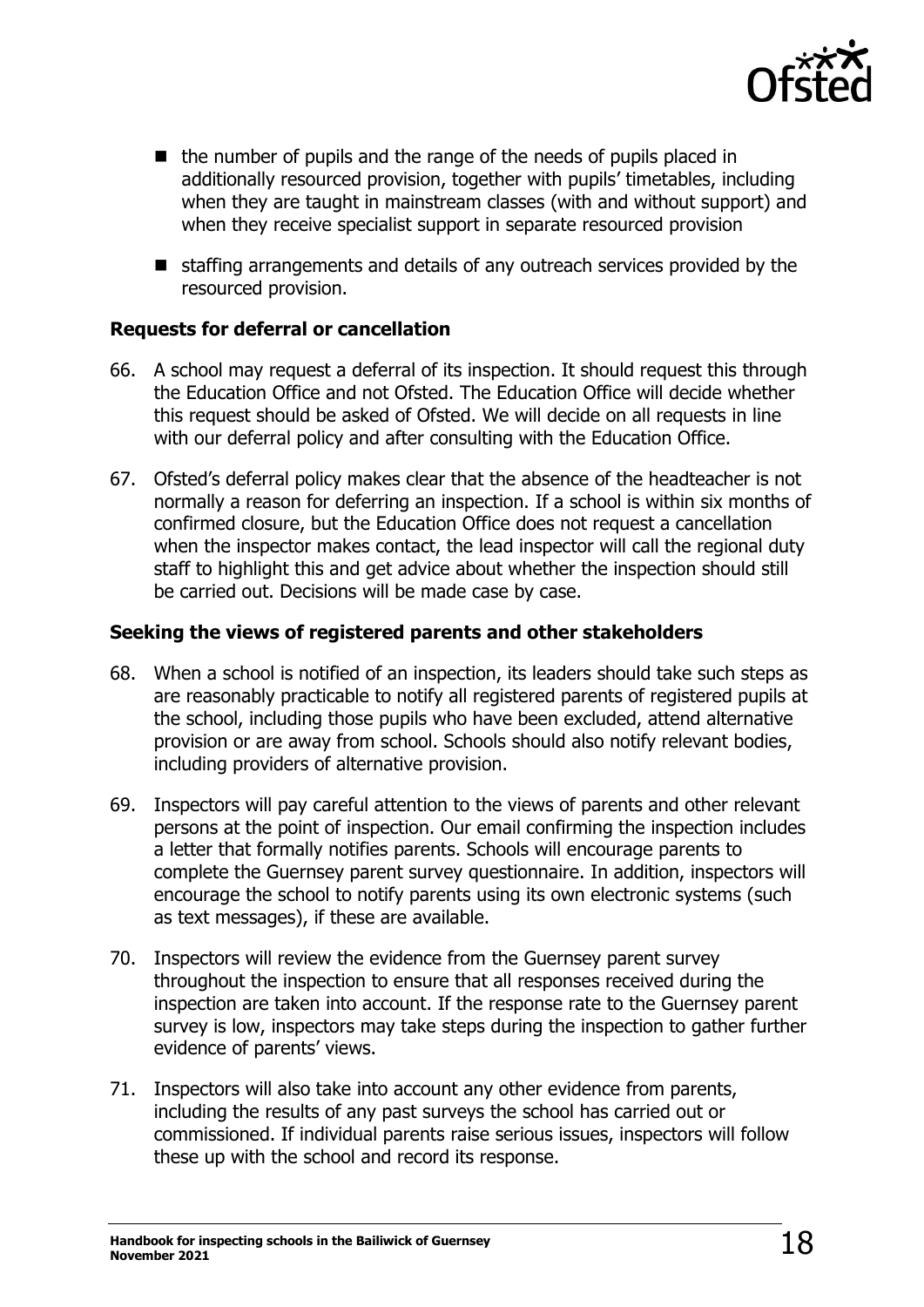

72. Inspectors may also gather evidence from parents and other stakeholders in person. This may include informal meetings at the start and/or end of the day. These meetings must take place without the presence of the headteacher or senior staff. In drawing on evidence from these meetings, every attempt must be made to protect the identity of individuals. There may be circumstances, however, in which it is not possible to guarantee the anonymity of the interviewee. Inspectors have a duty to pass on disclosures that raise child protection or safeguarding issues and/or when there are concerns about serious misconduct, bullying of staff or criminal activity.

#### <span id="page-18-0"></span>**Pupil and staff questionnaires**

73. The views of pupils and staff in schools are gathered through questionnaires. The Education Office will upload online links to the questionnaires for school leaders following the formal notification of inspection. The school is asked to encourage staff and pupils to complete the online questionnaires. Pupils and staff should complete their questionnaires by 3pm on the first day of the inspection.

## <span id="page-18-1"></span>**Safeguarding**

- 74. Inspectors will always take into account how well children and pupils are helped and protected so that they are kept safe. Although inspectors will not provide a separate grade for this aspect of a school's work, they will always make a written judgement under leadership and management in the report about whether or not the arrangements for safeguarding children and learners are effective. Inspectors will be familiar with the Bailiwick Care and Support Framework, 4 the Guernsey and Alderney Children's Law 2008, <sup>5</sup> and relevant local policy guidance relating to safeguarding in schools.
- 75. Inspectors will use 'Inspecting safeguarding in early years, education and skills settings<sup>16</sup> to support this area of their work.

## <span id="page-18-2"></span>**Reporting on evidence or allegations of child abuse**

76. On a very small number of occasions, inspectors may come across evidence or allegations of child abuse within a school. Inspectors should consult 'Inspecting safeguarding in early years, education and skills settings' and 'Guidance for

<sup>5</sup> The Children (Guernsey and Alderney) Law 2008, Guernsey Legal Resources; [www.guernseylegalresources.gg/article/94046/Children-Guernsey-and-Alderney-Law-2008.](http://www.guernseylegalresources.gg/article/94046/Children-Guernsey-and-Alderney-Law-2008) <sup>6</sup> 'Inspecting safeguarding in early years, education and skills settings', Ofsted, September 2019; [www.gov.uk/government/publications/inspecting-safeguarding-in-early-years-education-and-skills.](http://www.gov.uk/government/publications/inspecting-safeguarding-in-early-years-education-and-skills)

<sup>4</sup> 'Care and support framework', Islands Safeguarding Children Partnership, June 2018; [http://iscp.gg/Care-and-Support-Framework.](http://iscp.gg/Care-and-Support-Framework)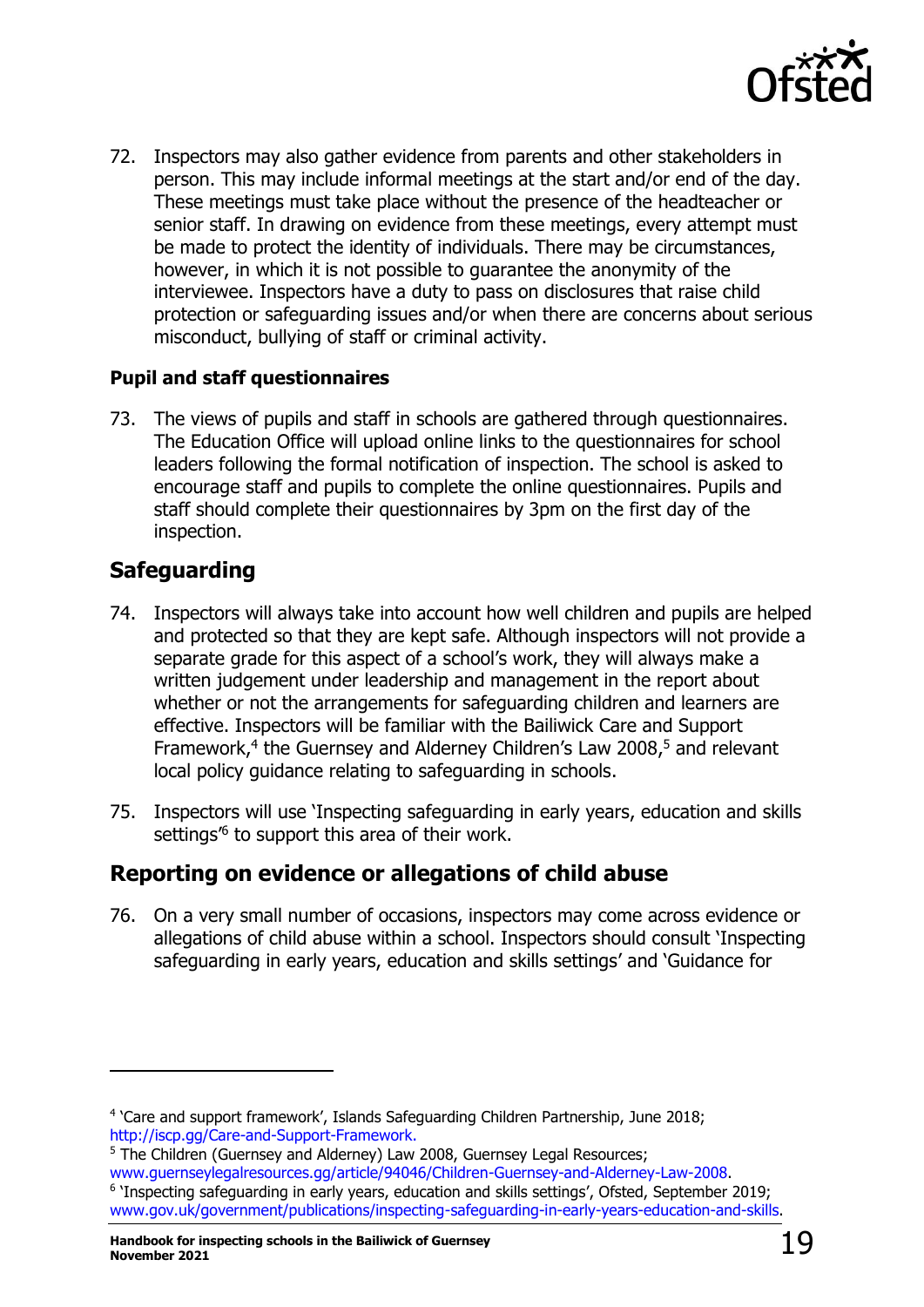

inspectors: what to do if a child or young person discloses a safeguarding concern'. 7 Inspectors must not attempt to investigate the incident.

## <span id="page-19-0"></span>**The inspection**

#### <span id="page-19-1"></span>**Days allocated to inspection and inspection team members**

77. Inspections do not normally last longer than two days. The size of the inspection team will vary according to the size and nature of the school.

#### <span id="page-19-2"></span>**Concurrent inspections**

78. We may schedule inspections at the same time for 'linked provision', which is when one or more schools have arrangements to share important aspects of their provision, such as sixth-form programmes or an inclusion unit. Inspectors will make sure that they communicate with each other before and during the inspections. They will also share evidence electronically. Inspectors will ensure that they give sufficient consideration to the emerging judgements of the linked provision.

#### <span id="page-19-3"></span>**Arrival time on the first full day of inspection**

79. On the first day of the inspection, inspectors will not arrive before 8am.

#### <span id="page-19-4"></span>**Gathering and recording evidence**

- 80. Although meetings with leaders are important, inspectors' first priority during inspections is to collect first-hand evidence.
- 81. Inspectors will: visit lessons; scrutinise pupils' work; talk to pupils about their work, gauging both their understanding and their engagement in learning; and gather pupils' perceptions of the typical quality of education in a range of subjects, and other aspects of life at the school.
- 82. Inspectors will evaluate evidence of the impact of the Bailiwick of Guernsey Curriculum (The Bailiwick Curriculum), including on the most disadvantaged pupils. This includes pupils with SEND. In addition, it includes children in need of help and protection, and/or receiving statutory support from a social worker. Inspectors will pay specific attention to the acquisition of knowledge and skills in lessons and on-site separate provision, and evidence of learning in off-site alternative provision.
- 83. Other evidence gathered by inspectors will include: discussions with pupils and staff; listening to pupils read; and looking at examples of pupils' work for evidence of progress in knowledge, understanding and skills towards defined

<sup>&</sup>lt;sup>7</sup> 'Safeguarding concerns: guidance for inspectors', Ofsted, September 2019; [www.gov.uk/government/publications/ofsted-safeguarding-policy/safeguarding-concerns-guidance](https://www.gov.uk/government/publications/ofsted-safeguarding-policy/safeguarding-concerns-guidance-for-inspectors)[for-inspectors.](https://www.gov.uk/government/publications/ofsted-safeguarding-policy/safeguarding-concerns-guidance-for-inspectors)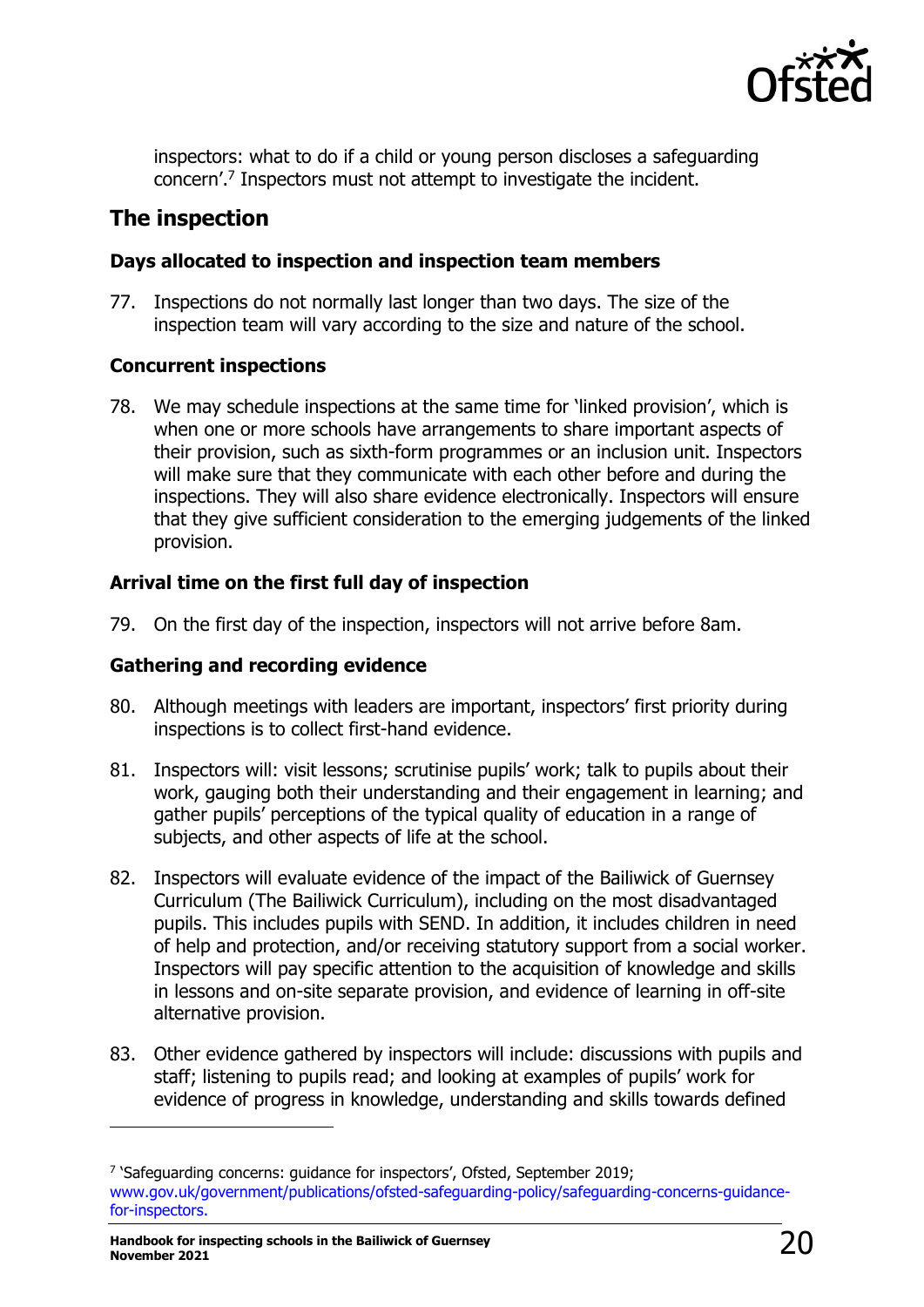

end-points. Inspectors will also scrutinise the school's records and documentation relating, for example, to the welfare and safety of pupils in alternative provision.

#### <span id="page-20-0"></span>**Evaluating different approaches to teaching**

84. Ofsted does **not** advocate that any particular approach should be used exclusively in teaching. Different approaches to teaching can be effective. What is appropriate will depend on the aims of a particular lesson or activity, and its place in the sequence of teaching a particular topic. Nevertheless, any approach used has features that must be present to ensure that it is delivered effectively. Our research commentary sets out our understanding of those features.<sup>8</sup>

#### <span id="page-20-1"></span>**Newly qualified teachers and trainees working in schools during inspections**

- 85. When the lead inspector requests a copy of the current staff list, they must ask whether this includes:
	- any newly qualified teachers (NQTs)
	- any trainees on placement at the school.
- 86. Inspectors will meet NQTs where possible and may wish to visit lessons given by NQTs. In doing so, inspectors should take into account the fact that NQTs have less experience than other teachers, but must assess the effectiveness of the support and professional development put in place for NQTs and other teachers who are in the early stages of their careers, particularly in dealing with pupils' behaviour. This must include the quality of mentoring and what the school has done to support their development in areas for improvement identified by initial teacher training providers. Inspectors should discuss how NQTs are supported by the school in managing pupils' behaviour.
- 87. Inspectors will meet any trainees to assess their support, mentoring and induction. Inspectors will **not** visit lessons given by trainees. Inspectors will **not** take trainees' work in the school into account when assessing the quality of education.

#### <span id="page-20-2"></span>**Overarching approach to inspection**

88. This handbook seeks to put a single, joined-up educational conversation at the heart of inspection. It is built around the connectedness of curriculum, teaching, assessment and standards within the 'quality of education' judgement. As a result, the inspection methodology for this judgement is structured to ensure that inspectors are able to gather evidence of how a

<sup>&</sup>lt;sup>8</sup> 'Education inspection framework: overview of research', Ofsted, July 2019; [www.gov.uk/government/publications/education-inspection-framework-overview-of-research.](http://www.gov.uk/government/publications/education-inspection-framework-overview-of-research)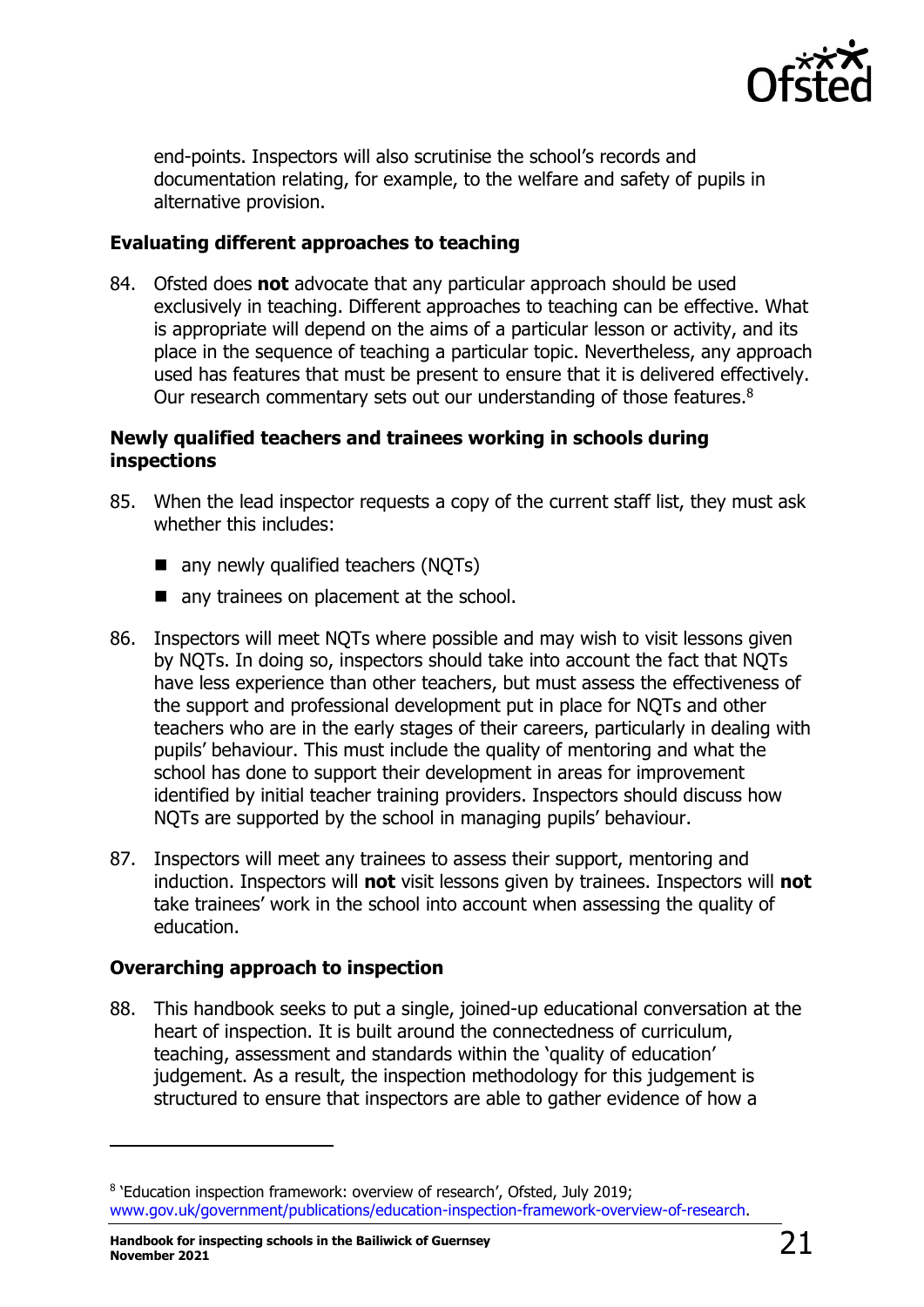

school's activities to deliver a high-quality education for its pupils connect and work together to achieve the highest possible standards.

- 89. As set out in the 'preparation' section (see above, paragraph 55 and following), inspections always begin with in-depth discussions with school leaders and curriculum leaders about the school's curriculum. Inspectors ask about what leaders intend pupils to learn. What are the end-points they wish them to reach? What are the key concepts that pupils need to understand, and in what order will they learn them? They will also ask about pupils' behaviour and their attitudes and personal development and welfare.
- 90. During inspection, inspectors will probe leaders' understanding further but, most importantly, they will focus on gathering first-hand evidence. Inspectors will visit lessons, talk to individual teachers and pupils, and look at pupils' work (in its widest sense), together with curriculum leaders, to see whether it matches leaders' intentions. Inspectors will then draw all this evidence together from different pupils, classes and year groups.
- 91. The crucial element here is the **connection** between different pieces of evidence. Inspectors will not emphasise one specific type of evidence above all others. Instead, inspectors will focus on gathering evidence that is balanced and connected. Our research on work scrutiny and lesson visits has shown that having a variety of types of connected evidence strengthens the conclusions that inspectors are able to reach.
- 92. This evidence will always lead inspectors back to the overall quality of education on offer. The focus will not be on one particular lesson, book or pupil. Rather, the focus will be on the interconnection of all of these pieces of evidence and what they tell inspectors and leaders about whether pupils are learning the curriculum and making progress in the sense of knowing more, remembering more and being able to do more. The evidence from our substantial piloting is that this approach enables inspectors and leaders to build up a clear picture of whether the school is meeting the criteria set out in the 'quality of education' judgement.

#### <span id="page-21-0"></span>**Joint visits to lessons**

- 93. One element of the inspection approach will be visits to lessons. The lead inspector will invite the headteacher, curriculum leaders and other leaders to take part in joint visits to lessons.
- 94. Inspectors will **not** take a random sample of lessons to visit. Instead, they will connect lesson visits to other evidence: discussions with curriculum leaders, teachers and pupils; and work scrutiny. Inspectors will visit several lessons in which the same subject is being taught, including lessons to different year groups. Lesson visits are **not** about evaluating individual teachers or their teaching; there will be no grading of the teaching observed by inspectors. Instead, inspectors will view lessons across a faculty, department, subject, key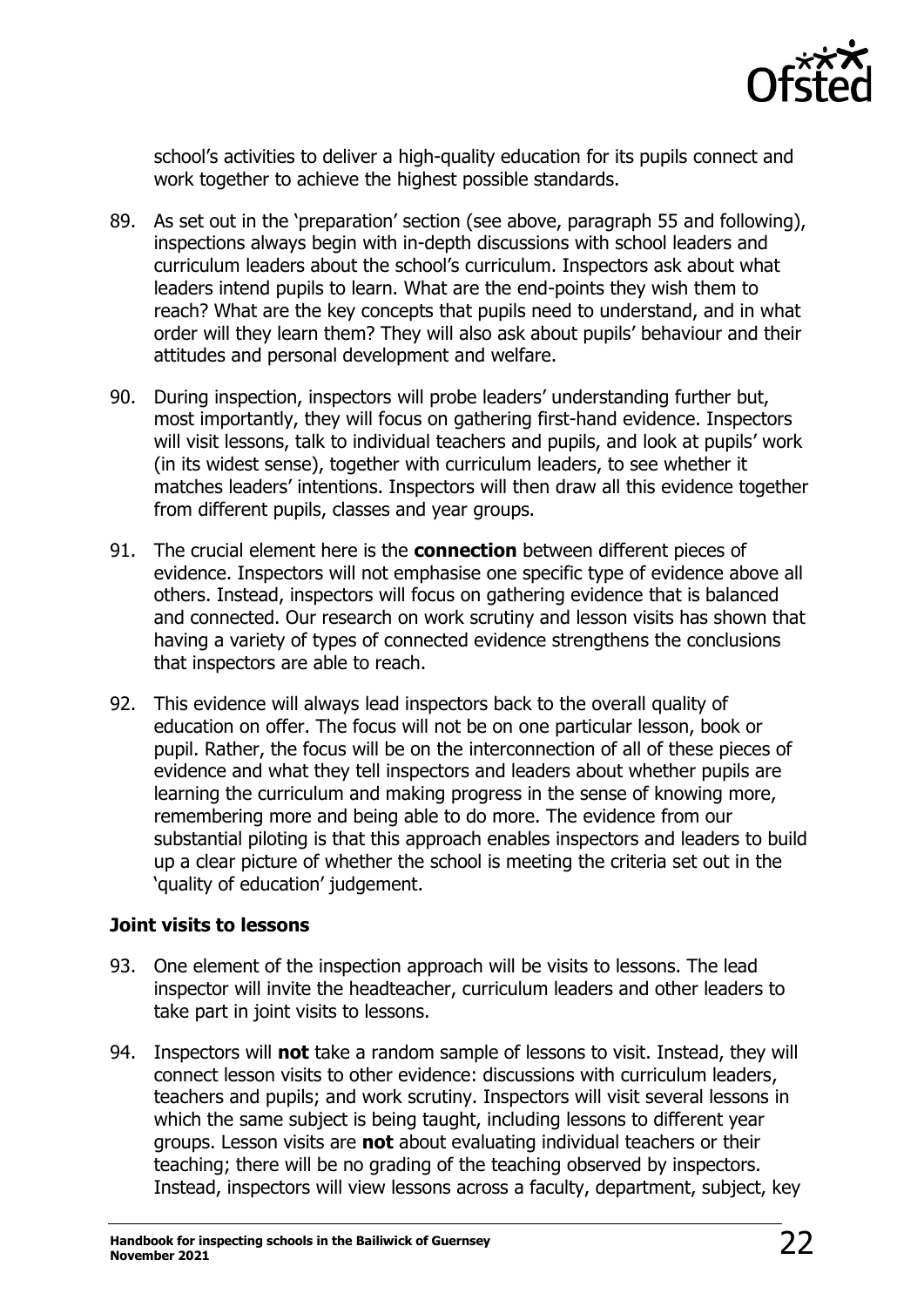

stage or year group and then aggregate insights as to how what is going on in lessons contributes to the school's curriculum intentions. This will then provide part of the evidence for an overall view of the quality of education or behaviour and attitudes.

- 95. In summary, lesson visits are primarily useful for gathering evidence about how lessons contribute to the quality of education. Inspectors can use these visits to gather evidence about how well the curriculum is implemented. They do this by looking at what is going on in lessons for one or more subjects or themes, triangulating this with evidence collected through discussions with the staff and pupils involved, and scrutinising the pupils' work, wherever possible derived from the lessons visited and the relevant sequence of lessons (see below).
- 96. Lesson visits are also useful for gathering evidence that contributes to the 'behaviour and attitudes' judgement by providing direct evidence about how pupils' behaviour is managed within individual classrooms and how pupils respond. This evidence will complement the other evidence that inspectors gather about behaviour during inspection.

#### <span id="page-22-0"></span>**Work scrutiny**

- 97. Another element of the inspection approach will be scrutinising pupils' work. The lead inspector will invite curriculum leaders and teachers to take part in joint scrutiny of pupils' work.
- 98. Inspectors will **not** take a random sample of exercise books/folders/sketchbooks/electronic files and so on (which we refer to as 'pupils' books and other work'). Instead, they will scrutinise pupils' books and other work across a faculty, department, subject, key stage or year group and aggregate insights to provide part of the evidence for an overall view of the quality of education. Inspectors will **not** evaluate individual workbooks or teachers. Inspectors will **not** use work scrutiny to evaluate teachers' marking. Inspectors will connect work scrutiny to lesson visits and, where at all possible, conversations with pupils and staff.
- 99. Inspectors can use work scrutiny to contribute to an evaluation of whether the work that pupils do over time reflects the intended curriculum. Work scrutiny will help inspectors to form a view of whether pupils know more and can do more, and whether the knowledge and skills they have learned are well sequenced and have developed incrementally. Inspectors will synthesise what they find in order to contribute to their overall assessment of the quality of education across a faculty, department, subject, key stage or year group.

#### <span id="page-22-1"></span>**Talking to and observing pupils outside lessons**

100. Inspectors will ensure that they talk to and observe pupils in a range of situations outside normal lessons to evaluate other aspects of personal development and welfare, behaviour and attitudes, for example: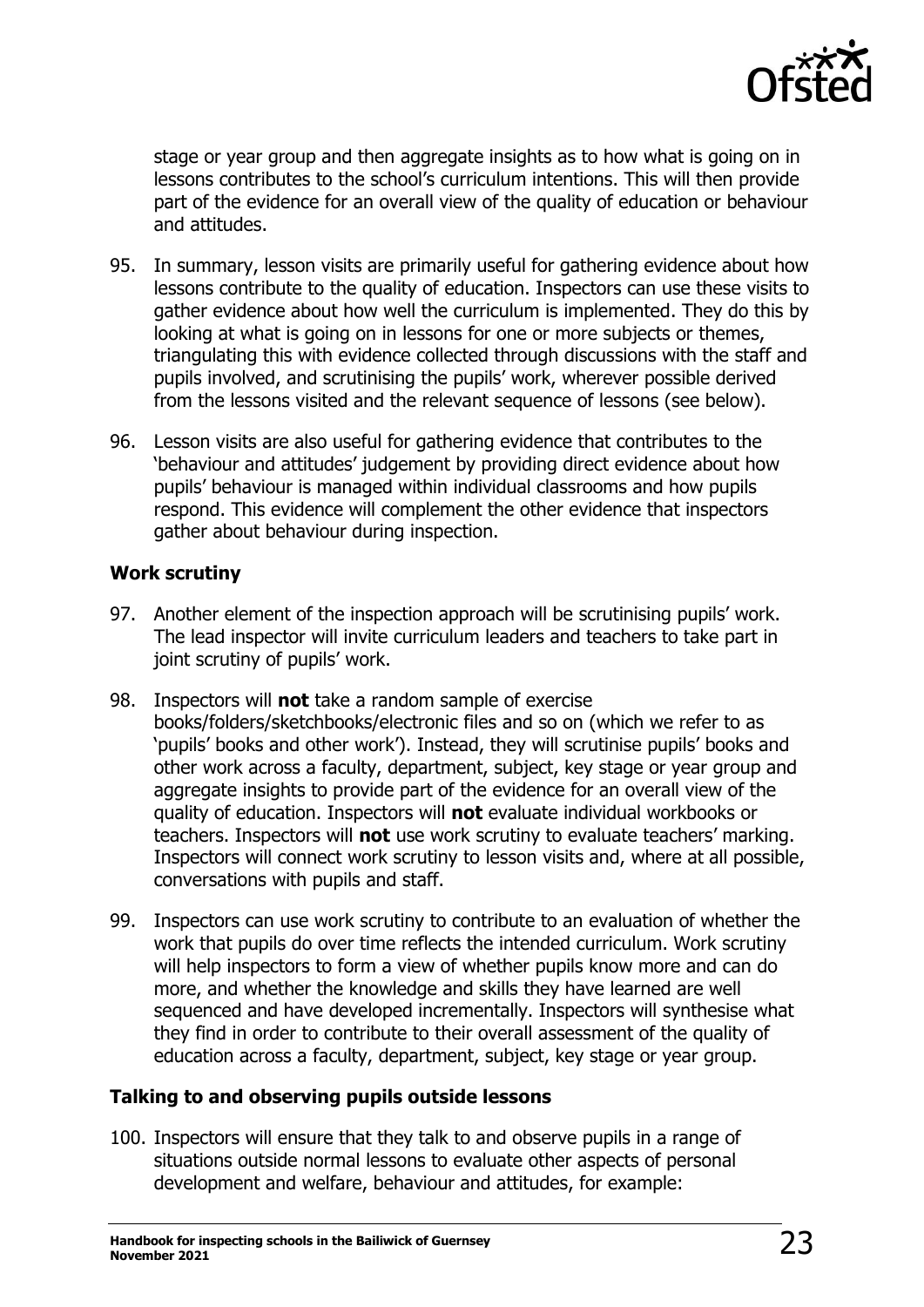

- at the start and finish of the school day
- during lunchtime, including in the dining hall, and breaktimes or playtimes
- during assemblies and tutor periods
- when moving between lessons
- during enrichment activities (including clubs and activities outside the normal timetabled curriculum).
- 101. Inspectors will take advantage of opportunities to gather evidence from a wide range of pupils, both formally and informally. During informal conversations with pupils, inspectors must ask them about their experiences of teaching, learning and behaviour in the school, including the prevention of bullying and how the school deals with any form of harassment and violence, discrimination and prejudiced behaviour, if these occur. Inspectors will ensure that all questions are appropriate. They would not expect any school staff to be present.
- 102. During the inspection, it is important that pupils are able to express their views freely to inspectors. Therefore, inspectors must have the opportunity to speak to pupils with no other adults present. This is particularly important when inspectors ask pupils questions related to safeguarding. Inspectors will also try to ensure that they speak to at least some single-sex pupil groups to provide the opportunity for pupils to speak more freely about issues such as peer-onpeer abuse.

#### <span id="page-23-0"></span>**Meeting those with wider responsibilities for schools in the Bailiwick**

- 103. Inspectors will always seek to meet representatives from the Education Office responsible for providing challenge and support to Bailiwick schools during the inspection. The Education Office will ensure that inspectors' meetings are with those who are directly responsible for supporting and challenging the school and for overseeing its performance.
- 104. As with the meetings between inspectors and pupils, parents and staff, meetings with those responsible from the Education Office should take place without the headteacher or senior staff.
- 105. If a school has an executive principal within its leadership structure, the lead inspector must ensure that they are invited to contribute to the inspection.

#### <span id="page-23-1"></span>**Meeting leaders**

106. The lead inspector will meet the headteacher regularly throughout the inspection to: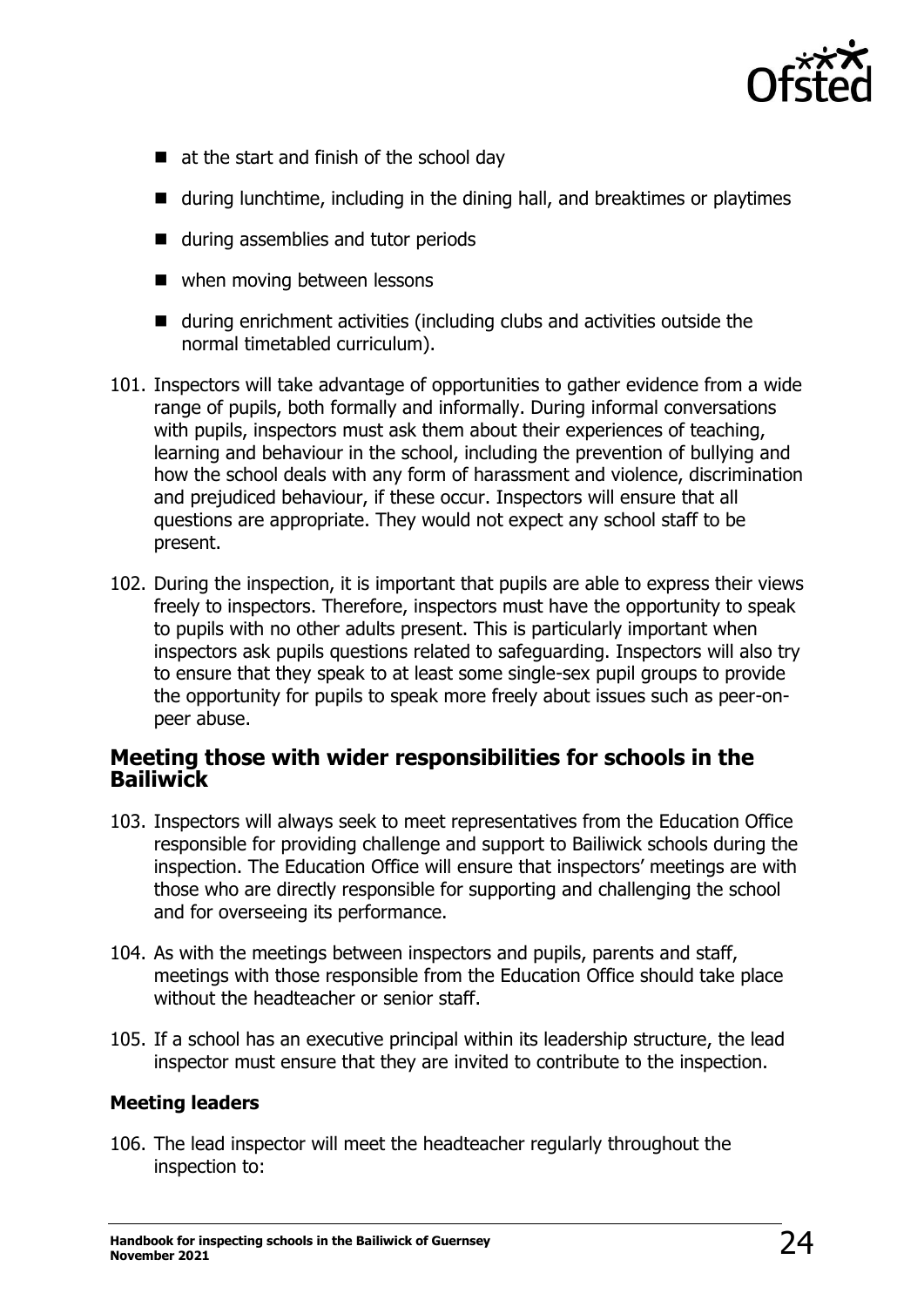

- provide updates on emerging issues, including initial general findings about the quality of education and to enable further evidence to be provided
- allow the headteacher to raise concerns, including those related to the conduct of the inspection or of individual inspectors
- alert the headteacher to any serious concerns.
- 107. The inspection team will meet at different points during the course of the inspection. In particular, the team should:
	- $\blacksquare$  meet briefly in the middle of day 1
	- meet at the end of day 1 to discuss and record emerging findings; the headteacher should be invited
	- meet at the end of day 2 to finalise judgements and identify areas for improvement; the headteacher should be invited
	- draw together the key inspection findings and write up the evaluation for team meetings.
- 108. The lead inspector will invite the headteacher to the final team meeting at the end of day 2. It is important that the lead inspector makes it clear that observers who are invited to attend the final team meeting are there to listen to the scrutiny of evidence and agreed judgements made by the inspection team. As appropriate, the lead inspector may request that observers clarify key points during the meeting.
- 109. If, by the end of day 1 or during day 2, there is evidence that the school might have key indicators evaluated as judgements of 'inadequate' or 'requires improvement', the lead inspector will alert the headteacher and the Education Office to this possibility. The inspector must emphasise that they do not make final evaluations of key indicators until the final team meeting at the end of day 2.

#### <span id="page-24-0"></span>**Reaching final judgements**

110. Inspection activity, including lesson visits, will continue throughout the inspection period. The team will also ensure that time is set aside to prepare for the final team meeting and the final feedback. During the final team meeting, a final summary evaluation card will be completed. The main points for feedback to the school will be recorded as the meeting progresses.

#### <span id="page-24-1"></span>**Providing feedback**

111. The on-site inspection ends with a final feedback meeting with the school. Those connected with the school who may attend include: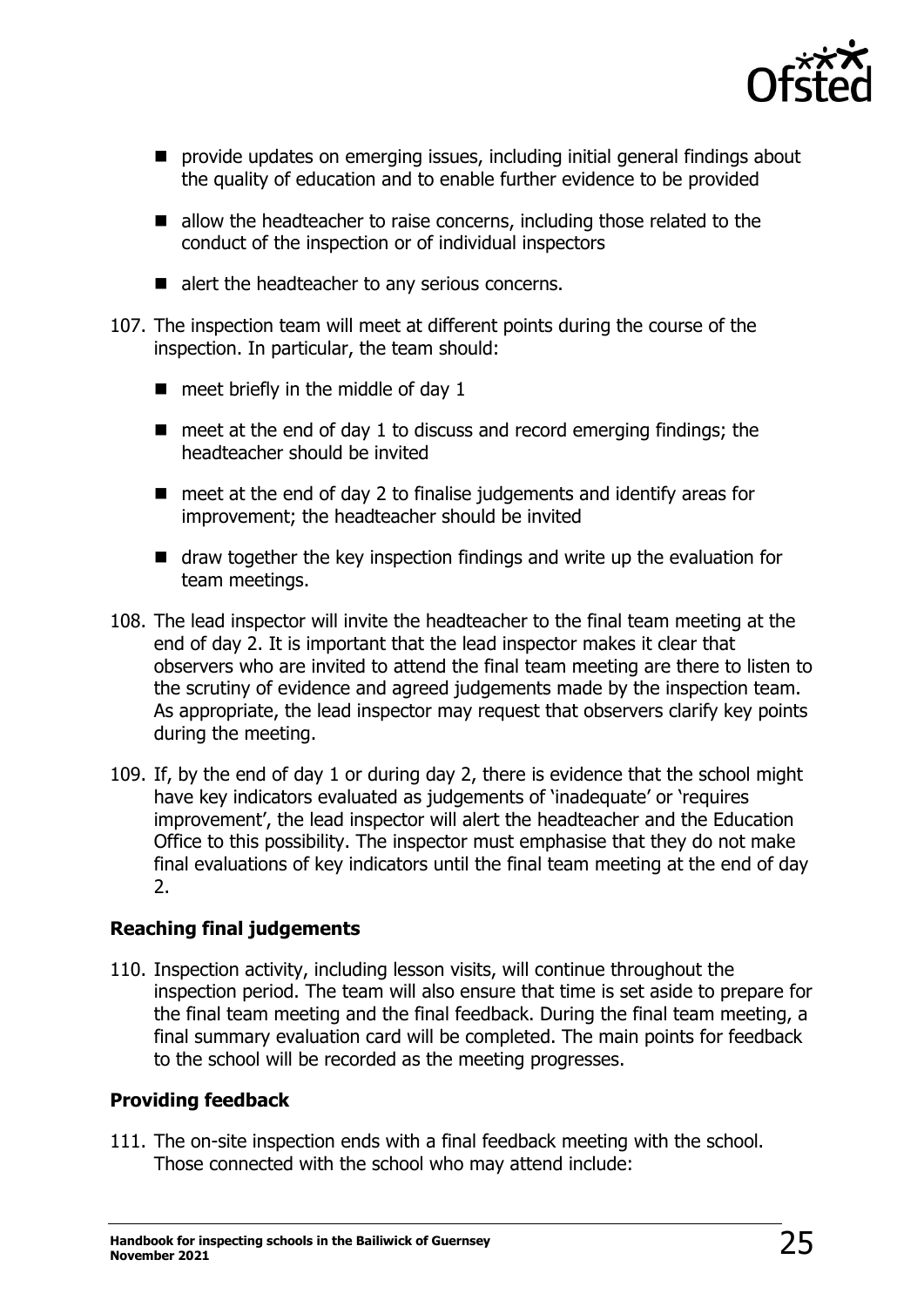

- the headteacher and other senior leaders, agreed by the lead inspector and headteacher
- $\blacksquare$  agreed senior representative(s) from the Education Office
- a representative of the Committee for Education, Sport and Culture.
- 112. During this meeting, the lead inspector will ensure that the headteacher, representatives from the Education Office and the representative of the Committee for Education, Sport and Culture are clear:
	- about the provisional grades awarded for each key indicator
	- $\blacksquare$  about the key findings from the inspection, as summarised in the final summary evaluation card. The lead inspector must give sufficient detail to enable all attendees to understand how judgements have been reached and for those responsible to play a part in beginning to plan how to tackle any areas for improvement
	- that the grades are provisional and so may be subject to change as a result of quality assurance procedures or moderation and must, therefore, be treated as restricted and confidential to the relevant senior personnel (as determined by the school and the Education Office). Information about the inspection outcomes should be shared more widely only when the school has received a copy of the final inspection report
	- that the main findings of the inspection and the main points provided orally in the feedback, subject to any change, will be referred to in the text of the report, although the text of the report may differ slightly from the oral feedback
	- about any recommendations for improvement
	- that, on receipt of the draft report, they must ensure that the report remains restricted and confidential to the relevant senior personnel (as determined by the school, but including the Education Office) and the information contained within it is not shared with anyone other than those outlined above, or published under any circumstances
	- that the headteacher is invited and encouraged to complete the postinspection survey
	- that, when a school is evaluated to be 'requires improvement' or 'inadequate' against any indicator, it is for the Education Office to coordinate support and any improvement arrangements and to liaise with Ofsted as required for any future monitoring
	- about the procedure for making a complaint about the inspection.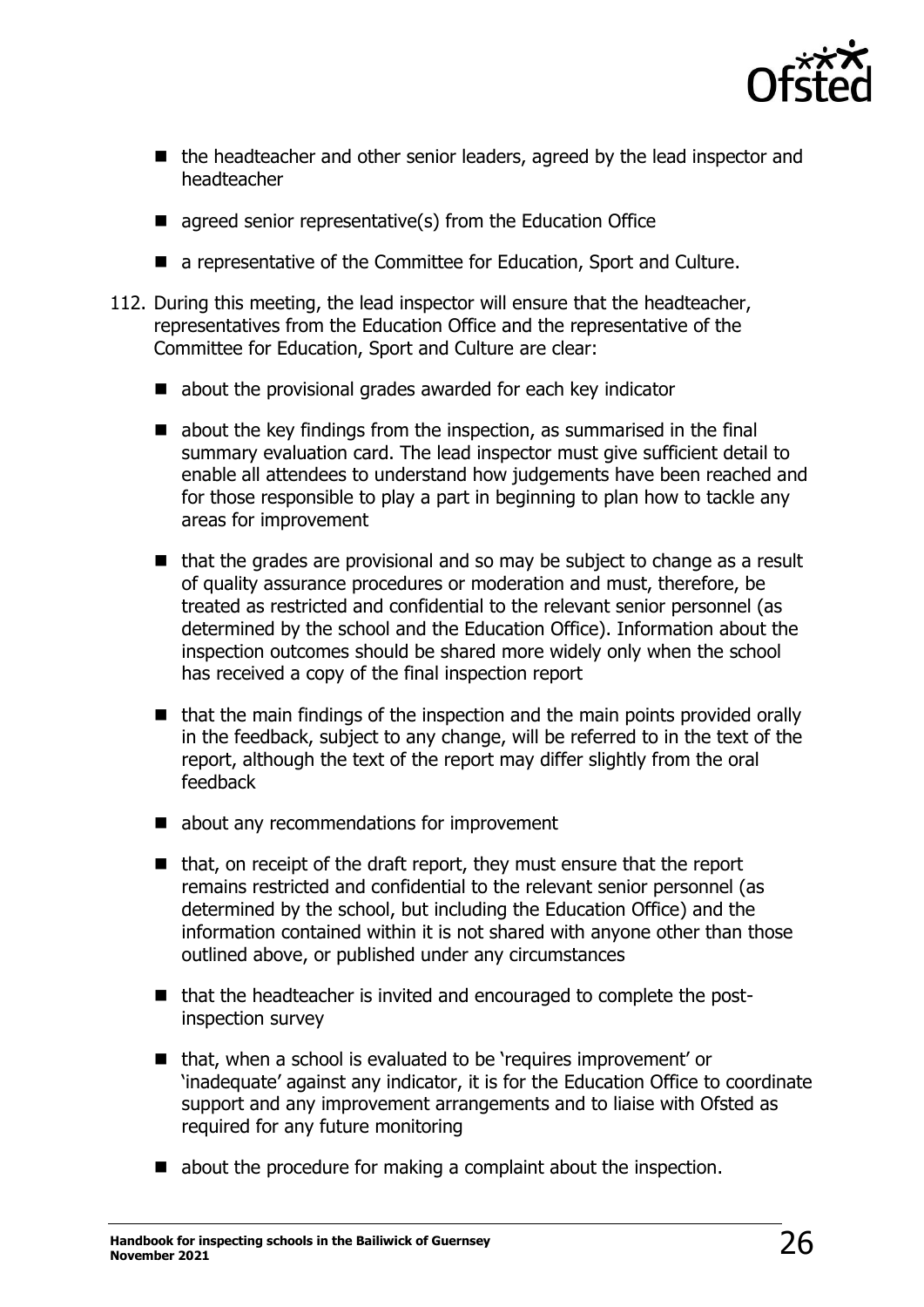

## <span id="page-26-0"></span>**After the inspection**

#### <span id="page-26-1"></span>**Arrangements for publishing the report**<sup>9</sup>

- 113. The lead inspector is responsible for writing the inspection report and submitting the evidence to Ofsted shortly after the inspection ends. The text of the report will explain the evaluation outcomes and reflect the evidence. The findings in the report should be consistent with the feedback given to the school at the end of the inspection.
- 114. Inspection reports will be quality assured before we send a draft copy to the school and the Education Office. The draft report is restricted and confidential to the relevant personnel (as determined by the school and agreed by the Education Office) and should not be shared more widely or published.
- 115. The school will have five working days in which to comment on the draft report, inspection process and findings. We will consider all comments. We will respond to them when we share the final report with the school within 21 working days of the inspection.
- 116. Once a school has received its final report, leaders should take such steps as are reasonably practicable to ensure that every parent of a registered pupil at the school receives a copy of the report within three working days. After that time, usually 25 days after the end of the inspection, the report will normally be published on the States of Guernsey website.
- 117. If the school wishes to make a formal complaint, it has three **working** days (not necessarily three **school** days) after we have shared the final report with the school in which to do so. If a complaint is not submitted, the report will normally be published on the States of Guernsey website three working days later. If a complaint has been submitted, the publication of the report may be delayed.
- 118. In all cases, the inspection process should not be treated as complete until all inspection activity has been carried out and the final version of the report has been sent to the school.

#### <span id="page-26-2"></span>**The inspection evidence base**

119. The evidence base for the inspection will be retained in line with Ofsted's retention and disposal policy. This is normally for six years from when the report was published. We may decide that retaining it for longer is warranted for research purposes.

<sup>&</sup>lt;sup>9</sup> The term 'report' is used to describe the formal written outcome from the inspection.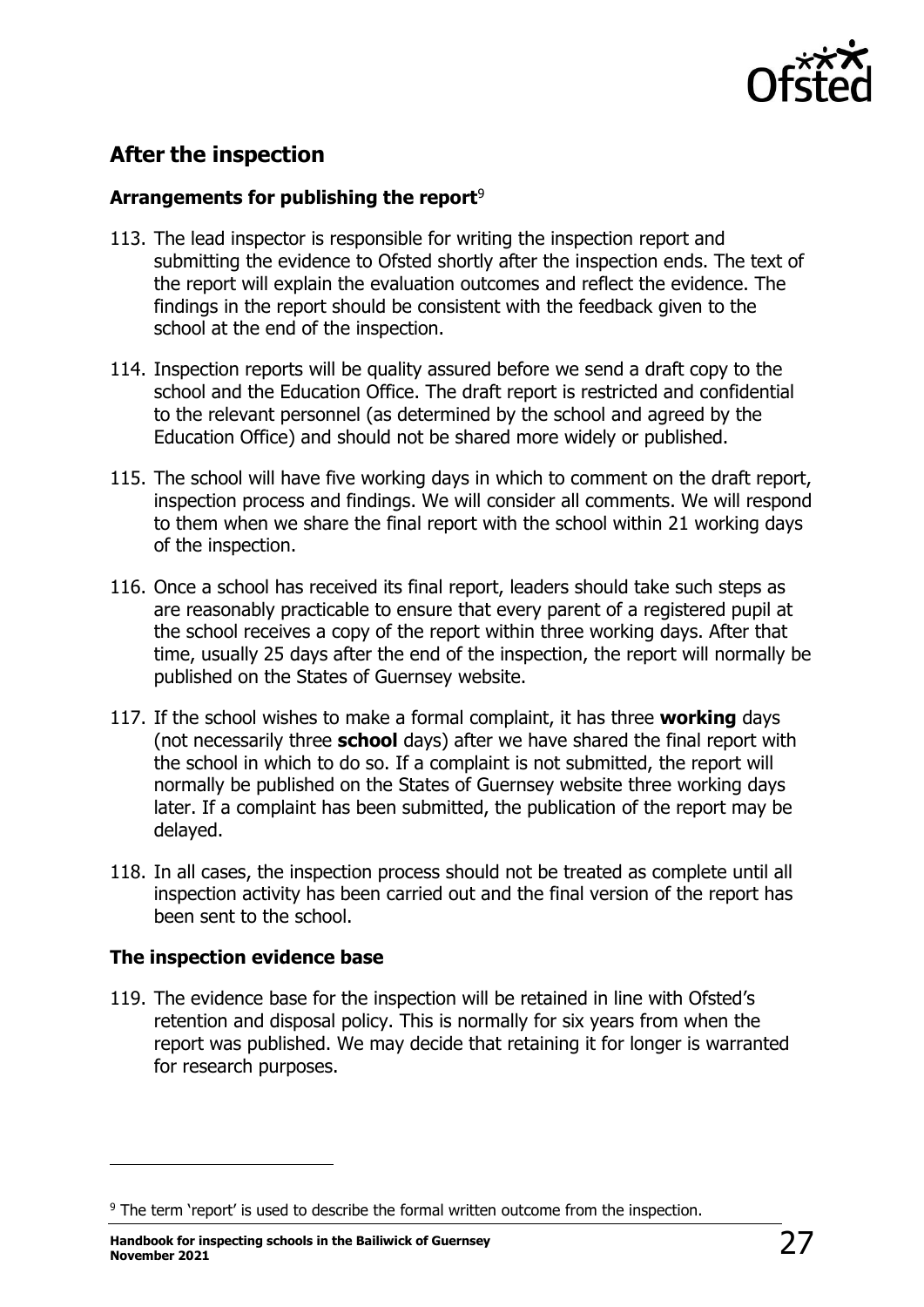

## <span id="page-27-0"></span>**Quality assurance and complaints**

#### <span id="page-27-1"></span>**Quality assurance**

- 120. All inspectors are responsible for the quality of their work. The lead inspector must ensure that inspections are carried out in accordance with the principles of inspection and the Ofsted code of conduct.
- 121. We monitor the quality of inspections through a range of formal processes. Her Majesty's Inspectors (HMI) or Senior HMI visit some schools or monitor remotely to quality assure inspections. We may also evaluate the quality of an inspection evidence base. The lead inspector will be responsible for giving team inspectors feedback about the quality of their work and their conduct.
- 122. All schools are invited to take part in a post-inspection evaluation in order to contribute to inspection development.

#### <span id="page-27-2"></span>**Handling concerns and complaints**

- 123. The great majority of our work is carried out smoothly and without incident. If concerns do arise during an inspection, they should be raised with the lead inspector as soon as possible, in order to resolve issues before the inspection is completed. Any concerns raised and actions taken will be recorded in the inspection evidence.
- 124. If it is not possible to resolve concerns during the inspection or through submitting comments in response to the draft report, the school may wish to lodge a formal complaint on receipt of the final report. The lead inspector will ensure that the school is informed that it is able to make a formal complaint and that it should liaise with the Education Office in order to do this.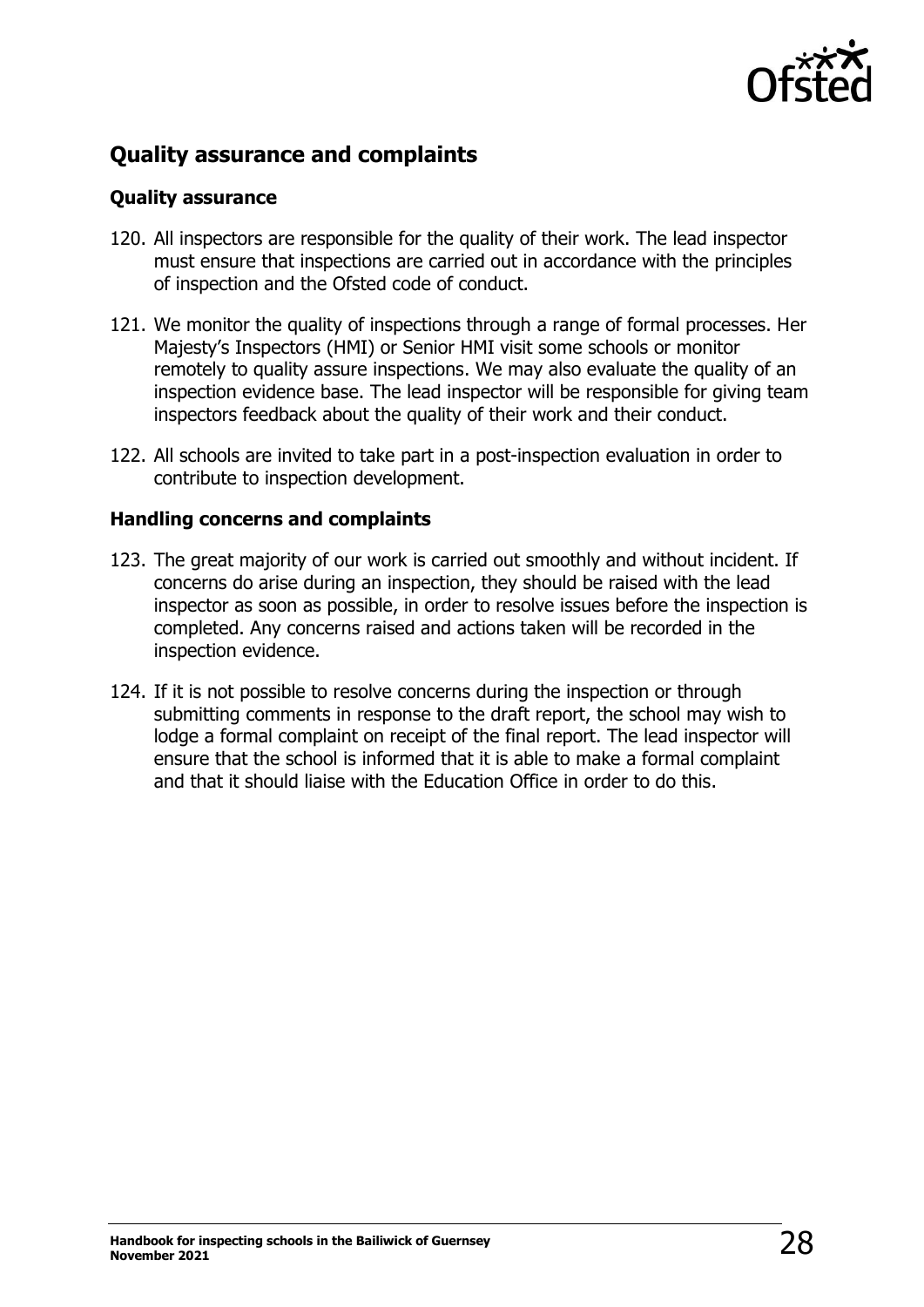

## <span id="page-28-0"></span>**Part 2. The evaluation schedule – how we will judge schools**

- 125. The evaluation schedule is not exhaustive. It does not replace the professional judgement of inspectors. Inspectors must interpret the way that grades are described according to pupils' age, stage and phase of education.
- 126. Inspectors will evaluate the work of the school through the following four key indicators:
	- $\blacksquare$  the quality of education
	- behaviour and attitudes
	- personal development and welfare
	- leadership and management;
	- and, where relevant, evaluate the quality of provision in:
	- early years education
	- $\blacksquare$  the sixth form.
- 127. Inspectors use the following four-point scale for all evaluations:
	- grade 1: excellent
	- grade 2: good
	- grade 3: requires improvement
	- grade 4: inadequate.

## <span id="page-28-1"></span>**Reaching a key indicator of 'excellent'**

128. 'Excellent' is rightly a challenging and exacting level of performance. In order for a school to reach this standard, inspectors will need to determine that the school meets **all** the criteria for 'good' under that key indicator, and does so securely and consistently. In other words, it is not enough that the school is strong against some aspects of the key indicator and not against others: it must meet each and every 'good' criterion. In addition, there are further criteria set out under 'excellent' for each key indicator, which the school will also need to meet. Our aim is that schools should only be judged 'excellent' in a particular area if they are performing exceptionally, and this exceptional performance in that area is consistent and secure across the whole school.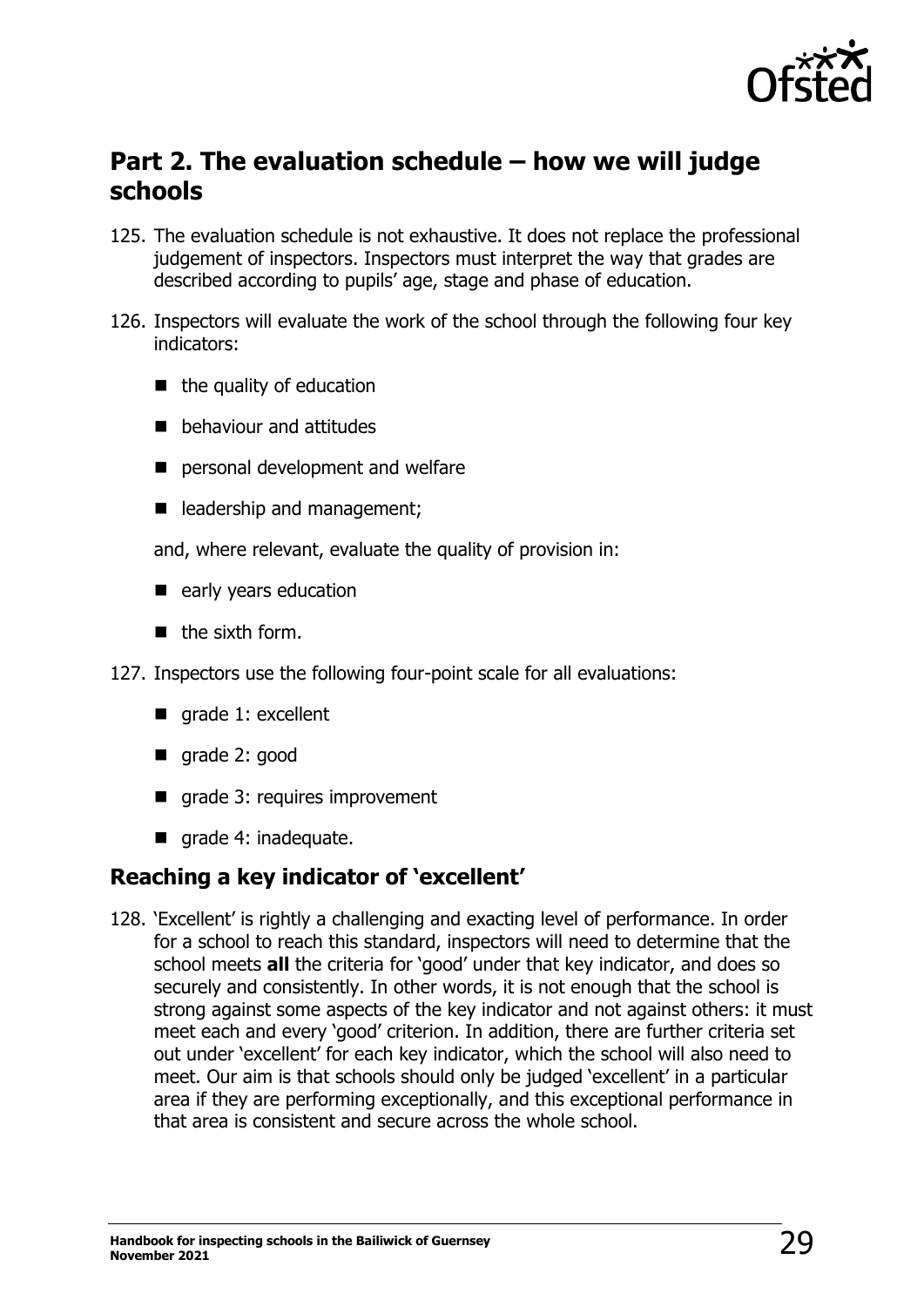

## <span id="page-29-0"></span>**Reaching a key indicator of 'good' or 'requires improvement'**

129. Judgement of a key indicator of 'good' or 'requires improvement' will follow a best-fit approach. Inspectors will consider whether the performance on a key indicator is most closely aligned to the descriptors set out.

## <span id="page-29-1"></span>**The quality of education**

- 130. Inspectors will take a rounded view of the quality of education that a school provides to all its pupils, including the most disadvantaged pupils and pupils with SEND. Inspectors will consider how the school has developed and implemented The Bailiwick Curriculum, which is the substance of what is taught, along with a specific plan of what pupils need to know in total and in each of the subjects listed under the eight identified 'areas of learning'.
- 131. Inspectors will consider the extent to which the school's curriculum sets out the knowledge and skills that pupils will gain at each stage (we call this '**intent**'). They will also consider the way in which the curriculum developed or adopted by the school is taught and assessed in order to support pupils to build their knowledge and to apply that knowledge as skills (we call this '**implementation**'). Finally, inspectors will consider the outcomes that pupils achieve as a result of the education they have received (we call this the '**impact**').

## <span id="page-29-2"></span>**Intent**

- 132. This is the 'What are we trying to achieve?' part of The Bailiwick Curriculum. It is not about vague mission-statement-type intentions. It is the content of the curriculum and what schools want pupils to know and to be able to do at key points.
- 133. In evaluating the school's educational intent, inspectors will primarily consider the curriculum leadership provided by the school, and its subject and curriculum leaders.
- 134. The indicator focuses on factors that both research and inspection evidence suggest contribute most strongly to an effective education and pupils achieving highly. These factors are listed below.
	- The school's curriculum is rooted in the solid consensus of the school's leaders about the knowledge and skills that pupils need in order to take advantage of opportunities, responsibilities and experiences in later life. In this way, it can powerfully address social disadvantage.
	- It is clear what end-points the curriculum is building towards and what pupils need to know and be able to do to reach those end-points.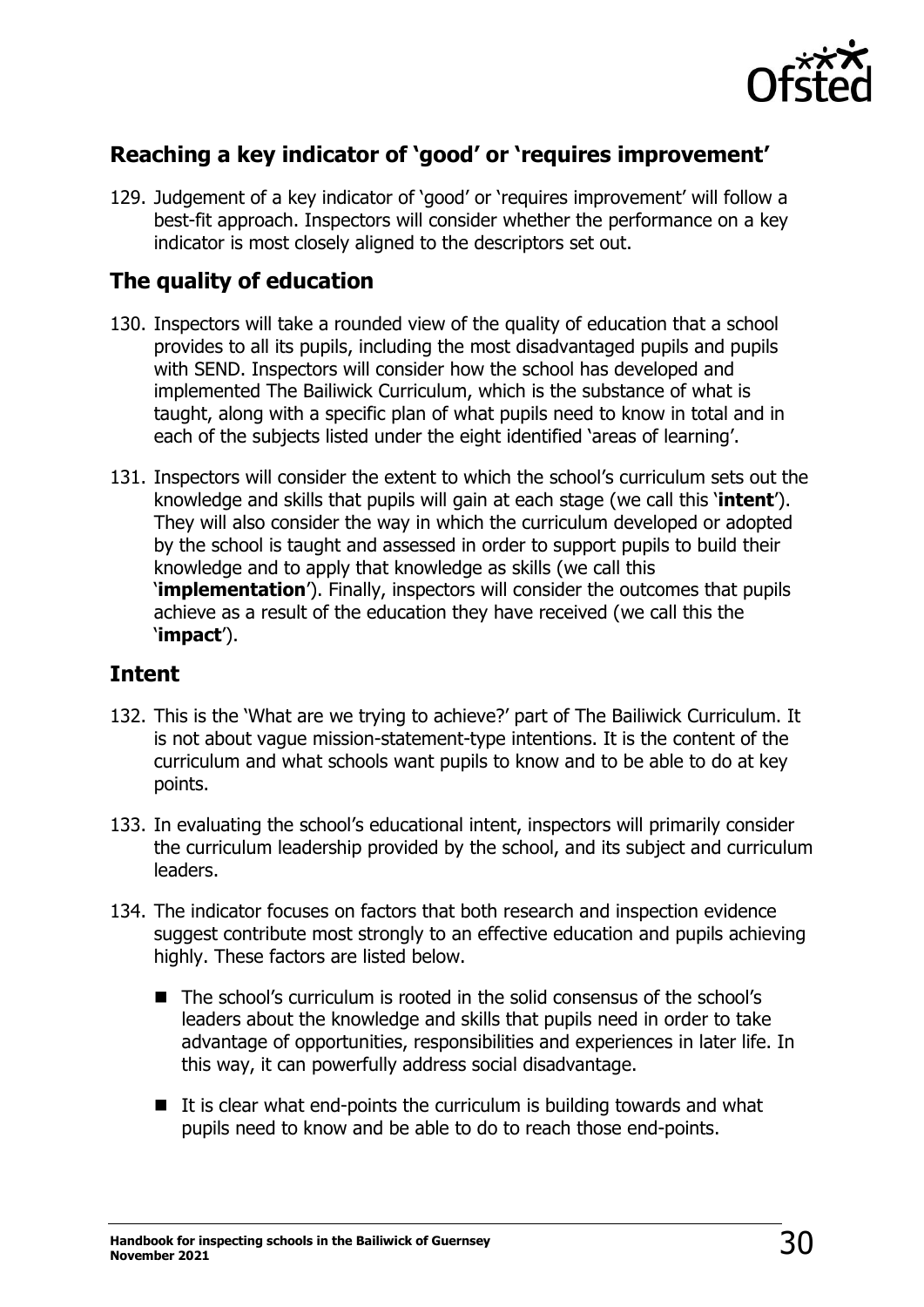

- The school's curriculum is planned and sequenced so that new knowledge and skills build on what has been taught before and towards its clearly defined end-points.
- The curriculum reflects the school's local context by addressing typical gaps in pupils' knowledge and skills. Curriculum planning accounts for delays and gaps in learning that have arisen as a result of the pandemic.
- $\blacksquare$  Throughout key stages 1 to 4, the curriculum remains as broad as possible for as long as possible, including when delivered remotely. Pupils are able to study a strong academic core of subjects.
- There is evidence that leaders and all staff have high academic/vocational/technical ambition for all pupils, and that the school does not offer disadvantaged pupils or pupils with SEND a reduced curriculum.

#### <span id="page-30-0"></span>**Curriculum flexibility**

- 135. The curriculum sets out the aims of a programme of education. It also sets out the structure for those aims to be implemented, including the knowledge and skills to be gained at each stage. It enables the evaluation of pupils' knowledge, skills and understanding against those expectations.
- 136. All pupils in States of Guernsey schools are expected to study The Bailiwick of Curriculum. The Bailiwick Curriculum consists of eight overarching areas of learning, with further specified details for each of the subjects listed within a given area of learning. We recognise the importance of schools' autonomy to choose their own curriculum approaches. If leaders are able to show that they have thought carefully, that they have developed The Bailiwick Curriculum with appropriate coverage, content, structure and sequencing, and that it has been implemented effectively, then inspectors will assess a school's curriculum favourably.

#### <span id="page-30-1"></span>**Curriculum narrowing**

- 137. Our research has shown that some schools narrow the curriculum available to pupils, particularly in key stages 2 and 3. Our research also shows that this has a disproportionately negative effect on the most disadvantaged pupils.<sup>10</sup>
- 138. It is appropriate that, in key stage 1, teachers focus on further developing children's communication and language knowledge and skills, and on ensuring that pupils are able to read, write and use mathematical knowledge, ideas and operations so they are able to access a broad and balanced curriculum at key stage 2. However, the high priority given to developing knowledge and skills

<sup>&</sup>lt;sup>10</sup> 'HMCI's commentary: recent primary and secondary curriculum research', HMCI, October 2017; [www.gov.uk/government/speeches/hmcis-commentary-october-2017.](http://www.gov.uk/government/speeches/hmcis-commentary-october-2017)

**Handbook for inspecting schools in the Bailiwick of Guernsey**  $\mathbb{S}1$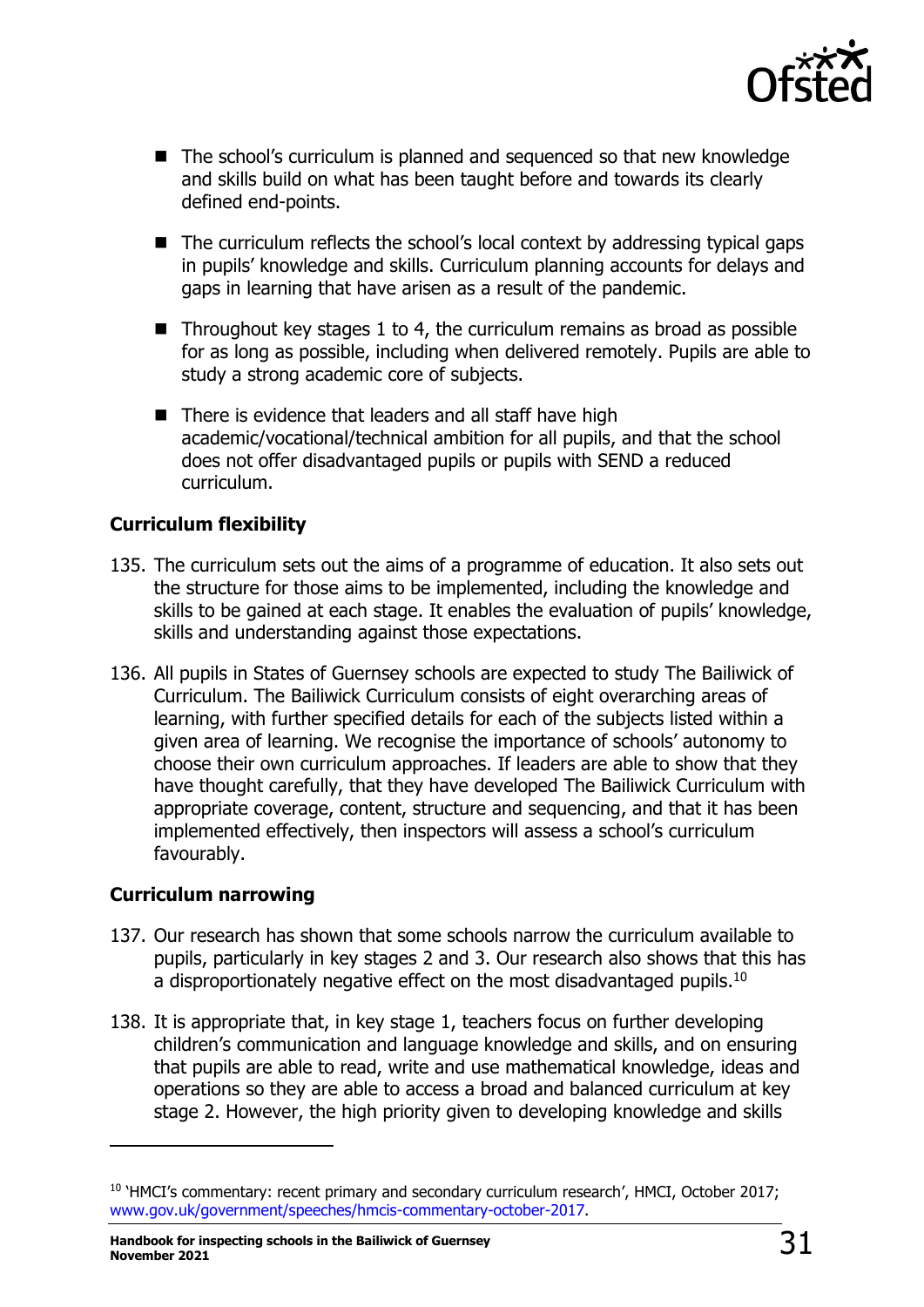

should not result in a curriculum so narrow that pupils experience a very limited curriculum in other areas.

139. From key stage 2 onwards and in secondary education, inspectors will expect to see a broad, rich curriculum. Inspectors will be particularly alert to signs of narrowing in the key stage 2 and key stage 3 curriculums. If a school has shortened key stage 3, inspectors will look to see that the school has made provision to ensure that pupils still have the opportunity to study a broad range of subjects in Years 7 to 9.

#### <span id="page-31-0"></span>**Cultural capital**

140. As part of making a judgement about the quality of education, inspectors will consider the extent to which schools are equipping pupils with the knowledge and cultural capital they need to succeed in life. For schools in the Bailiwick of Guernsey, the notion of 'knowledge and cultural capital' matches that found on page 8 of The Bailiwick Curriculum, under 'The four core purposes':

> 'It is the essential knowledge that pupils need to be educated citizens, introducing them to the best that has been thought and said and helping to engender an appreciation of human creativity and achievement.'

#### <span id="page-31-1"></span>**Sources of evidence specific to curriculum intent**

- 141. Inspectors will draw evidence about leaders' curriculum intent principally from discussion with senior and subject leaders. Inspectors will explore:
	- whether leaders are following The Bailiwick Curriculum
	- how carefully leaders have thought about what end-points the curriculum is building towards, what pupils will be able to know and do at those endpoints, and how leaders have planned the curriculum accordingly. This includes considering how the intended curriculum will address social disadvantage by addressing gaps in pupils' knowledge and skills
	- how leaders have sequenced the curriculum to enable pupils to build their knowledge and skills towards the agreed end-points
	- how leaders have ensured that the subject curriculum contains content that has been identified as most useful, and ensured that this content is taught in a logical progression, systematically and explicitly enough for all pupils to acquire the intended knowledge and skills; this includes understanding how the pandemic may have led to gaps in pupils' knowledge, learning delays and a wider range of starting points
	- how the curriculum has been designed and taught so that pupils read at an age-appropriate level.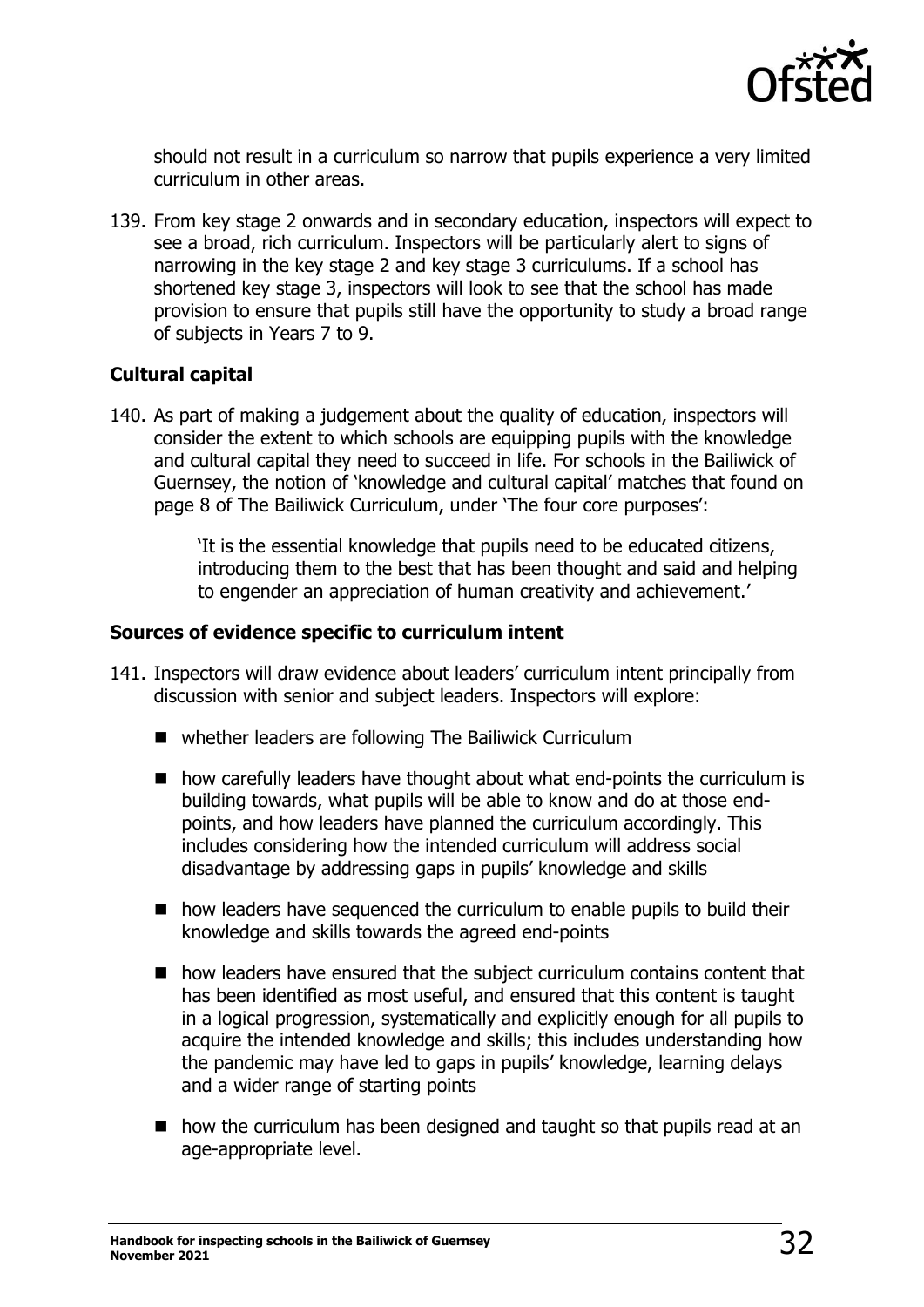

- 142. Inspectors will bear in mind that developing and embedding an effective curriculum takes time, and that leaders may only be part-way through the process of adopting or redeveloping a curriculum. If leaders have an accurate, evaluative understanding of current curriculum practice in their school and have identified appropriate next steps (taking into account any impact of COVID-19) to improve curriculum quality and develop curriculum expertise across the school, inspectors will evaluate 'intent' favourably when reaching the overall evaluation of the quality of education. They will recognise that the criteria for an evaluation of 'good' are the best fit. They will also, where relevant, take into account any transitional provisions that are in place.
- 143. Inspectors will also consider any documents that leaders normally use in their curriculum planning, but will not request that materials be produced or provided in any specific format for inspection.

## <span id="page-32-0"></span>**Implementation**

- 144. This is referenced in the 'How do we organise learning?' part of The Bailiwick Curriculum.
- 145. In evaluating the implementation of the curriculum, inspectors will primarily evaluate how the curriculum is taught at subject and classroom level.
- 146. Research and inspection evidence suggest that the most important factors in how, and how effectively, the curriculum is taught and assessed are the following:
	- Teachers have expert knowledge of the subjects that they teach. If they do not, they are supported to address gaps in their knowledge so that pupils are not disadvantaged by ineffective teaching.
	- Teachers enable pupils to understand key concepts, presenting information clearly and encouraging appropriate discussion.
	- Teachers check pupils' understanding effectively, and identify and correct misunderstandings.
	- Teachers ensure that pupils embed key concepts in their long-term memory and apply them fluently.
	- The subject curriculum is designed and delivered in a way that allows pupils to transfer key knowledge to long-term memory. It is sequenced so that new knowledge and skills build on what has been taught before and pupils can work towards clearly defined end-points.
	- Teachers use assessment to check pupils' understanding in order to inform teaching, and to help pupils embed and use knowledge fluently and to develop their understanding, not simply to memorise disconnected facts.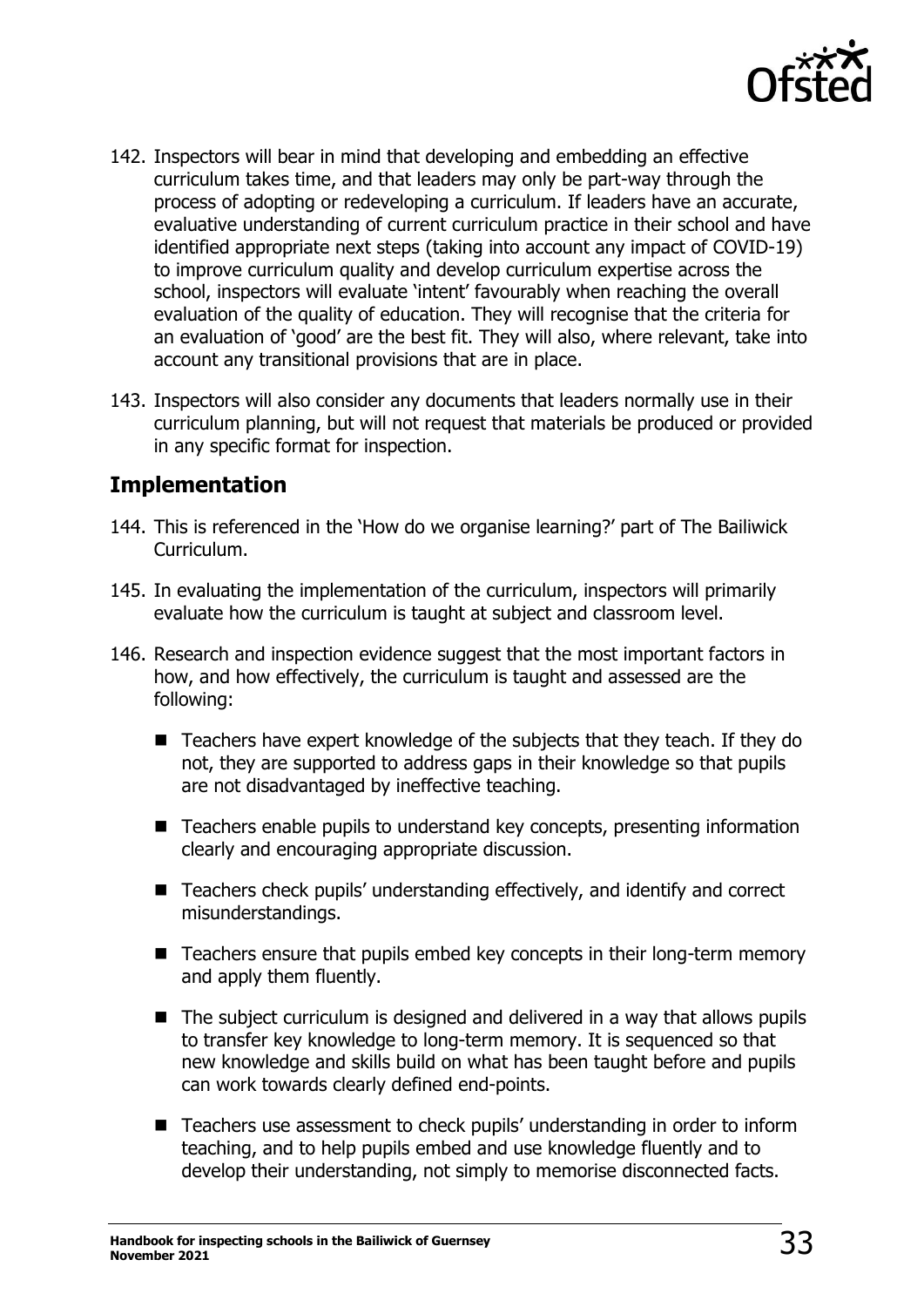

- Where remote learning is in place, it is well integrated within course(s) of study, and is well designed to support the wider implementation of the school's curriculum.
- The school's approach to teaching remains rooted in evidence and the key elements of effective teaching. Teachers consider the most important knowledge, skills or concepts pupils need to know and focus on these. Feedback, retrieval practice and assessment are prioritised. The medium for remote learning enables all pupils to access lessons and learn. Teachers monitor pupils' engagement and communicate effectively with parents and colleagues if there are concerns.

#### <span id="page-33-0"></span>**Developing understanding, not memorising disconnected facts**

147. Learning can be defined as an alteration in long-term memory. If nothing has altered in long-term memory, nothing has been learned. However, transfer to long-term memory depends on the rich processes described above. In order to develop their understanding, pupils connect new knowledge with existing knowledge. Pupils also need to develop fluency and unconsciously apply their knowledge as skills. This must not be reduced to, or confused with, simply memorising facts. Inspectors will be alert to unnecessary or excessive attempts to simply prompt pupils to learn glossaries or long lists of disconnected facts.

#### <span id="page-33-1"></span>**The school's use of assessment**

- 148. When used effectively, assessment helps pupils to embed knowledge and use it fluently, and assists teachers in producing clear next steps for pupils. However, assessment is too often carried out in a way that creates unnecessary burdens for staff and pupils. It is therefore important that leaders and teachers understand its limitations and avoid misuse and overuse.
- 149. Inspectors will therefore evaluate how assessment is used in the school to support the teaching of the curriculum, but not substantially increase teachers' workloads by necessitating too much one-to-one teaching or overly demanding programmes that are almost impossible to deliver without lowering expectations of some pupils. This will include considering how the school responds to any gaps in learning that have arisen from the pandemic.
- 150. The collection of data can also create an additional workload for leaders and staff. Inspectors will look at whether schools' collection of attainment or progress data is proportionate, represents an efficient use of school resources, and is sustainable for staff. The Teacher Workload Advisory Group's report, 'Making data work', recommends that school leaders should not have more than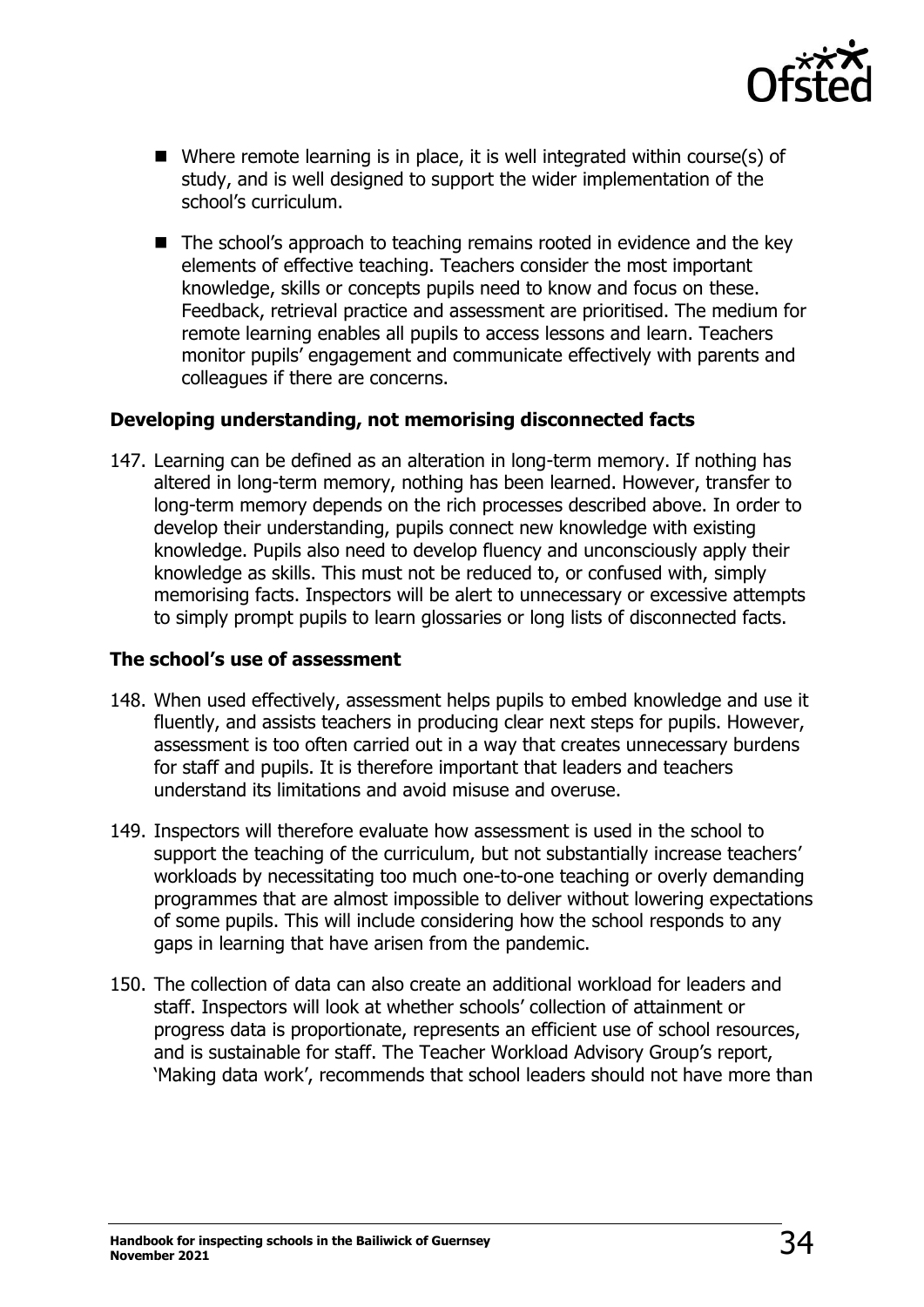

two or three data-collection points a year, and that these should be used to inform clear actions.<sup>11</sup>

151. Schools choosing to use more than two or three data-collection points a year should have clear reasoning for what interpretations and actions are informed by the frequency of collection, taking into consideration the time taken to set assessments, collate, analyse and interpret the data, and the time taken to then act on the findings. We understand that assessment arrangements may have been altered as a result of the COVID-19 pandemic. Inspectors will seek to understand how staff are supported and the steps that are being taken to remove the risk of additional workload. If a school's system for data collection is disproportionate, inefficient or unsustainable for staff, inspectors will reflect this in their reporting on the school.

#### <span id="page-34-0"></span>**Sources of evidence specific to curriculum implementation**

- 152. The following activities will provide inspectors with evidence about the school's implementation of its intended curriculum:
	- discussions with curriculum and subject leaders and teachers about the programme of study that classes are following for particular subjects or topics, the intended end-points towards which those pupils are working, and their view of how those pupils are progressing through the curriculum
	- discussions with subject specialists and leaders about the content and pedagogical content knowledge of teachers, and what is done to support them
	- discussions with classroom teachers about how often they are expected to record, upload and review data
	- observations of, and interviews with, pupils or classes who are following this curriculum in lessons, including scrutinising the pupils' work $12$
	- where relevant, discussions with subject leaders and teachers about how the school curriculum has been delivered remotely, and reviews of pupils' work completed remotely
	- reviews of schemes of work or other long-term planning (in whatever form subject leaders normally use them), usually in discussion with curriculum leaders.

<sup>&</sup>lt;sup>11</sup> 'Making data work: Teacher workload advisory group report', Department for Education, November 2018; [www.gov.uk/government/publications/teacher-workload-advisory-group-report-and](http://www.gov.uk/government/publications/teacher-workload-advisory-group-report-and-government-response)[government-response](http://www.gov.uk/government/publications/teacher-workload-advisory-group-report-and-government-response). 'Government response to the teacher workload advisory group report',

Department for Education, July 2019; [www.gov.uk/government/publications/teacher-workload](http://www.gov.uk/government/publications/teacher-workload-advisory-group-report-and-government-response)[advisory-group-report-and-government-response.](http://www.gov.uk/government/publications/teacher-workload-advisory-group-report-and-government-response)

<sup>&</sup>lt;sup>12</sup> Work for some pupils, such as those who have profound or multiple learning difficulties, includes relevant assessment information such as photographs, video and records of observations made by teachers and teaching assistants.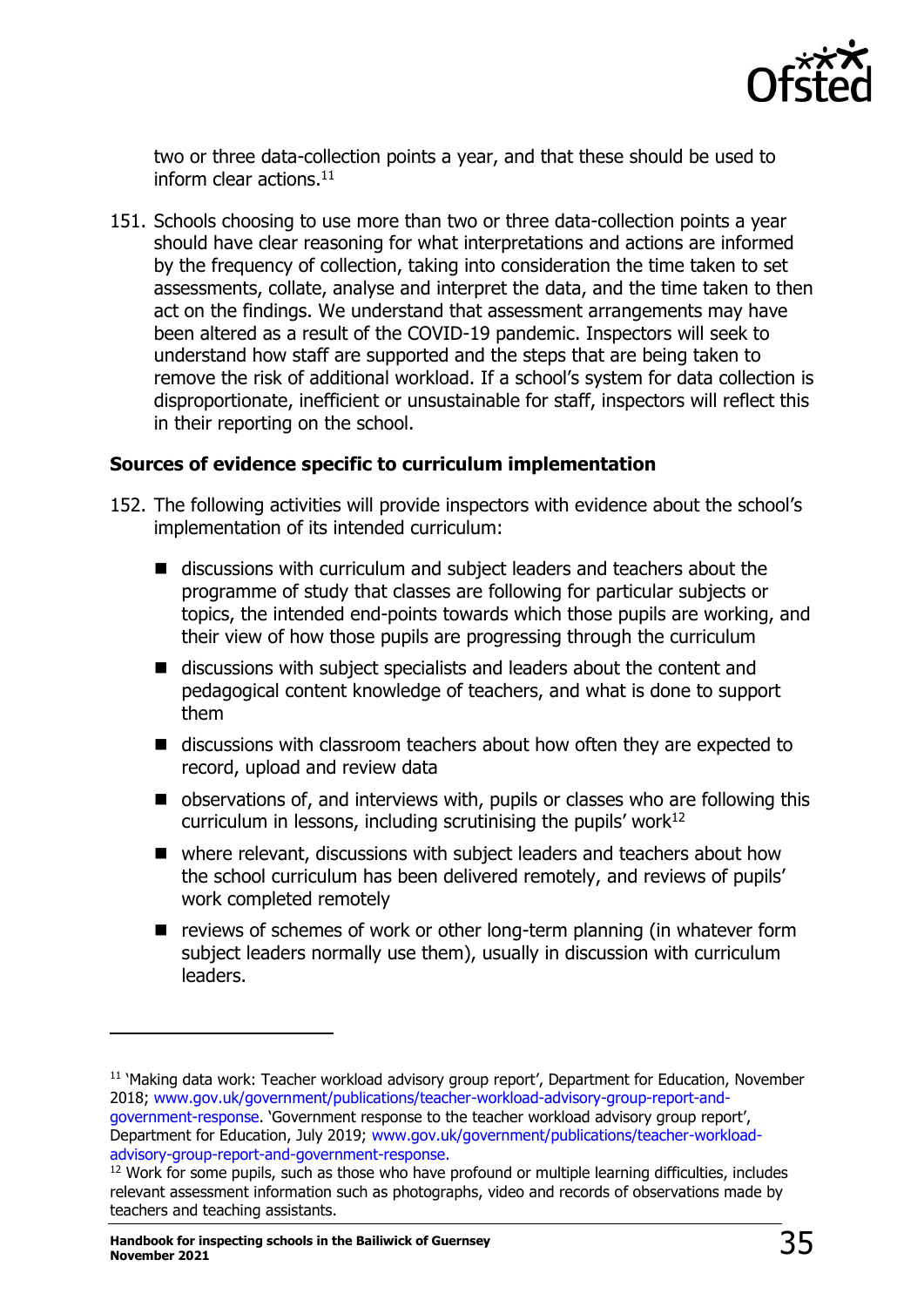

153. In order to triangulate evidence effectively, inspectors will ensure that they gather a variety of these types of evidence in relation to the same sample of pupils. Inspectors will also ensure that the samples of pupils they choose are sufficient to allow them to reach a valid and reliable judgement on the quality of education offered by the school overall. Guidance on how to ensure that this evidence is both sufficiently valid and reliable is set out under 'Overarching approach to inspection' in Part 1 of this handbook (paragraph 89 and following).

## <span id="page-35-0"></span>**Impact**

- 154. This is the 'How well are we achieving our aims?' part of The Bailiwick Curriculum.
- 155. When inspectors evaluate the impact of the education provided by the school, their focus will primarily be on what pupils have learned.
- 156. Inspection experience and research show that the most important factors to consider are the following:
	- A well-constructed, well-taught curriculum will lead to good results because those results will reflect what pupils have learned. There need be no conflict between teaching a broad, rich curriculum and achieving success in examinations and tests.
	- Disadvantaged pupils and pupils with SEND acquire the language, knowledge, skills and cultural capital they need to succeed in life.
	- National assessments and examinations are useful indicators of pupils' outcomes, but they only represent a sample of what pupils have learned. Inspectors will balance outcomes (not including teacher- or centre-assessed grades from 2020 and 2021) with their first-hand assessment of pupils' work.
	- All learning builds towards an end-point. Pupils are being prepared for their next stage of education, training or employment at each point in their learning. Inspectors will consider whether pupils are ready for the next stage by the point at which they leave the school or provision that they attend.
	- Students in a sixth form are ready for the next stage and are going on to appropriate, high-quality destinations. Inspectors will also consider this.
	- If pupils are not able to read to an age-appropriate level and fluency, they will be incapable of accessing the rest of the curriculum, and they will rapidly fall behind their peers.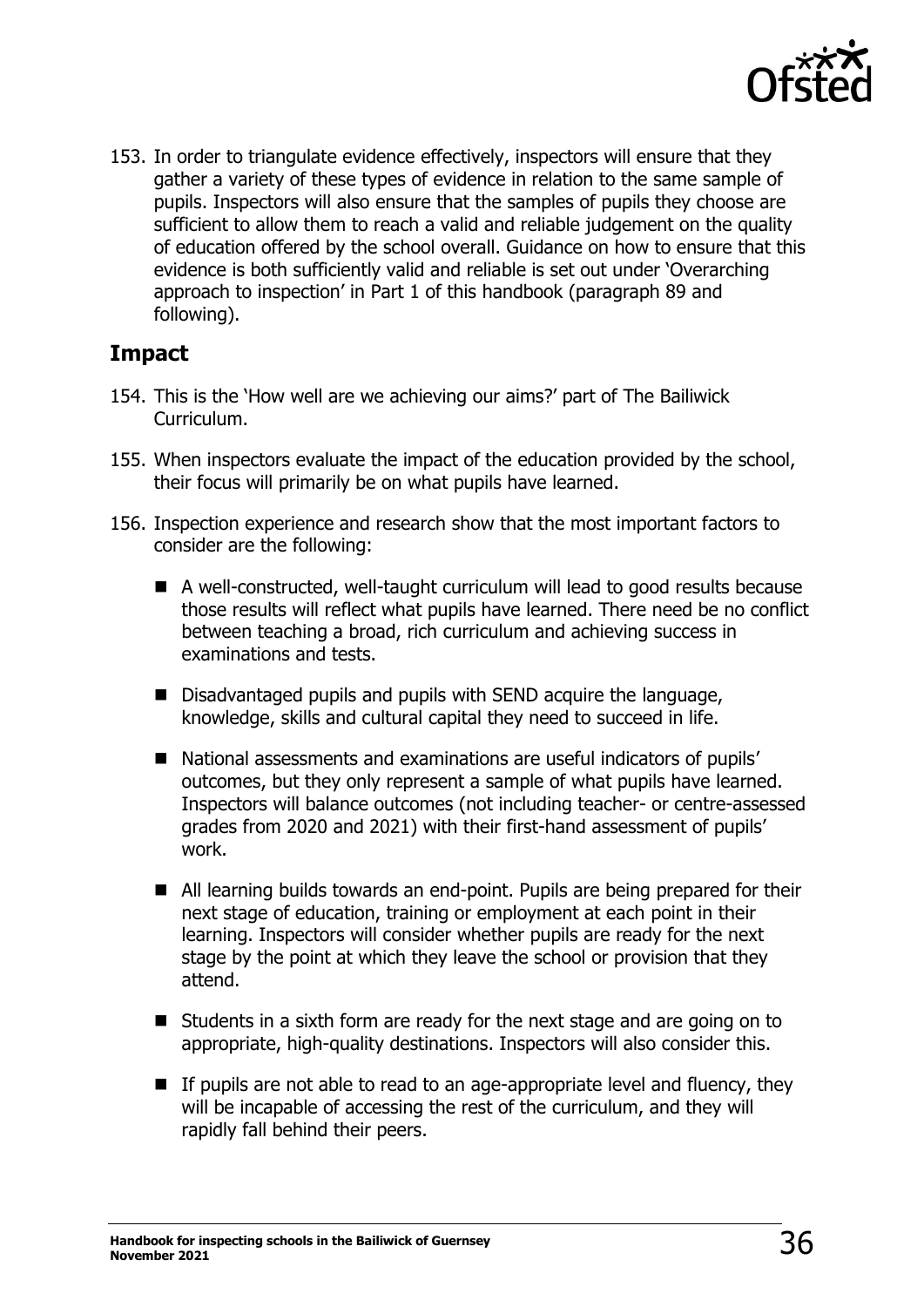

## **Inspectors will not use schools' internal assessment data as evidence**

- 157. Inspectors will not look at non-statutory internal progress and attainment data during inspections of schools.<sup>13,14</sup> That does not mean that schools cannot use data if they consider it appropriate. Inspectors will, however, put more focus on the curriculum and less on schools' generation, analysis and interpretation of data. Teachers have told us they believe this will help us play our part in reducing unnecessary workload. Inspectors will be interested in the conclusions drawn and actions taken from any internal assessment information, but they will not examine or verify that information first hand. Inspectors will use published data provided by the Education Office as a starting point on inspection. They will get to see first hand the quality of education as experienced by pupils and understand how well leaders know what it is like to be a pupil at the school.
- 158. Inspectors will ask schools to explain why they have decided to collect whatever assessment data they collect, what they are drawing from their data and how that informs their curriculum and teaching.

### **Sources of evidence specific to curriculum impact**

- 159. Inspectors will gather evidence of the impact of the quality of education offered by the school from the following sources:
	- $\blacksquare$  the progress that pupils are making in terms of knowing more, remembering more and being able to do more; how well they are able to remember what they have learned weeks and months later; and how well they are able to apply knowledge and skills in new contexts
	- centrally generated performance information about pupils' progress and attainment, which is available to schools and inspectors, and will be analysed for its statistical significance in advance by Ofsted's data and insight team
	- first-hand evidence of how pupils are doing, drawing together evidence from the interviews, lesson visits, work scrutinies and documentation described above (see 'Sources of evidence specific to curriculum implementation' above, at paragraph 153)
	- centrally published information about the destinations to which its pupils progress when they leave the school

 $13$  This does not include relevant assessment information (such as photographs, video and records of observations) made by teachers and teaching assistants for pupils with profound and/or multiple learning difficulties.

<sup>&</sup>lt;sup>14</sup> However, they will consider the school's use of assessment.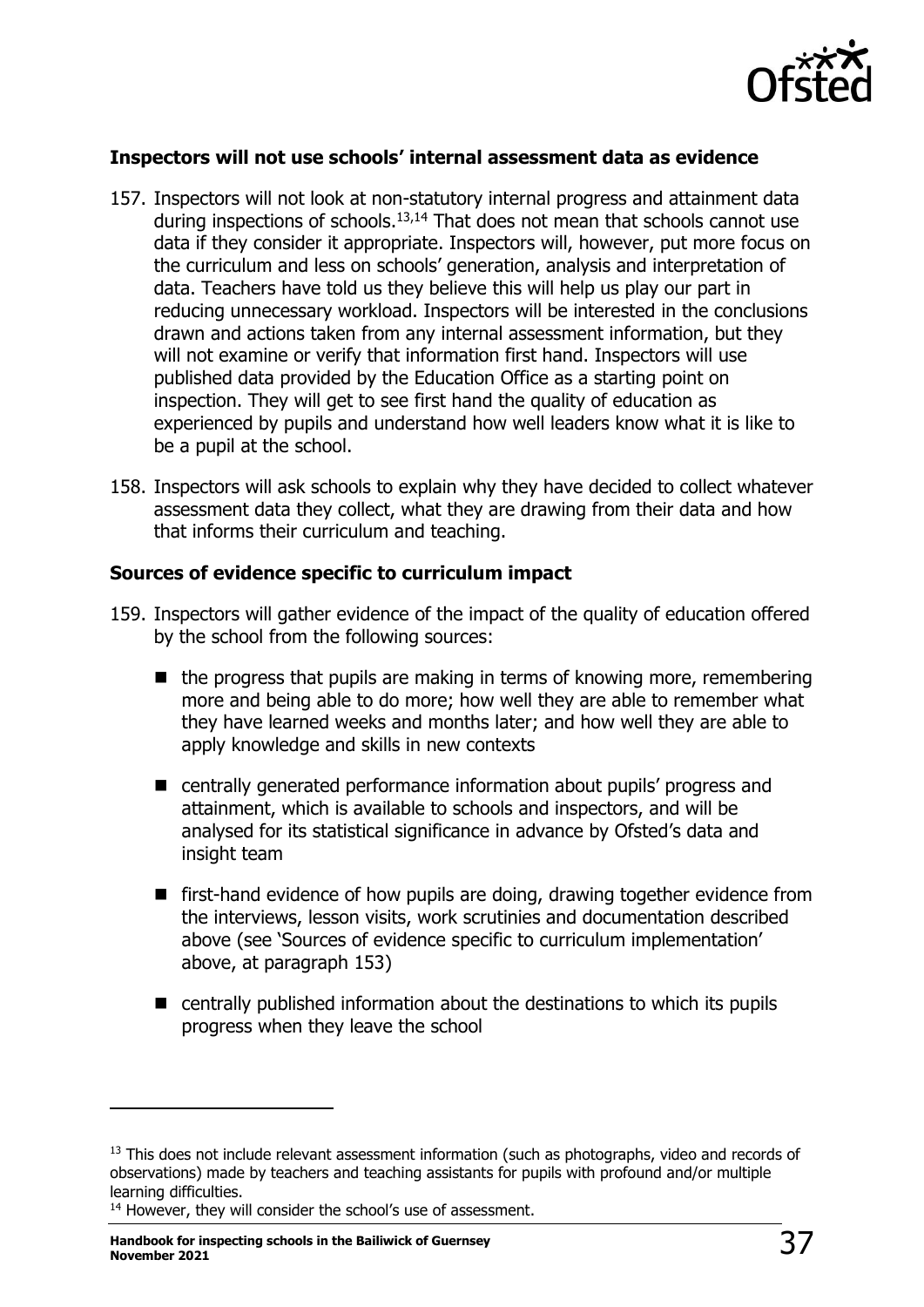

- in primary schools, listening to a range of pupils read
- discussions with pupils about what they have remembered about the content they have studied
- how well pupils with SEND are prepared for the next stage of education and their adult lives.
- 160. Inspectors will recognise that some schools are in turnaround. In these schools, the quality of education may have been poor and may now be showing significant and sustained improvement. In these situations, centrally generated performance data may lag behind the current quality of education in the school and so inspectors will view the central data in this context.

## **Reaching the evaluation of quality of education, drawing together intent, implementation and impact**

161. Inspectors will **not** evaluate intent, implementation and impact separately. Instead, inspectors will reach a single graded evaluation for the quality of education, drawing on all the evidence they have gathered and using their professional judgement.

## **Grade descriptors for the quality of education**

**Note:** Some sections of the criteria appear in [square brackets] below. This is to indicate that they are transitional only, because we recognise that not all schools will have had the opportunity to complete the process of adopting or constructing their curriculum fully. We intend to review whether these transitional arrangements are still needed in July 2022.

## **Excellent (1)**

- The school meets **all** the criteria for a good quality of education **securely** and **consistently**.
- The quality of education provided is **exceptional**.

In addition, the following apply:

- The school's curriculum intent and implementation are embedded securely and consistently across the school. It is evident from what teachers do that they have a firm and common understanding of the school's curriculum intent and what it means for their practice. Across all parts of the school, series of lessons contribute well to delivering the curriculum intent.
- The work given to pupils, over time and across the school, consistently matches the aims of the curriculum. It is coherently planned and sequenced towards cumulatively sufficient knowledge and skills for future learning and employment.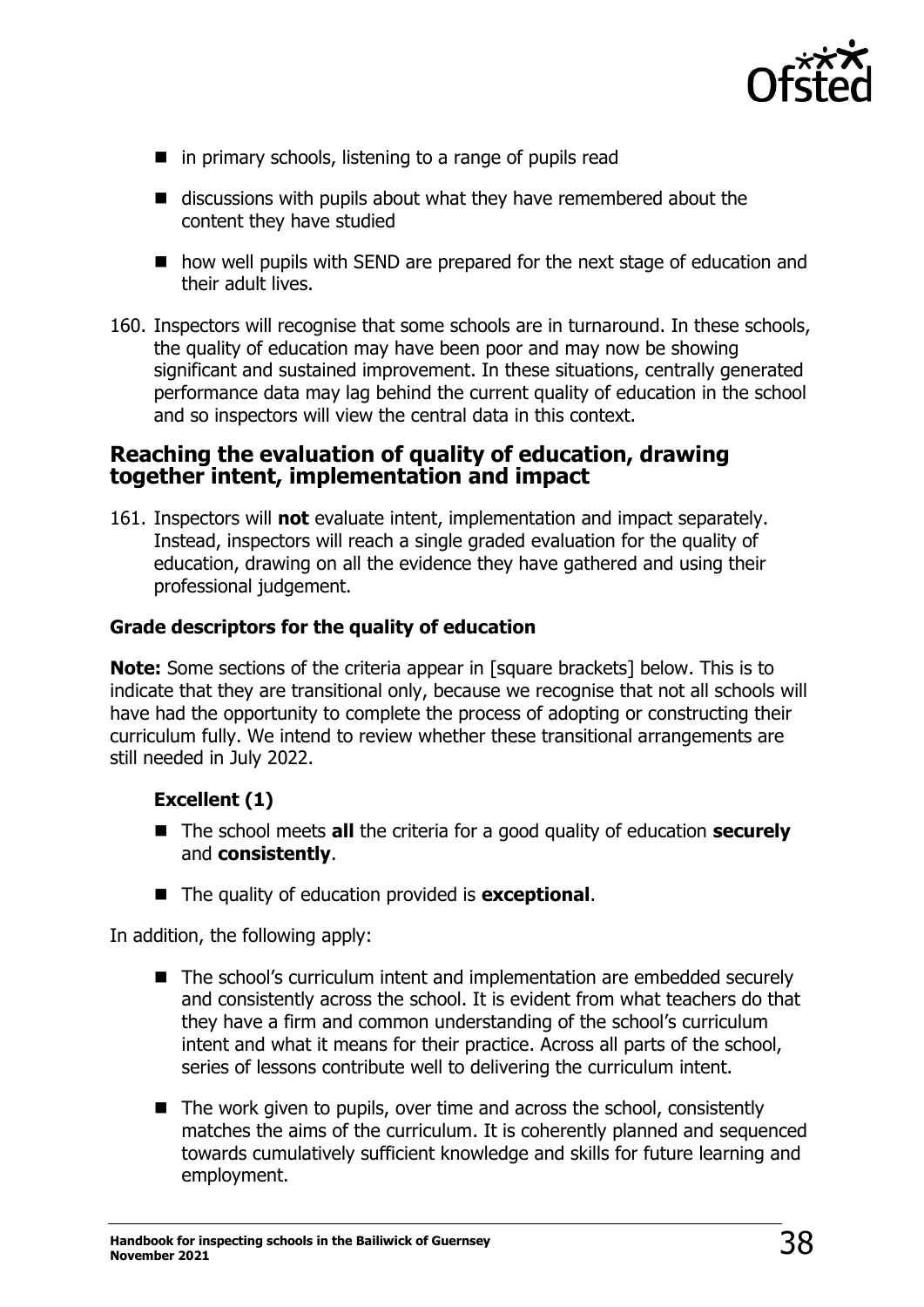

- Pupils' work across the curriculum is consistently of a high quality.
- Pupils consistently achieve highly, particularly the most disadvantaged pupils. Pupils with SEND achieve exceptionally well.
- 162. In order to judge whether a school is graded 'good' or 'requires improvement', inspectors will use a best-fit approach, relying on the professional judgement of the inspection team.

## **Good (2)**

## **Intent**

- Leaders adopt or construct a curriculum that is ambitious and designed to give all pupils, particularly disadvantaged pupils and including pupils with SEND, the knowledge, skills and cultural capital they need to succeed in life. The Bailiwick Curriculum has been implemented to provide breadth and ambition. [If this is not yet fully the case, it is clear from leaders' actions that they are in the process of bringing this about, and are making any necessary amendments in response to the pandemic.]
- The school's curriculum is coherently planned and sequenced towards cumulatively sufficient knowledge and skills for future learning and employment. [If this is not yet fully the case, it is clear from leaders' actions that they are in the process of bringing this about, and are making any necessary amendments in response to the pandemic.]
- The curriculum is successfully adapted, designed or developed to be ambitious and meet the needs of pupils with SEND, developing their knowledge, skills and abilities to apply what they know and can do with increasing fluency and independence. [If this is not yet fully the case, it is clear from leaders' actions that they are in the process of bringing this about, and are making any necessary amendments in response to the pandemic.]
- Pupils study the full curriculum: it is not narrowed. In primary schools, a broad range of subjects (exemplified by The Bailiwick Curriculum) is taught across all phases and key stages. In secondary schools, the school teaches a broad range of subjects (exemplified by The Bailiwick Curriculum) throughout Years 7 to 9. [If this is not yet fully the case, it is clear from leaders' actions that they are in the process of bringing this about, and are making any necessary amendments in response to the pandemic.]

## **Implementation**

 $\blacksquare$  Teachers have good knowledge of the subject(s) and courses they teach. Leaders provide effective support for those teaching outside their main areas of expertise.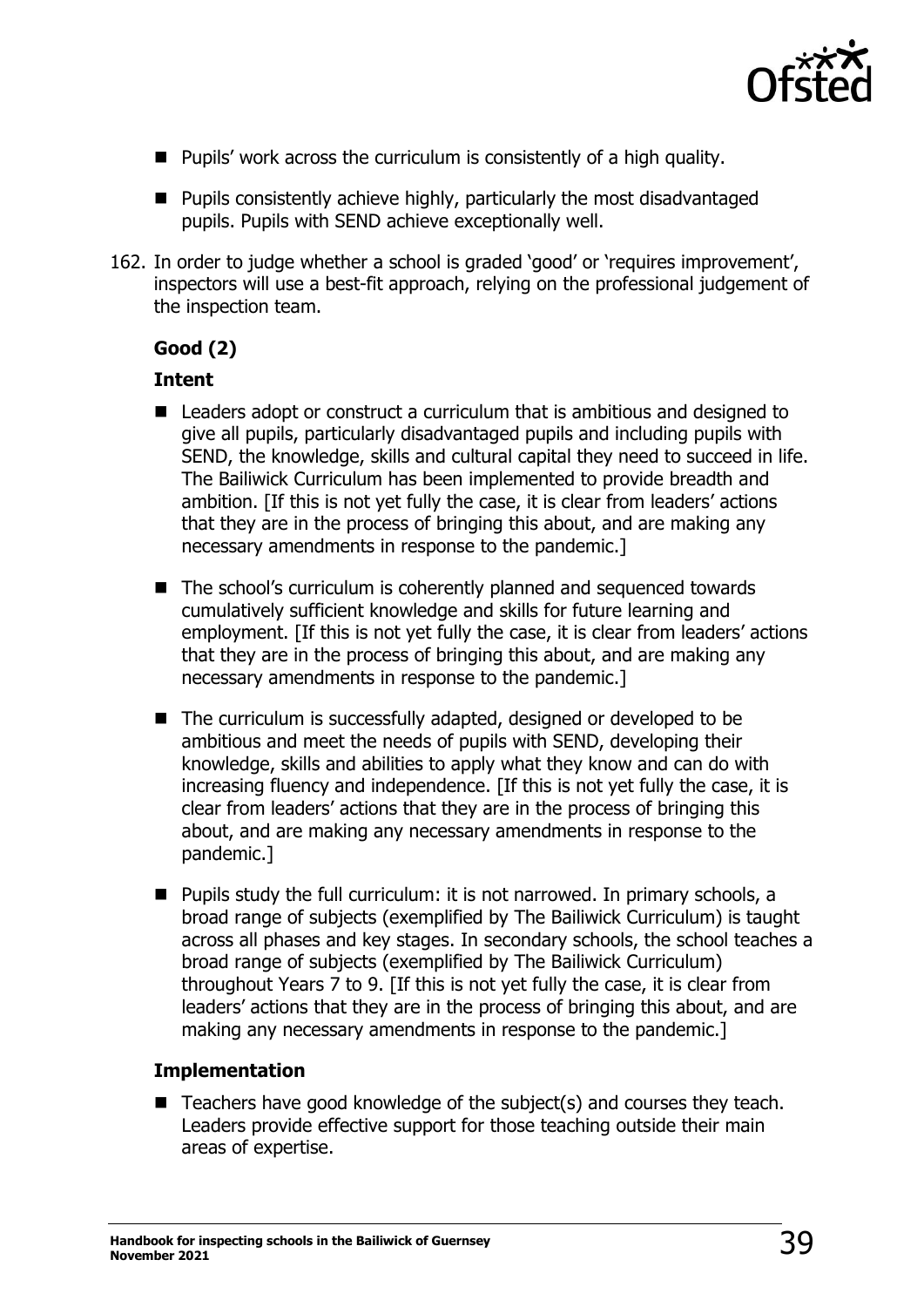

- Teachers present subject matter clearly, promoting appropriate discussion about the subject matter being taught. They check pupils' understanding systematically, identify misconceptions accurately and provide clear, direct feedback. In doing so, they respond and adapt their teaching as necessary without unnecessarily elaborate or individualised approaches.
- Over the course of study, teaching is designed to help pupils to remember long term the content they have been taught and to integrate new knowledge into larger ideas.
- $\blacksquare$  Any remote learning is well integrated within course(s) of study, and is well designed to support the wider implementation of the school's curriculum.
- Teachers and leaders use assessment well, for example to help pupils embed and use knowledge fluently, to check understanding and inform teaching, or to understand different starting points and gaps that have occurred as a result of the pandemic.
- Leaders understand the limitations of assessment and do not use it in a way that creates unnecessary burdens on staff or pupils.
- Teachers create an environment that focuses on pupils. The textbooks and other teaching materials that teachers select – in a way that does not create unnecessary workload for staff – reflect the school's ambitious intentions for the course of study. These materials clearly support the intent of a coherently planned curriculum, sequenced towards cumulatively sufficient knowledge and skills for future learning and employment.
- $\blacksquare$  The work given to pupils is demanding and matches the aims of the curriculum in being coherently planned and sequenced towards cumulatively sufficient knowledge.
- Reading is prioritised to allow pupils to access the full curriculum offer.
- A rigorous and sequential approach to the reading curriculum develops pupils' fluency, confidence and enjoyment in reading. At all stages, reading attainment is assessed and gaps are addressed quickly and effectively for all pupils. Reading books connect closely with the phonics knowledge pupils are taught when they are learning to read.
- The sharp focus on ensuring that younger children gain the phonics knowledge and language comprehension necessary to read, and the skills to communicate, gives them the foundations for future learning.
- Teachers ensure that their own speaking, listening, writing and reading of English supports pupils in developing their language and vocabulary well.

## **Impact**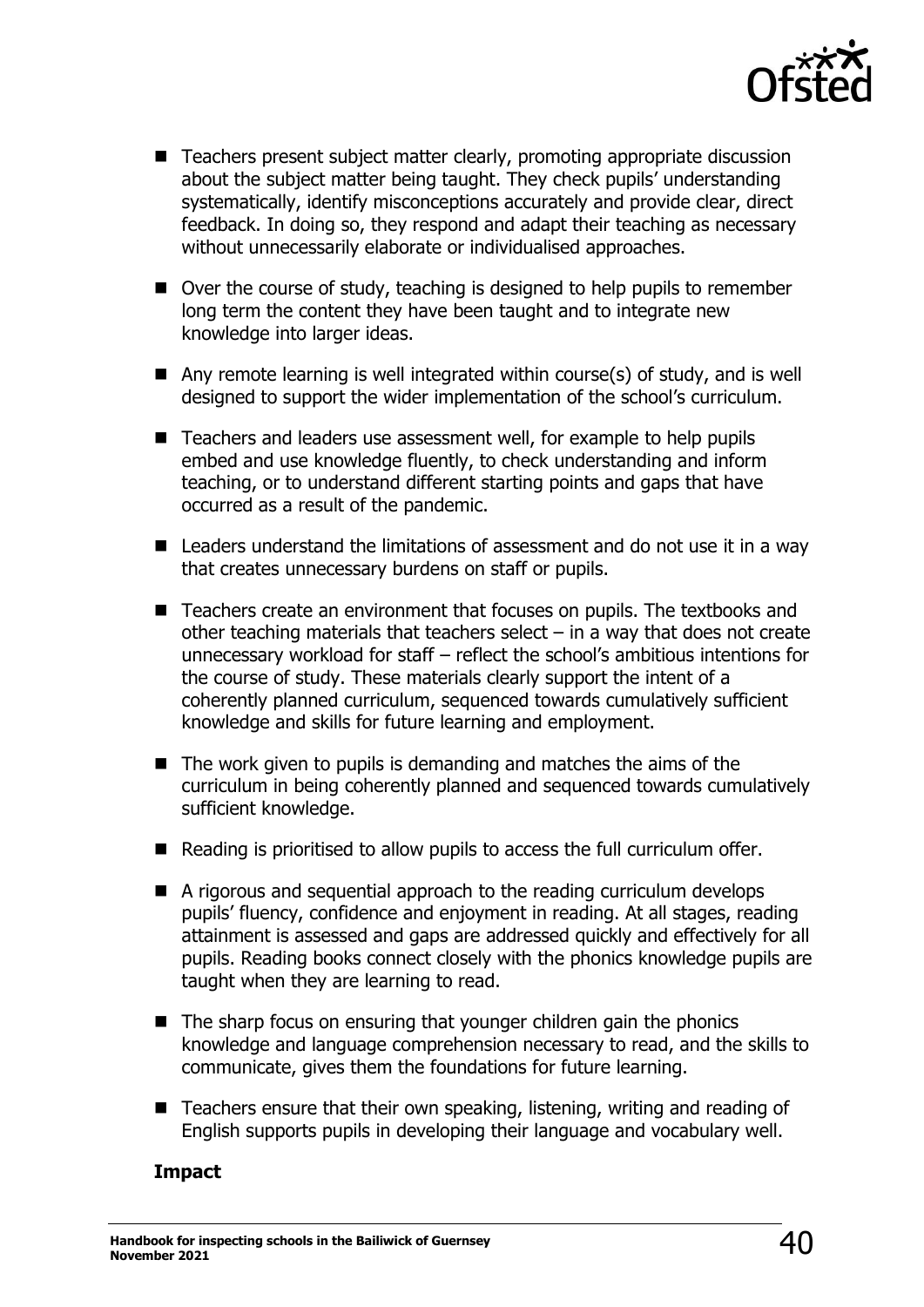

- Pupils develop detailed knowledge and skills across the curriculum and, as a result, achieve well. This is reflected in results from standardised tests and examinations, or in the qualifications obtained. Teacher-assessed grades from 2020 and 2021 will not be used to assess impact.
- Pupils are ready for the next stage of education, employment or training. They have the knowledge and skills they need and, where relevant, they gain qualifications that allow them to go on to destinations that meet their interests and aspirations and the intention of their course of study. Pupils with SEND achieve the best possible outcomes.
- Pupils' work across the curriculum is of good quality.
- Pupils read widely and often, with fluency and comprehension appropriate to their age. They are able to apply mathematical knowledge, concepts and procedures appropriately for their age.

## **Requires improvement (3)**

■ The quality of education provided by the school is not good.

## **Inadequate (4)**

The quality of education is likely to be inadequate if any one of the following applies:

- The school's curriculum has little or no structure or coherence, and leaders have not appropriately considered sequencing. Pupils experience a jumbled, disconnected series of lessons that do not build their knowledge, skills or understanding.
- The pupils' experiences in lessons contribute weakly to their learning of the intended curriculum.
- The range of subjects is narrow and does not prepare pupils for the opportunities, responsibilities and experiences of life within and beyond the Bailiwick of Guernsey.
- Pupils cannot communicate, read, write or apply mathematics sufficiently well for their age and are therefore unable to succeed in the next year or stage of education, or in training or employment. (This does not apply for some pupils with SEND.)
- The progress that disadvantaged pupils make is consistently well below that of other pupils and shows little or no improvement.
- Expectations of pupils with SEND are low, and their needs are not accurately identified, assessed or met.
- Pupils have not attained the qualifications appropriate for them to progress to their next stages of education, training or employment.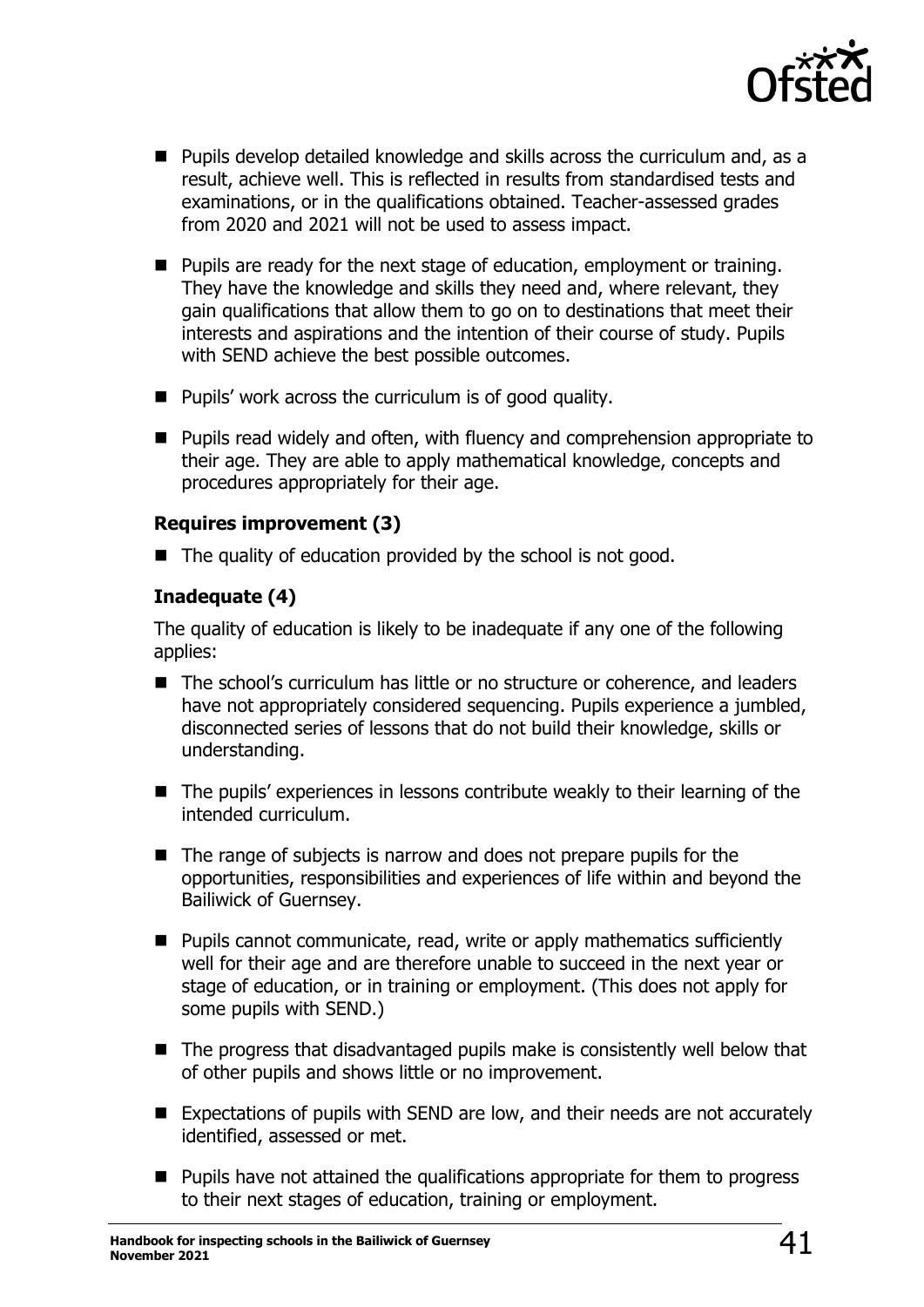

# **Behaviour and attitudes**

- 163. The behaviour and attitudes indicator considers how leaders and staff create a safe, calm, orderly and positive environment in the school and the impact this has on the behaviour and attitudes of pupils.
- 164. The indicator focuses on the factors that research and inspection evidence suggest contribute most strongly to pupils' positive behaviour and attitudes, thereby giving them the greatest possible opportunity to achieve positive outcomes.<sup>15</sup> These factors are:
	- a calm and orderly environment in the school and the classroom, as this is essential for pupils to be able to learn
	- the setting of clear routines and expectations for the behaviour of pupils across all aspects of school life, not just in the classroom
	- $\blacksquare$  a strong focus on attendance and punctuality, so that disruption is minimised
	- clear and effective behaviour and attendance policies with clearly defined consequences that are applied consistently and fairly by all staff; children, and particularly adolescents, often have particularly strong concepts of fairness that may be challenged by different treatment by different teachers or of different pupils
	- pupils' motivation and positive attitudes to learning are important predictors of attainment; the development of positive attitudes can also have a longerterm impact on how pupils approach learning tasks in later stages of education
	- a positive and respectful school culture in which staff know and care about pupils
	- $\blacksquare$  an environment in which pupils feel safe, and in which bullying, discrimination and peer-on-peer abuse – online or offline – are not accepted and are dealt with quickly, consistently and effectively whenever they occur.
- 165. Our evidence for the importance of each of these factors comes from our inspection experience, areas of agreement in academic research and our own research. A full note of how the criteria relate to the available research can be found in our research commentary.<sup>16</sup>

<sup>&</sup>lt;sup>15</sup> 'HMCI commentary: curriculum and the new education inspection framework', Ofsted and Amanda Spielman, September 2018; [www.gov.uk/government/speeches/hmci-commentary-curriculum-and](http://www.gov.uk/government/speeches/hmci-commentary-curriculum-and-the-new-education-inspection-framework)[the-new-education-inspection-framework.](http://www.gov.uk/government/speeches/hmci-commentary-curriculum-and-the-new-education-inspection-framework)

<sup>&</sup>lt;sup>16</sup> 'Education inspection framework: overview of research', Ofsted, July 2019; [www.gov.uk/government/publications/education-inspection-framework-overview-of-research.](http://www.gov.uk/government/publications/education-inspection-framework-overview-of-research)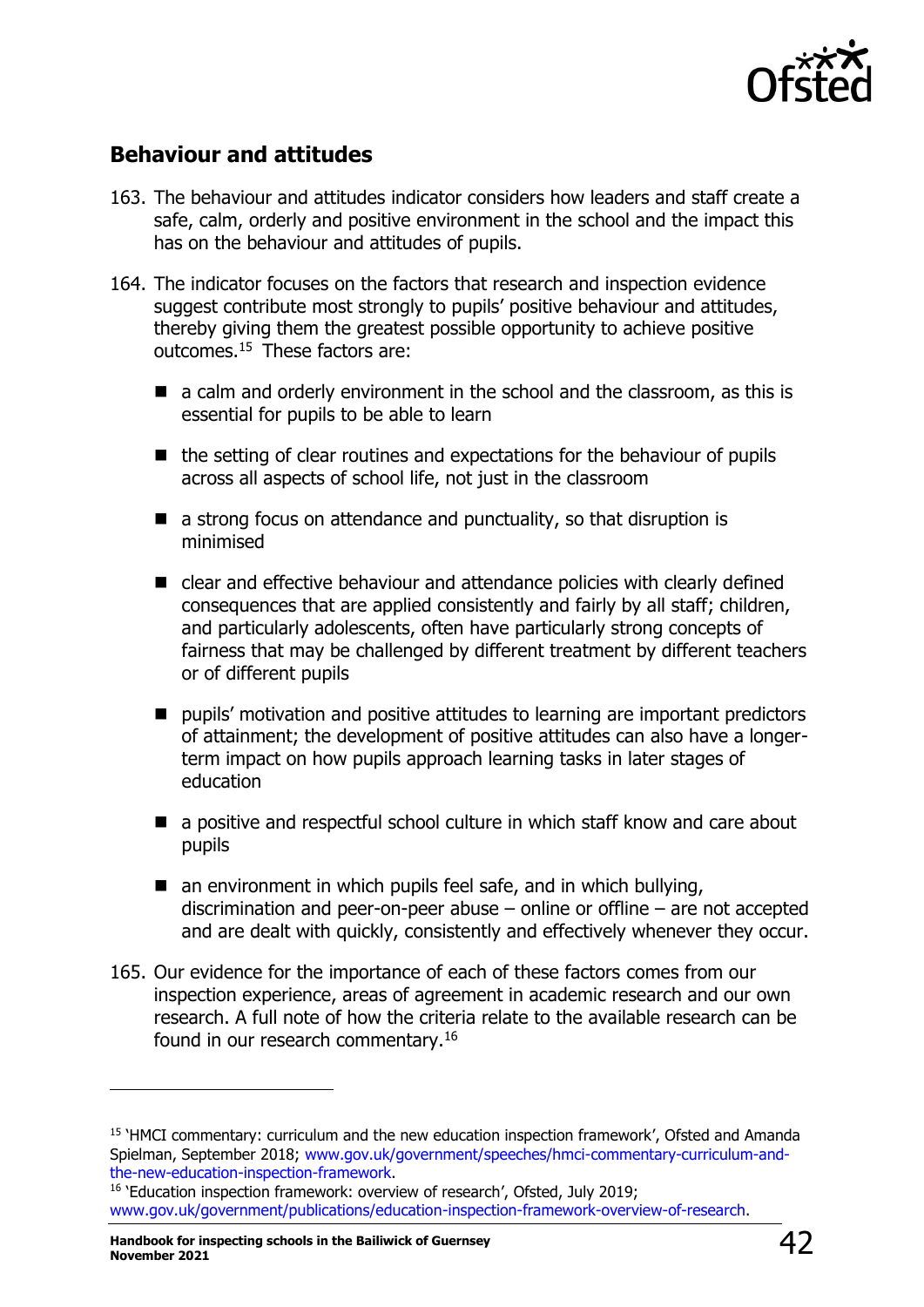

## **Pupils with particular needs**

166. The school may be working with pupils with particular needs in order to improve their behaviour or their attendance. When this is the case, staff should be able to demonstrate that actions taken are leading towards demonstrable improvements in behaviour and attendance for these pupils, taking into account individual needs and circumstances.

### **Pupils who are not in the school during the inspection**

167. Inspectors will gather evidence about the typical behaviour of all the pupils who attend the school, including those who are not present on the day of inspection. If there is evidence that a school has deliberately removed pupils from the school site on the day of inspection or has arranged for them to be absent, and inspectors reasonably believe that this was done in order to have an impact on the inspection, then inspectors are likely to judge both behaviour and attitudes and leadership and management as 'inadequate'.

### **Exclusions**

- 168. Headteachers have the right to use fixed-term exclusions when there are legitimate reasons for them to do so. Used correctly, exclusion can be an effective measure for headteachers to use. Fixed-term exclusions must be legal and justified. In the Bailiwick of Guernsey, permanent exclusions from education are not permitted.
- 169. If a school uses fixed-term and/or internal exclusions, inspectors will evaluate their effectiveness, including the rates, patterns and reasons for exclusion and whether any pupils are repeatedly excluded. Following a pupil's fixed-term exclusion, schools should have a strategy for reintegrating the pupil who returns to school and for managing their future behaviour. Inspectors will consider how well the school is recognising, and acting to address, any patterns that exist, because disruptive behaviour or sudden changes in behaviour can be an indication of unmet needs or a change in another aspect of a young person's life.
- 170. Inspectors will consider whether the school is developing the use of alternative strategies to exclusion and taking account of any safeguarding risks to pupils who may be excluded. Inspectors will recognise when schools are doing all that they can to support pupils at risk of exclusion, including through tenacious attempts to engage local support services.

## **Sources of evidence specific to behaviour and attitudes**

171. Inspectors will hold discussions with pupils and staff to gather evidence about a school's culture and practice in relation to pupils' behaviour, support for staff and other systems. In setting up discussions, inspectors will select a sample of staff whom research suggests are most affected by pupils' challenging behaviour. These are trainees, supply staff, NQTs, administrative support staff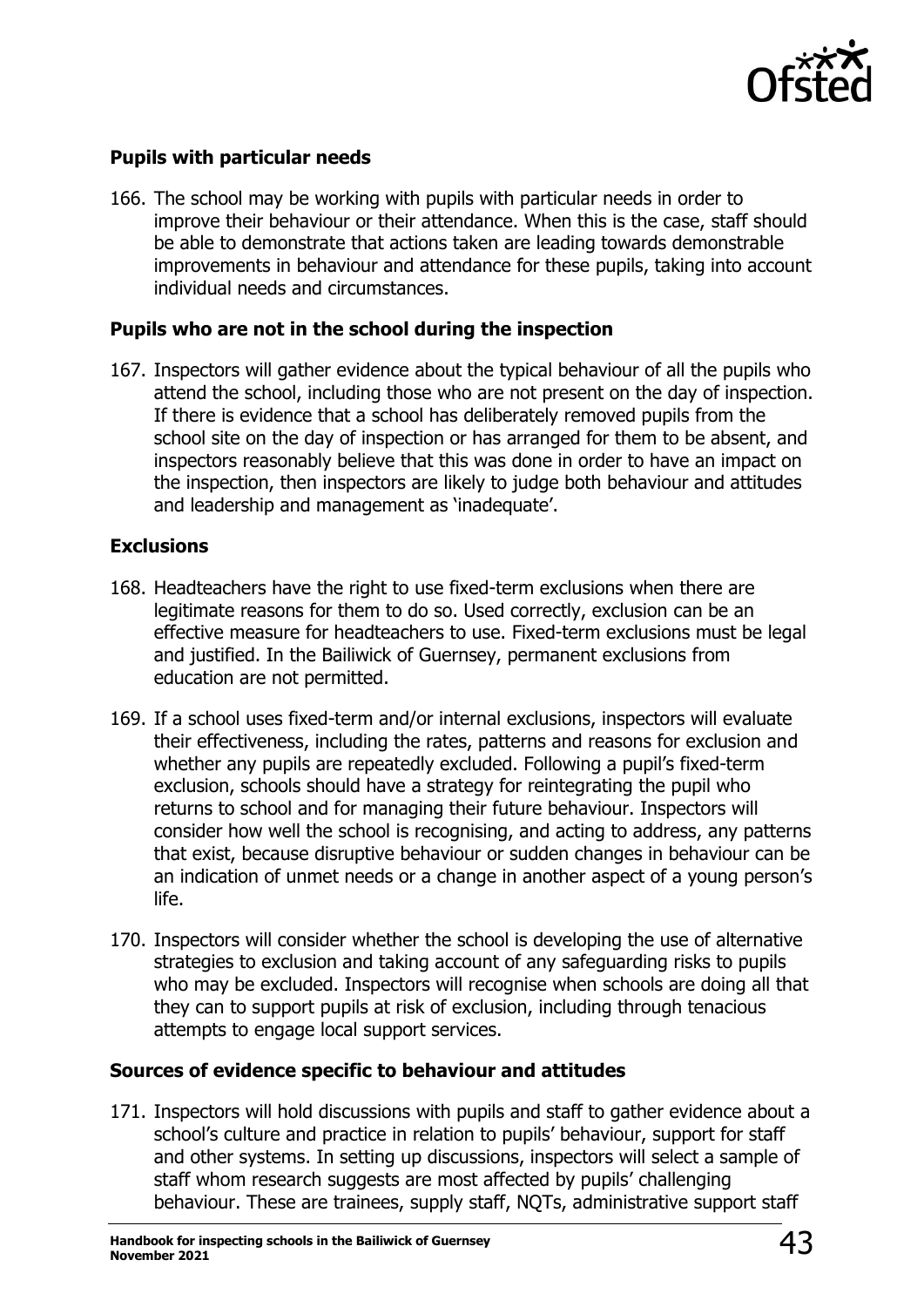

and catering staff, as well as other members of staff. The discussions will provide inspectors with valuable information that includes the views of those who most urgently require the school's support in managing pupils' behaviour. Where practically possible, inspectors should carry out discussions with individuals, not groups, to allow members of staff to give clear evidence without being influenced by the views or expectations of others in the group when talking about a sensitive issue.

- 172. Inspectors will speak to pupils from a range of different backgrounds and who have different experiences of the school's approach to behaviour. This should include pupils who have experienced sanctions under the school's behaviour policy. Inspectors will take into account the views of these pupils, their experiences of the behaviour and attitudes of others towards them, and their understanding of the importance of positive behaviour in school and beyond school.
- 173. Inspectors will evaluate the experience of particular individuals and groups, such as pupils for whom referrals have been made to the MASH (and check, for a small sample of these pupils, how the referral was made and the thoroughness of the follow-up), pupils with SEND, children looked after, those with medical needs and those with mental health needs. In order to do this, inspectors will look at the experience of a small sample of these pupils and consider the way in which the school is working with the other agencies to ensure that the child receives the support they need. For pupils with SEND, this will include ensuring that appropriate reasonable adjustments are made.
- 174. The pupil and staff surveys used in inspection contain questions about safeguarding, behaviour and discipline, bullying, how respondents feel about the school, and how well supported and respected they feel they are in the school. Inspectors will meet school leaders to account for the results of the pupil and staff interviews and surveys.
- 175. Over the course of inspection, inspectors will carry out evidence-gathering activities. In some cases, inspectors will be able to gather evidence as part of other activities they are carrying out. The activities are:
	- observing pupils' behaviour in a range of different classes at different times of the day
	- observing pupils at breaktimes, lunchtimes and between lessons
	- observing pupils' punctuality in arriving at school and to lessons
	- observing pupils' respect for, and courtesy and good manners towards, each other and adults, and their pride in themselves and their school
	- evaluating the school's analysis of, and response to, pupils' behaviour over time, in whatever format the school uses currently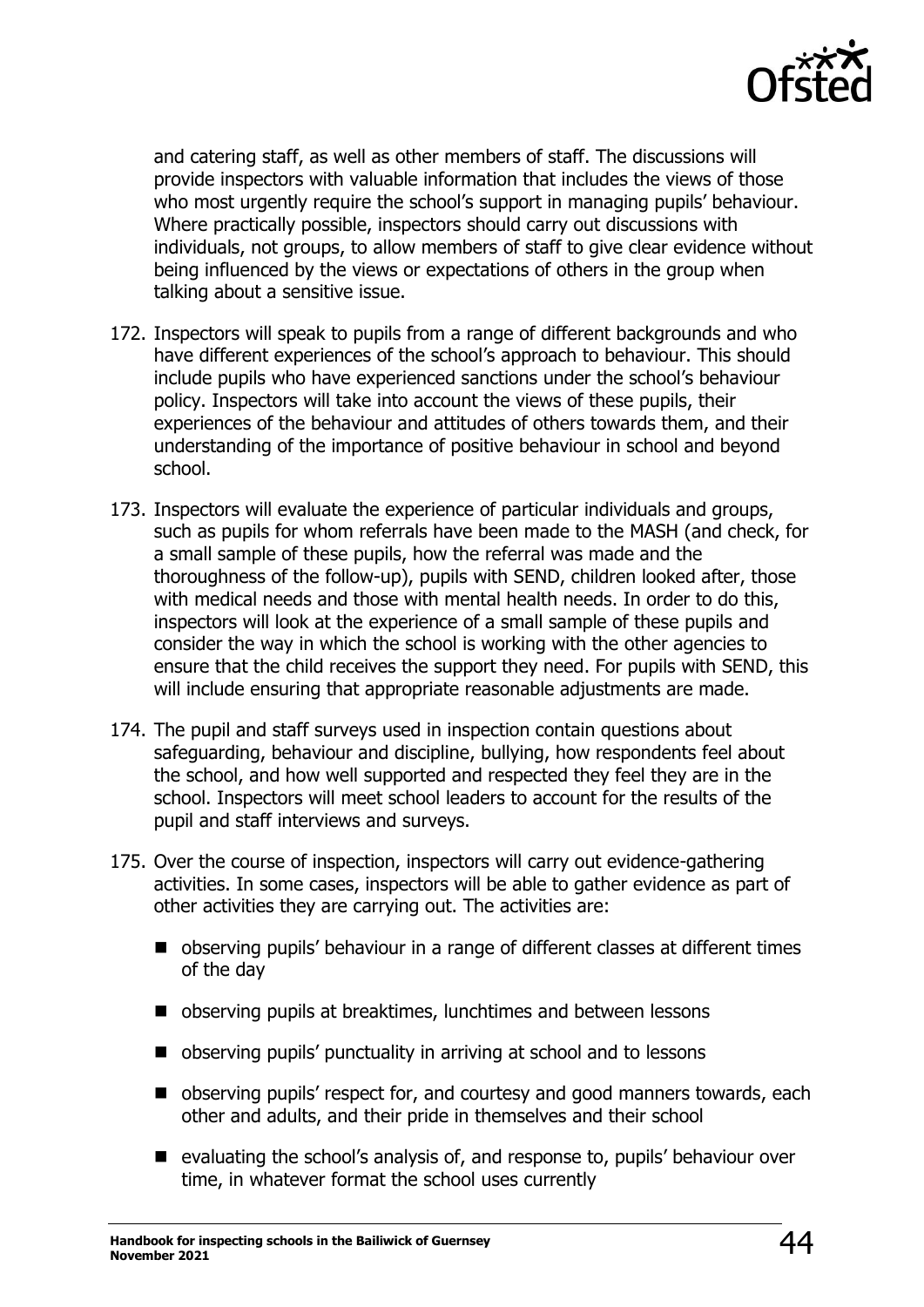

- analysing absence and persistent absence rates for all pupils, and for different groups compared with local and national averages for all pupils; this includes the extent to which low attenders are improving their attendance over time and whether attendance is consistently low
- evaluating the prevalence of external fixed-term exclusion, the procedures surrounding this and the reasons for it, and the support given to make sure that it is used as a last resort
- evaluating the effectiveness of internal exclusions, including the rates and reasons for exclusion
- assessing the school's work to follow up and support pupils who are subject to fixed-term exclusion
- gathering the views of parents, staff and other stakeholders
- gathering evidence about the typical behaviour of pupils who are not in school during the inspection, for example whether they have had fixed-term or internal exclusions in the two years before inspection
- balancing evidence seen during the inspection and evidence of trends over time
- visiting any off-site learning provision that the school has arranged (on its own or in partnership with other schools or providers) for pupils whose behaviour is poor or who have low attendance. Inspectors will assess safeguarding procedures, the quality of education, and how effectively the off-site provision helps to improve pupils' behaviour, learning and attendance.

## **Grade descriptors for behaviour and attitudes**

176. In order for behaviour and attitudes to be evaluated as excellent, the school must meet all of the 'good' criteria securely and consistently, and it must also meet the additional 'excellent' criteria.

## **Excellent (1)**

- The school meets **all** the criteria for good in behaviour and attitudes **securely** and **consistently**.
- Behaviour and attitudes are **exceptional**.

In addition, the following apply:

■ Pupils behave with consistently high levels of respect for others. They play a highly positive role in creating a school environment in which commonalities are identified and celebrated, difference is valued and nurtured, and bullying, harassment and violence are never tolerated.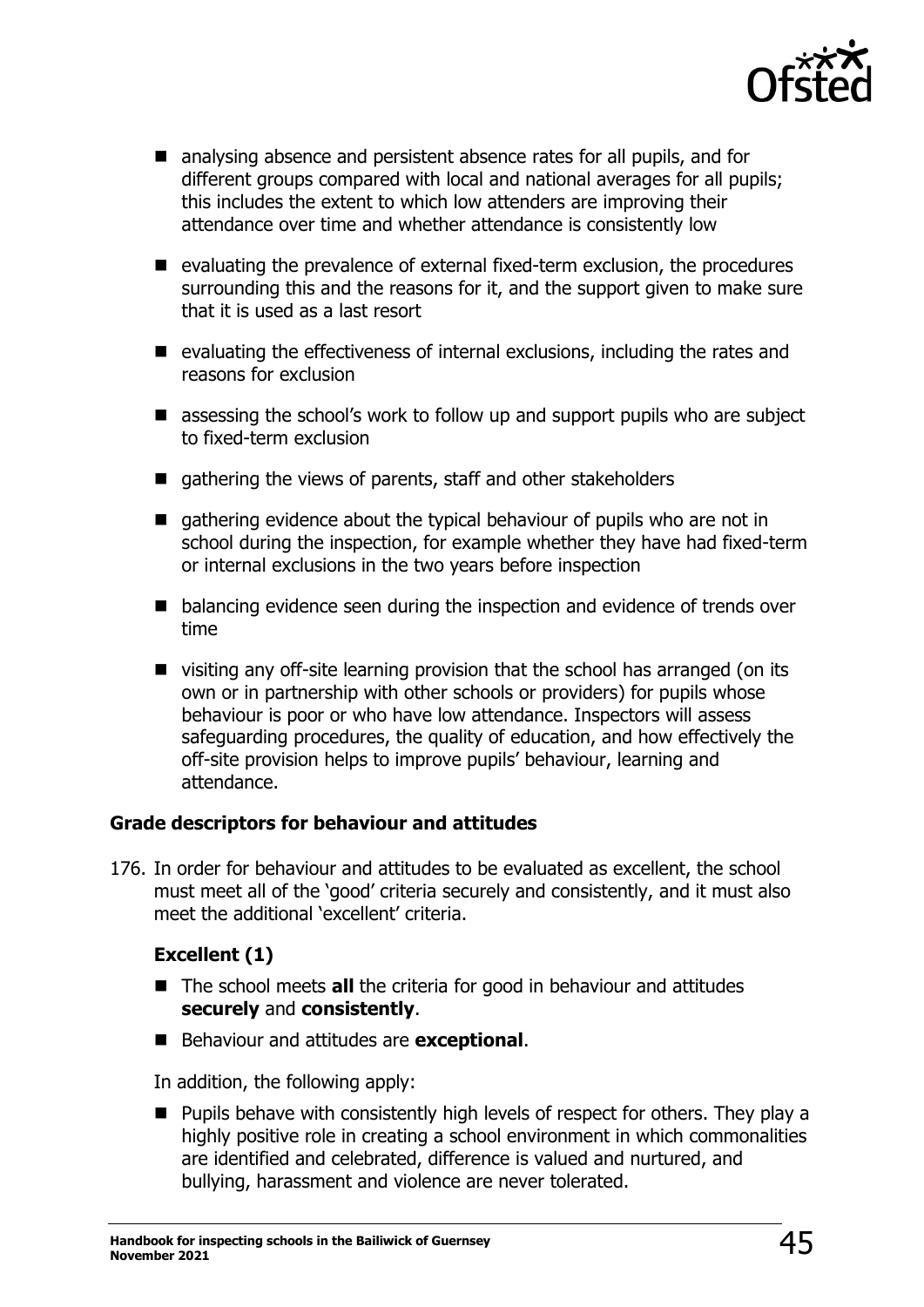

- Pupils consistently have highly positive attitudes and commitment to their education. They are highly motivated, and persistent in the face of difficulties. Pupils make a highly positive, tangible contribution to the life of the school and/or the wider community. Pupils actively support the wellbeing of other pupils.
- Pupils behave consistently well, demonstrating high levels of self-control and consistently positive attitudes to their education. If pupils struggle with this, the school takes intelligent, fair and highly effective action to support them to succeed in their education.
- 177. In order to judge whether a school is graded 'good' or 'requires improvement', inspectors will use a best-fit approach, relying on the professional judgement of the inspection team.

## **Good (2)**

- The school has high expectations for pupils' behaviour and conduct. These expectations are commonly understood and applied consistently and fairly. This is reflected in pupils' positive behaviour and conduct. Low-level disruption is not tolerated and pupils' behaviour does not disrupt lessons or the day-to-day life of the school. Leaders support all staff well in managing pupils' behaviour. Staff make sure that pupils follow appropriate routines.
- Leaders, staff and pupils create a positive environment in which bullying is not tolerated. If bullying, aggression, discrimination and derogatory language occur, they are dealt with quickly and effectively and are not allowed to spread.
- There is demonstrable improvement in the behaviour and attendance of pupils with particular needs.
- Pupils' attitudes to their education are positive. They are committed to their learning, know how to study effectively and do so, are resilient to setbacks and take pride in their achievements.
- Pupils have high attendance, within the context of the pandemic. They come to school on time and are punctual to lessons. When this is not the case, the school takes appropriate, swift and effective action.
- Fixed-term and internal exclusions are used appropriately. The school reintegrates excluded pupils on their return and manages their behaviour effectively.
- Relationships among pupils and staff reflect a positive and respectful culture; pupils are safe and they feel safe.

## **Requires improvement (3)**

■ Behaviour and attitudes in the school are not good.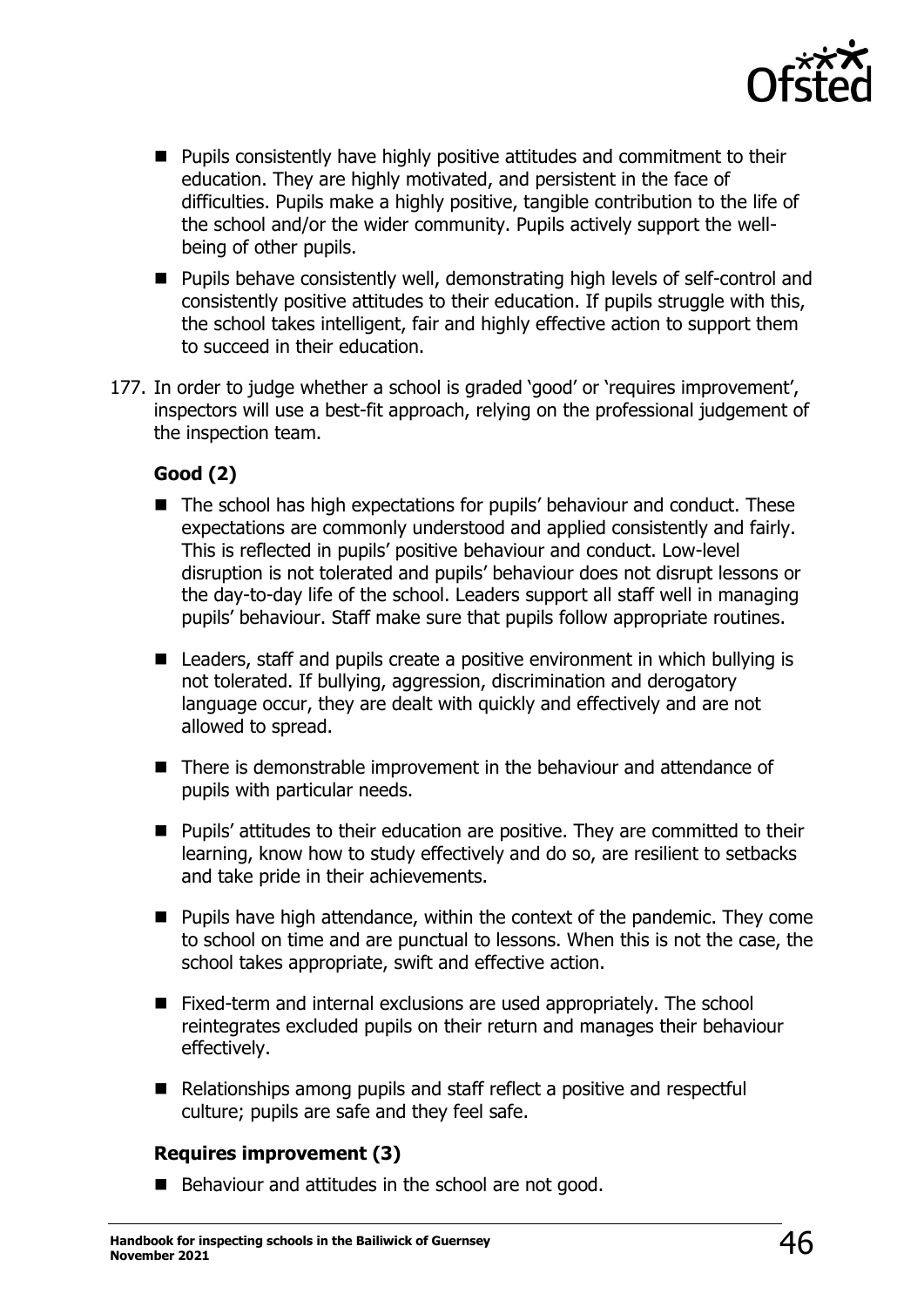

■ Pupils are safe and they feel safe.

## **Inadequate (4)**

Behaviour and attitudes are likely to be inadequate if any one of the following applies.

- Leaders are not taking effective steps to secure good behaviour from pupils and a consistent approach to discipline. They do not support staff adequately in managing pupils' behaviour.
- Pupils' lack of engagement and persistent low-level and/or high-level wilful disruption contribute to reduced learning and/or disorderly classrooms.
- A significant minority of pupils show a lack of respect for each other and/or staff and a lack of self-discipline. Pupils frequently ignore or rebut requests from teachers to moderate their conduct. This results in poor behaviour around the school.
- Pupils show negative attitudes towards the value of good manners and behaviour as important factors in school life, adult life and work.
- Attendance is consistently low for all pupils or groups of pupils and shows little sign of sustained improvement.
- Incidents of bullying or prejudiced and discriminatory behaviour, both direct and indirect, are frequent.
- Pupils have little confidence in the school's ability to tackle harassment, bullying, violence and/or discriminatory behaviour successfully.
- Pupils or particular groups of pupils are not safe or do not feel safe at school and/or at alternative placements.

## **Personal development and welfare**

- 178. The curriculum provided by schools should extend beyond the academic, technical or vocational. Schools support pupils to develop in many diverse aspects of life. The personal development key indicator evaluates the school's intent to provide for the personal development of all pupils, and the quality with which the school implements this work. It recognises that the impact of the school's provision for personal development will often not be assessable during pupils' time at school.
- 179. At the same time as the school is working with pupils, those pupils are also being influenced by other factors in their home environment, their community and elsewhere. Schools can teach pupils how to build their confidence and resilience, for example, but they cannot always determine how well young people draw on this. Schools are crucial in preparing pupils for their adult lives, teaching them to understand how to engage with society and providing them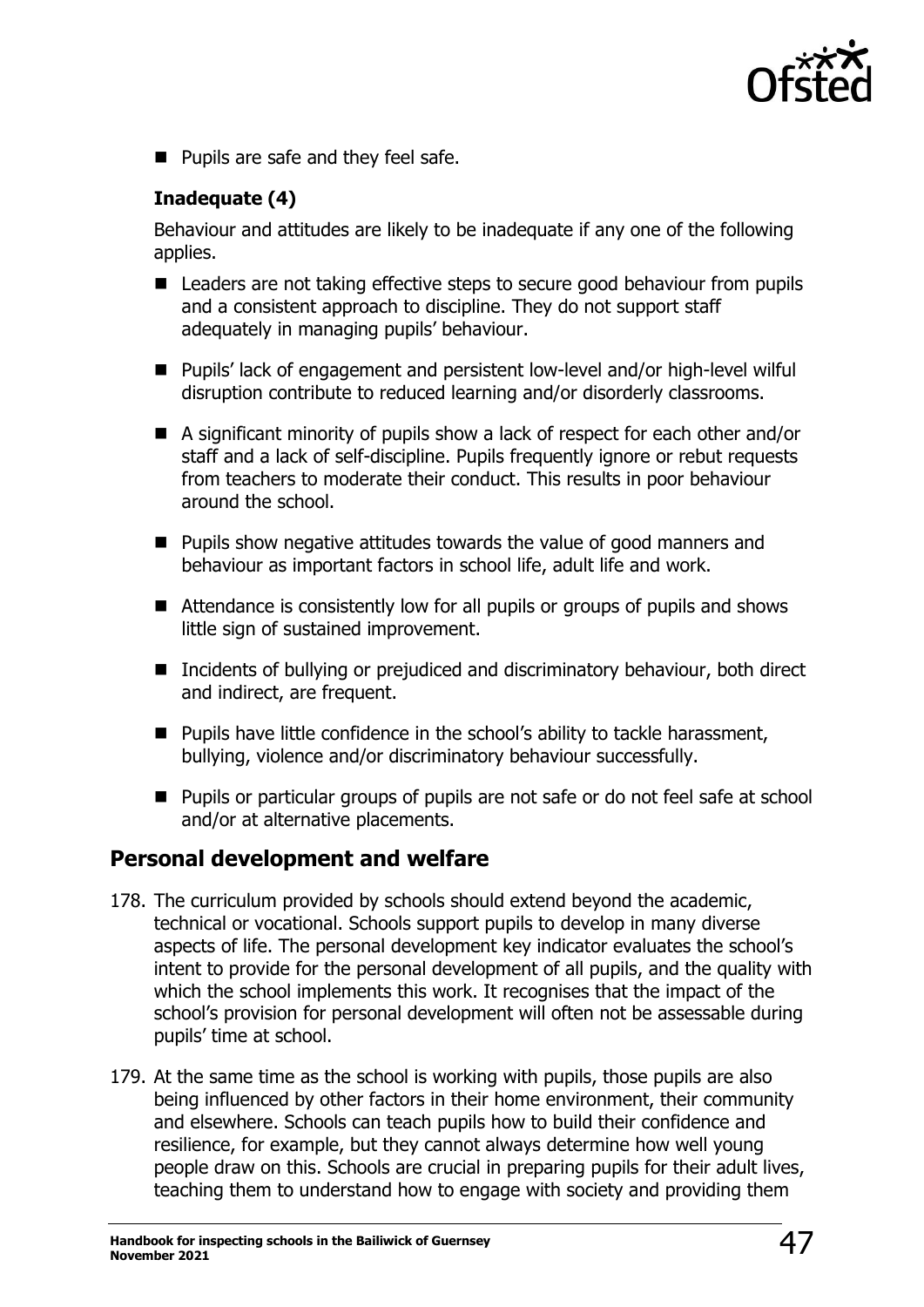

with plentiful opportunities to do so. In this indicator, therefore, inspectors will seek to evaluate the quality and intent of what a school provides (either directly or by drawing on high-quality agencies and providers, such as the Duke of Edinburgh's Award and the Army Cadet Force), but will not attempt to measure the impact of the school's work on the lives of individual pupils. Where usual opportunities have been disrupted by the pandemic, inspectors will look at whether the school has found alternative approaches to providing a rich range of personal development opportunities.

- 180. This indicator focuses on the dimensions of the personal development of pupils that are most significant, many of which align with the United Nations Convention on the Rights of the Child. <sup>17</sup> The dimensions considered by inspectors are:
	- developing responsible, respectful and active citizens who are able to play their part and become actively involved in public life as adults
	- developing and deepening pupils' understanding of the values of democracy, individual liberty, the rule of law, and mutual respect and tolerance
	- $\blacksquare$  promoting equality of opportunity so that all pupils can thrive together, understanding that difference is a positive, not a negative, and that individual characteristics make people unique
	- promoting an inclusive environment that meets the needs of all pupils, irrespective of age, disability, gender reassignment, race, religion or belief, sex or sexual orientation
	- developing pupils' character, which we define as a set of positive personal traits, dispositions and virtues that informs their motivation and guides their conduct so that they reflect wisely, learn eagerly, behave with integrity and cooperate consistently well with others. This gives pupils the qualities they need to flourish in our society
	- developing pupils' confidence, resilience and knowledge, so that they can keep themselves mentally healthy
	- enabling pupils to recognise online and offline risks to their well-being and making them aware of the support available to them
	- enabling pupils to recognise the dangers of inappropriate use of mobile technology and social media
	- developing pupils' understanding of how to keep physically healthy, eat healthily and maintain an active lifestyle, including giving ample

<sup>&</sup>lt;sup>17</sup> 'United Nations Convention on the Rights of the Child', Unicef, September 1990; [www.unicef.org.uk/what-we-do/un-convention-child-rights.](http://www.unicef.org.uk/what-we-do/un-convention-child-rights)

**Handbook for inspecting schools in the Bailiwick of Guernsey November <sup>2021</sup>** 48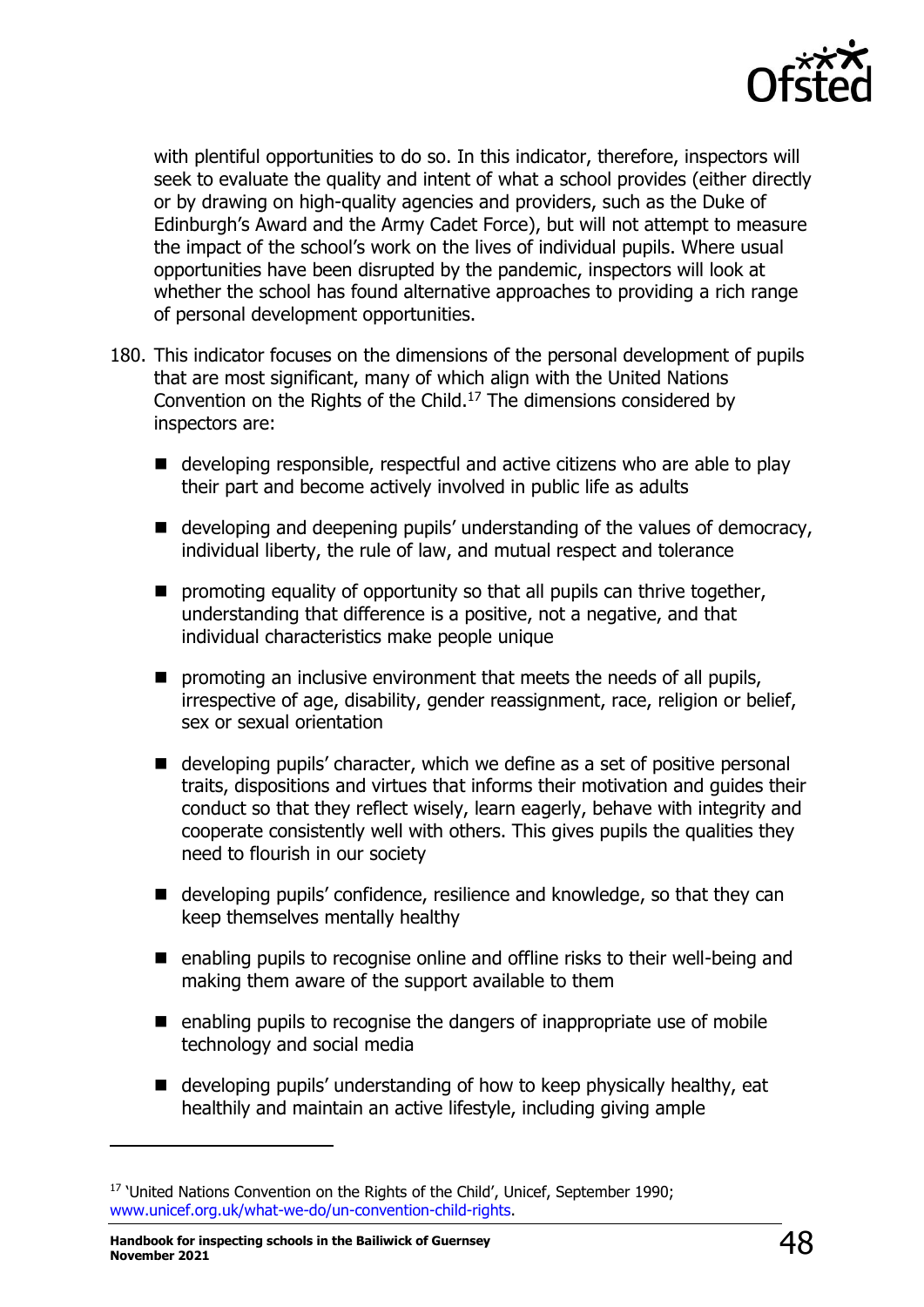

opportunities for pupils to be active during the school day and through extra-curricular activities

- developing pupils' age-appropriate understanding of healthy relationships through appropriate relationships and sex education
- providing an effective careers or world-of-work programme that offers advice, experience and contact with employers to encourage pupils to aspire, make good choices and understand what they need to do to reach and succeed in the career to which they aspire
- supporting readiness for the next phase of education, training or employment, so that pupils are equipped to make the transition successfully.

### **Spiritual, moral, social and cultural development**

- 181. Inspectors will evaluate the effectiveness of the school's provision for pupils' health, and their spiritual, moral, social and cultural (SMSC) education. This is a broad concept that can be seen across the school's activities, but draws together many of the areas covered by the personal development judgement.
- 182. Provision for the healthy development of pupils includes providing meaningful opportunities for pupils to develop their:
	- competence and confidence in being active through a range of physical activities, spanning informal activity to specific sports skills, including opportunities to participate in a competitive programme of inter- and intraschool sport
	- enjoyment of physical activity and sport
	- understanding and appreciation of the importance of keeping and being active
	- knowledge and understanding of the impact of their surroundings and the environment on their healthy physical development
	- competence and confidence and opportunity to nourish themselves well, spanning knowledge of a healthy diet to skills in preparing nutritious meals
	- $\blacksquare$  understanding of healthy lifestyles, including nutrition, physical activity, sleep and hydration.

182. Provision for the spiritual development of pupils includes developing their:

- ability to be reflective about their own beliefs (religious or otherwise) and perspective on life
- interest in, and respect for, different people's faiths, feelings and values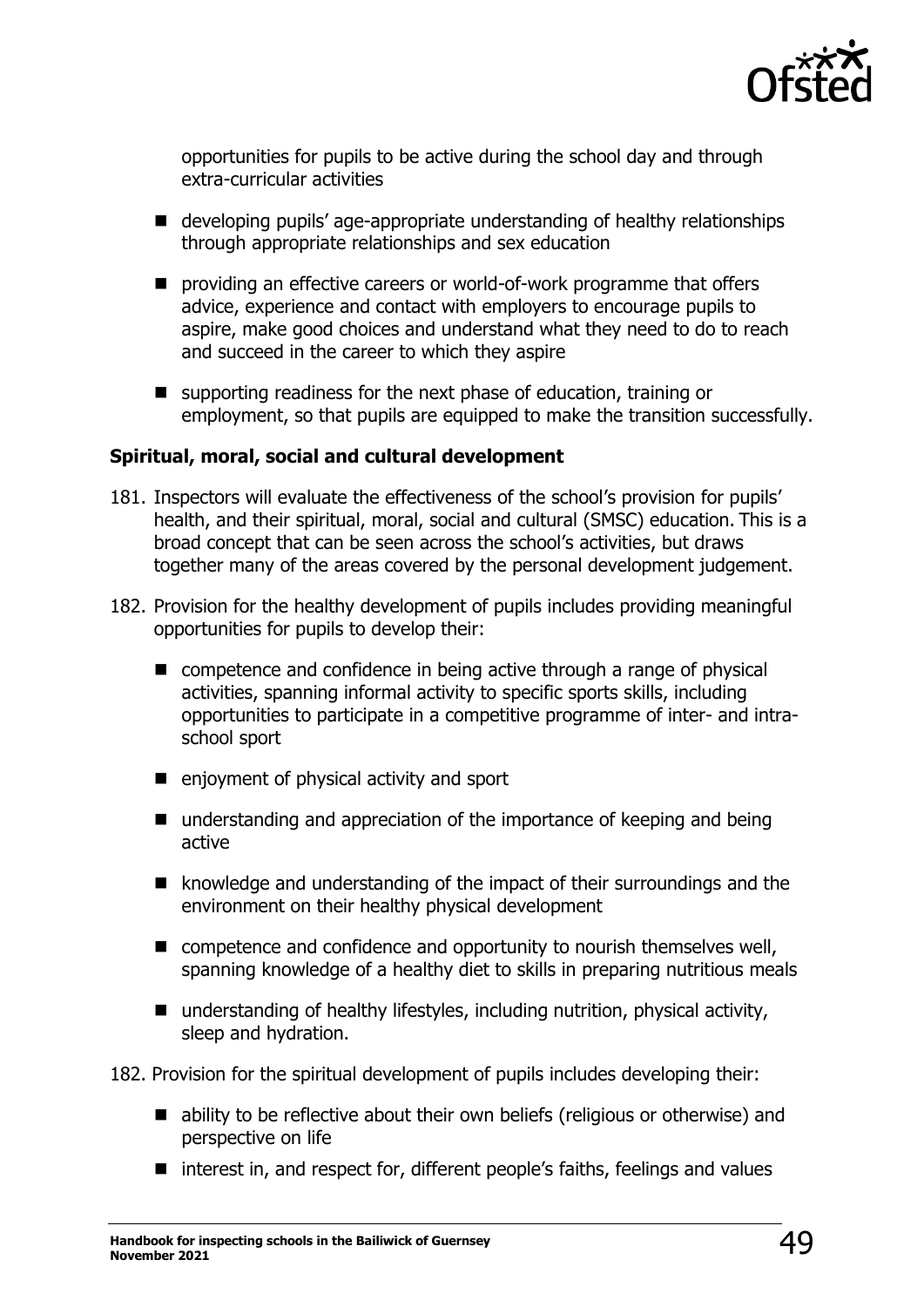

- sense of enjoyment and fascination in learning about themselves, others and the world around them
- use of imagination and creativity in their learning
- willingness to reflect on their experiences.
- 183. Provision for the moral development of pupils includes developing their:
	- ability to recognise the difference between right and wrong and to readily apply this understanding in their own lives, and to recognise legal boundaries and, in doing so, respect the civil and criminal law within and beyond the Bailiwick of Guernsey
	- understanding of the consequences of their behaviour and actions
	- interest in investigating and offering reasoned views about moral and ethical issues and their ability to understand and appreciate the viewpoints of others on these issues.

184. Provision for the social development of pupils includes developing their:

- use of a range of social skills in different contexts, for example working and socialising with other pupils, including those from different religious, ethnic and socio-economic backgrounds
- willingness to participate in a variety of communities and social settings, including by volunteering, cooperating well with others and being able to resolve conflicts effectively
- $\blacksquare$  understanding of the values of democracy, the rule of law, individual liberty, and mutual respect and tolerance of those with different faiths and beliefs.

#### 185. Provision for the cultural development of pupils includes developing their:

- understanding and appreciation of the wide range of cultural influences that have shaped their own heritage and that of others
- understanding and appreciation of the range of different cultures in the school and further afield as an essential element of their preparation for life within and beyond the Bailiwick of Guernsey
- ability to recognise, and value, the things we share in common across cultural, religious, ethnic and socio-economic communities
- knowledge of the Bailiwick of Guernsey and Britain's democratic parliamentary system and its central role in shaping our history and values, and in continuing to develop the Bailiwick of Guernsey and the British Isles
- willingness to participate in, and respond positively to, artistic, musical, sporting and cultural opportunities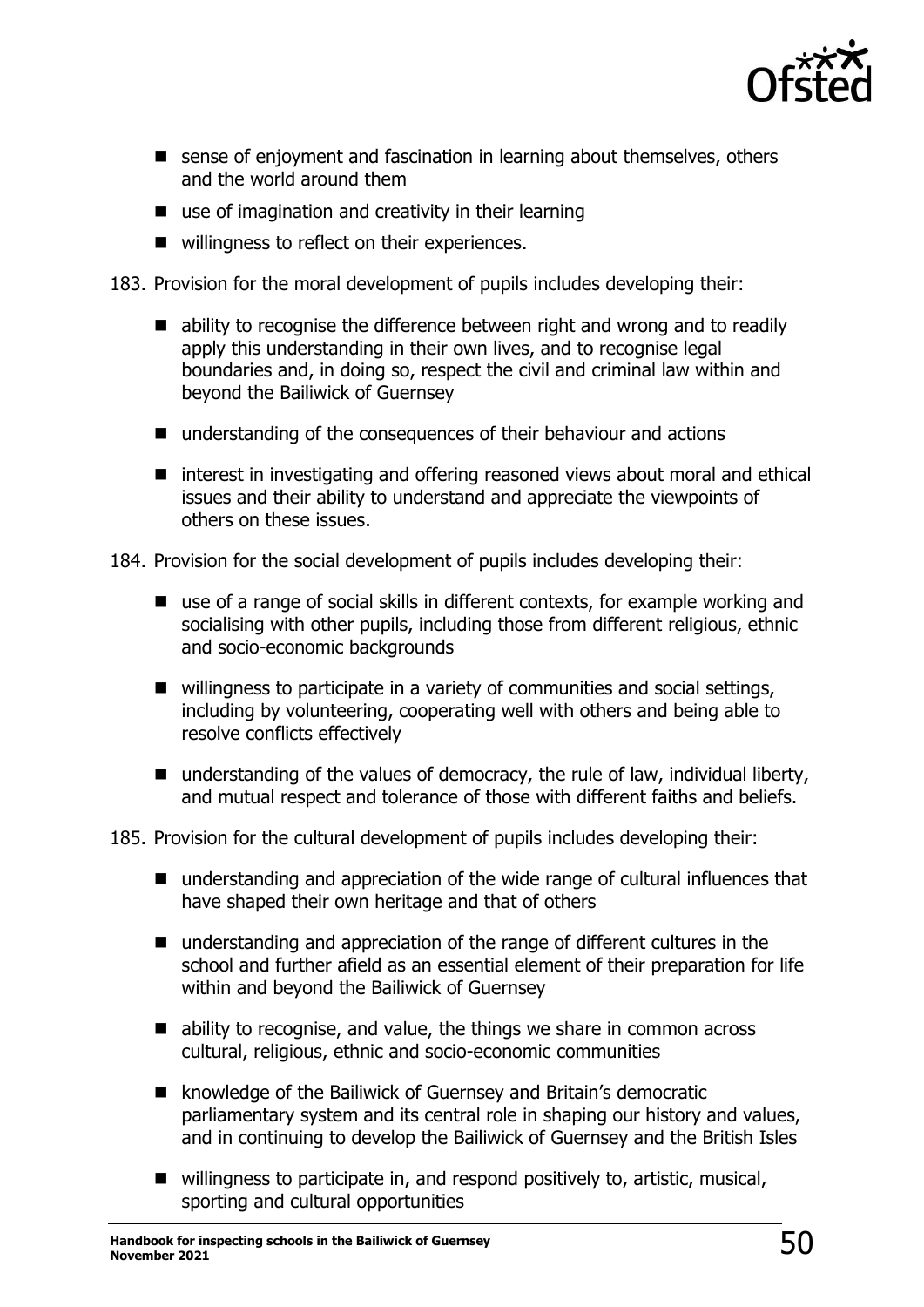

■ interest in exploring, improving understanding of, and showing respect for, different faiths and cultural diversity and the extent to which they understand, accept and respect diversity and things we share in common. This is shown by their respect and attitudes towards different religious, ethnic and socio-economic groups in local, national and global communities.

## **Relationships and sex education**

186. Relationships and sex education (RSE) is not compulsory in schools but is included as part of the personal, social and health education (PSHE) programme within The Bailiwick Curriculum. Inspectors will consider how schools use guidance in The Bailiwick Curriculum, and support from relevant teams, to promote the personal development of pupils.

## **Sources of evidence specific to personal development and welfare**

- 187. Inspectors will use a range of evidence to evaluate personal development and welfare, including:
	- $\blacksquare$  the range, quality and take-up of extra-curricular activities offered by the school $18$
	- how curriculum subjects such as PSHE and RSE contribute to pupils' personal development and welfare
	- how well leaders have provided opportunities for pupils to be physically active, to enjoy physical activity and sport, and to understand the importance of being active
	- how well leaders promote positive values such as mutual respect, tolerance, responsibility and kindness through assemblies, wider opportunities, visits, discussions and literature
	- how well leaders develop pupils' character through the education that they provide
	- where appropriate, the quality of debate and discussions that pupils have
	- pupils' understanding of the importance of inclusivity and how equality and diversity are promoted $19$
	- the quality of careers information, education, advice and quidance (CIEAG), and how well CIEAG benefits pupils in choosing and deciding on their next steps.

<sup>&</sup>lt;sup>18</sup> Inspectors will consider how successfully the curriculum is enriched and extended for pupils in special schools, taking into account specific factors such as the local area's arrangements for providing home–school transport for children and young people with SEND. <sup>19</sup> Under the Equality Act 2010; [www.legislation.gov.uk/ukpga/2010/15/section/4.](http://www.legislation.gov.uk/ukpga/2010/15/section/4)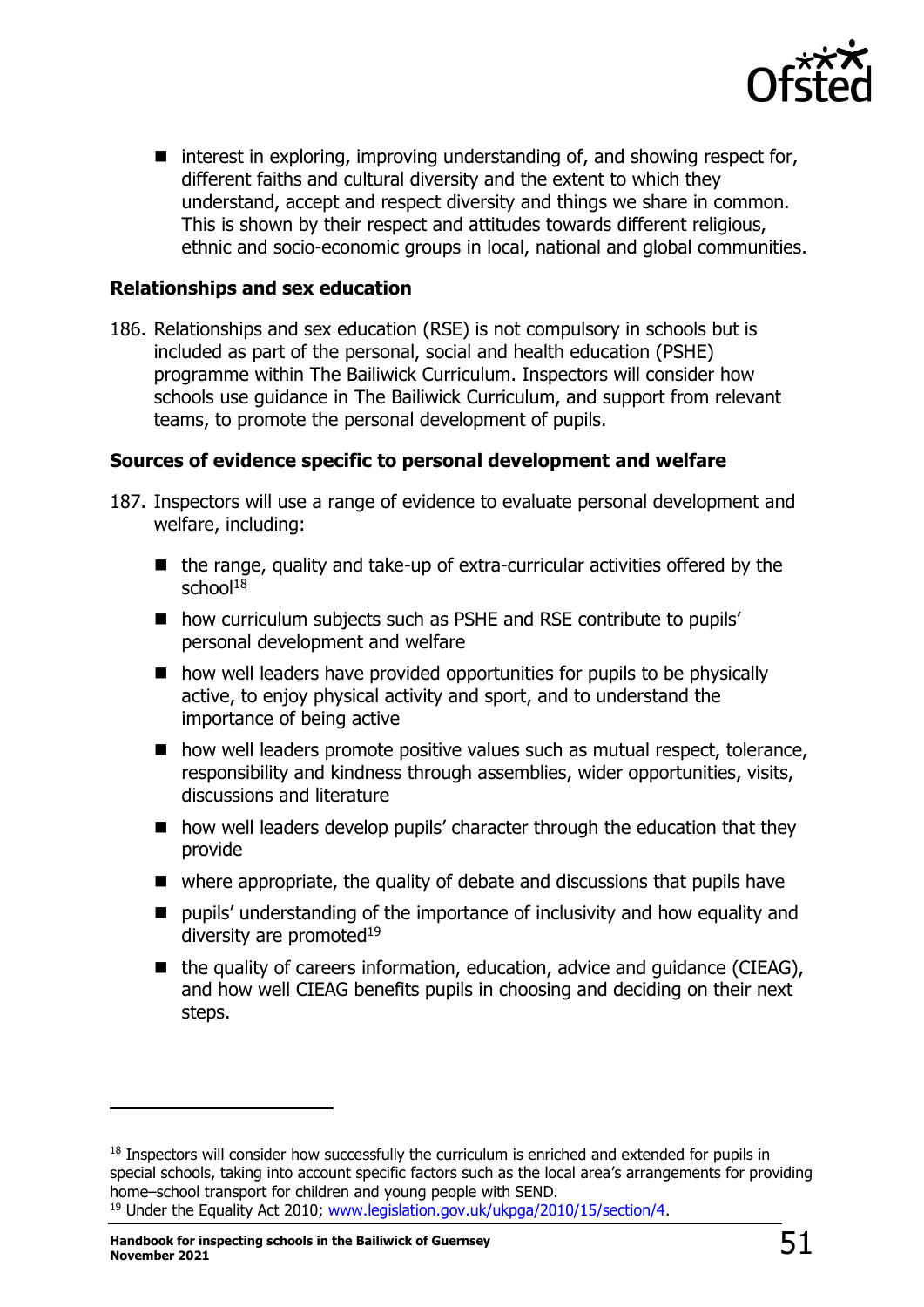

# **Careers information, education, advice and guidance**

- 188. All secondary schools are expected to provide effective CIEAG, in line with the Bailiwick Curriculum's area of learning 'Understanding the world of work and careers', to encourage pupils to make good choices and understand what they need to do to succeed in the careers to which they aspire.
- 189. In assessing a secondary school's personal development offer, inspectors will assess the quality of CIEAG and how well it benefits pupils in choosing and deciding on their next steps. This will include looking at:
	- the quality of, and access to, unbiased careers advice and quidance provided to pupils
	- the school's implementation of the provider access arrangements to enable a range of education and training providers to speak to pupils to include information about technical education qualifications and apprenticeships throughout secondary education
	- $\blacksquare$  how the school provides good-quality, meaningful opportunities for pupils to encounter the world of work
	- the school's use of the Gatsby Benchmarks of Good Career Guidance<sup>20</sup>
	- the school's published information about its CIEAG provision.

## **Grade descriptors for personal development and welfare**

190. In order for personal development to be evaluated as 'excellent', it must meet all of the 'good' criteria securely and consistently, and it must also meet the additional 'excellent' criteria.

## **Excellent (1)**

- The school meets **all** the criteria for good in personal development and welfare **securely** and **consistently**.
- Personal development is **exceptional**.

In addition, the following apply:

■ The school consistently promotes the extensive personal development and welfare of pupils. The school goes beyond the expected, so that pupils have access to a wide, rich set of experiences. Opportunities for pupils to develop their talents and interests are of exceptional quality.

<sup>20</sup> [www.gatsby.org.uk/education/focus-areas/good-career-guidance.](http://www.gatsby.org.uk/education/focus-areas/good-career-guidance)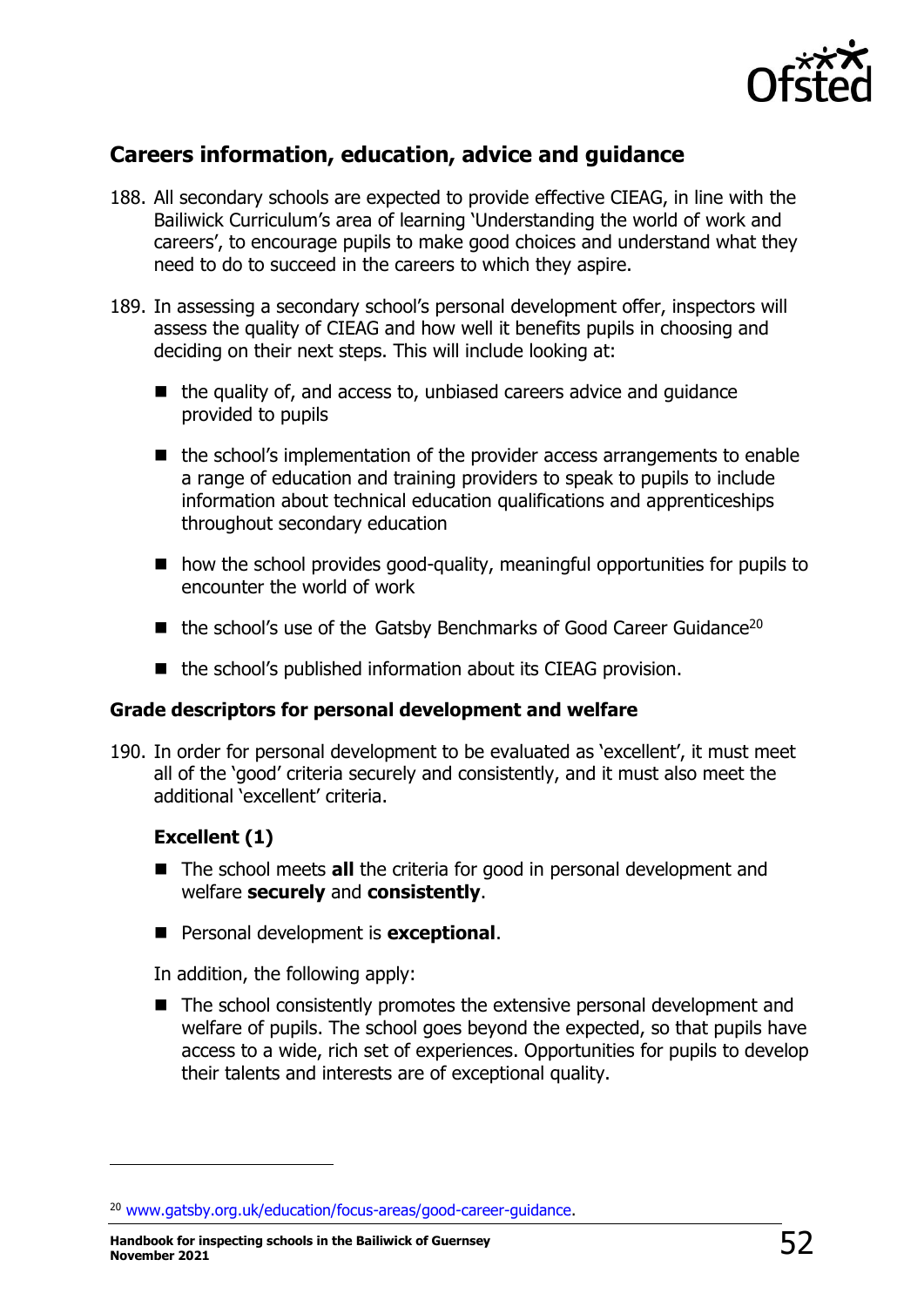

- There is strong take-up by pupils of the opportunities provided by the school. The most disadvantaged pupils consistently benefit from this excellent work.
- The school provides these rich experiences in a coherently planned way, in the curriculum and through extra-curricular activities, and these considerably strengthen the school's offer.
- The way the school goes about developing pupils' character is exemplary and is worthy of being shared with others.
- 191. In order to judge whether a school is graded 'good' or 'requires improvement', inspectors will use a best-fit approach, relying on the professional judgement of the inspection team.

## **Good (2)**

- The curriculum extends beyond the academic, vocational or technical and provides for pupils' broader development. The school's work to enhance pupils' SMSC development is of a high quality.
- The school plays a key role in implementing local policy directives regarding physical health and well-being.<sup>21</sup>
- The curriculum and the school's effective wider work support pupils to be confident, resilient and independent, and to develop strength of character.
- The school provides high-quality pastoral support. Pupils know how to eat healthily, maintain an active lifestyle and keep physically and mentally healthy. They have an age-appropriate understanding of healthy relationships and how to keep themselves safe when using technology.
- The school provides a wide range of opportunities to nurture, develop and stretch pupils' talents and interests. Pupils appreciate these and make good use of them.
- The school prepares pupils for life in the Bailiwick of Guernsey and beyond by developing their understanding of the values of democracy, the rule of law, individual liberty and respect.
- The school promotes equality of opportunity and diversity effectively. As a result, pupils understand, appreciate and respect difference in the world and its people, including the things we share in common across cultural, religious, ethnic and socio-economic communities.

<sup>&</sup>lt;sup>21</sup> This includes policies and initiatives such as the Food in Guernsey Schools Policy Directive, The Children and Young People's Plan and the Healthy Schools Award.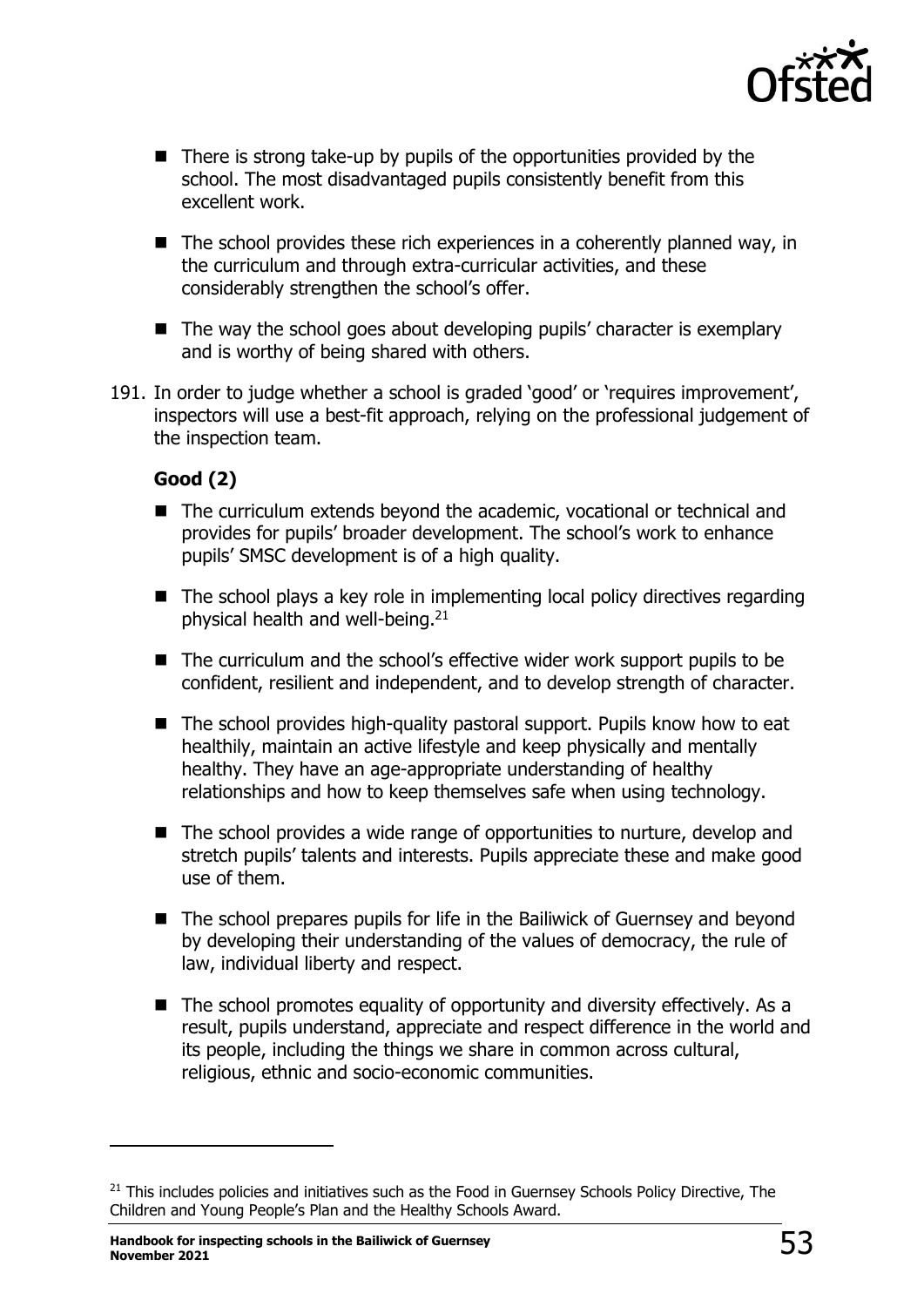

- The school provides pupils with meaningful opportunities to understand how to be responsible, respectful, active citizens who contribute positively to society. Pupils know how to discuss and debate issues and ideas in a considered way.
- Secondary schools prepare pupils for future success in education, employment or training. They do this by providing unbiased information to all about potential next steps and high-quality careers guidance, and goodquality, meaningful opportunities for pupils to encounter the world of work.

## **Requires improvement (3)**

- Personal development and welfare in the school are not good.
- Pupils are safe and they feel safe.

## **Inadequate (4)**

Personal development is likely to be graded 'inadequate' if any one of the following applies:

- A significant minority of pupils do not understand how to and why they should live healthy, active, positive lives, either physically or emotionally. Pupils are not aware of the risks of the misuse of technology.
- A significant minority of pupils do not receive a wide, rich set of experiences.
- Leaders, through their words, actions or influence, directly and/or indirectly, undermine or fail to promote equality of opportunity in the school.
- Pupils or groups of pupils are discriminated against, and the school is not taking effective action to address this.
- Pupils are unprepared for life in the modern Bailiwick of Guernsey and beyond.
- Pupils or particular groups of pupils are not safe or do not feel safe at school and/or at alternative placements.

## **Leadership and management**

- 192. The leadership and management indicator is about how leaders and managers ensure that the education that the school provides has a positive impact on all its pupils. It focuses on the areas where inspection and research indicate that leaders and managers can have the strongest effect on the quality of the education provided by the school. Important factors include:
	- leaders' high expectations of all pupils in the school, and the extent to which these are embodied in leaders' and staff's day-to-day interactions with pupils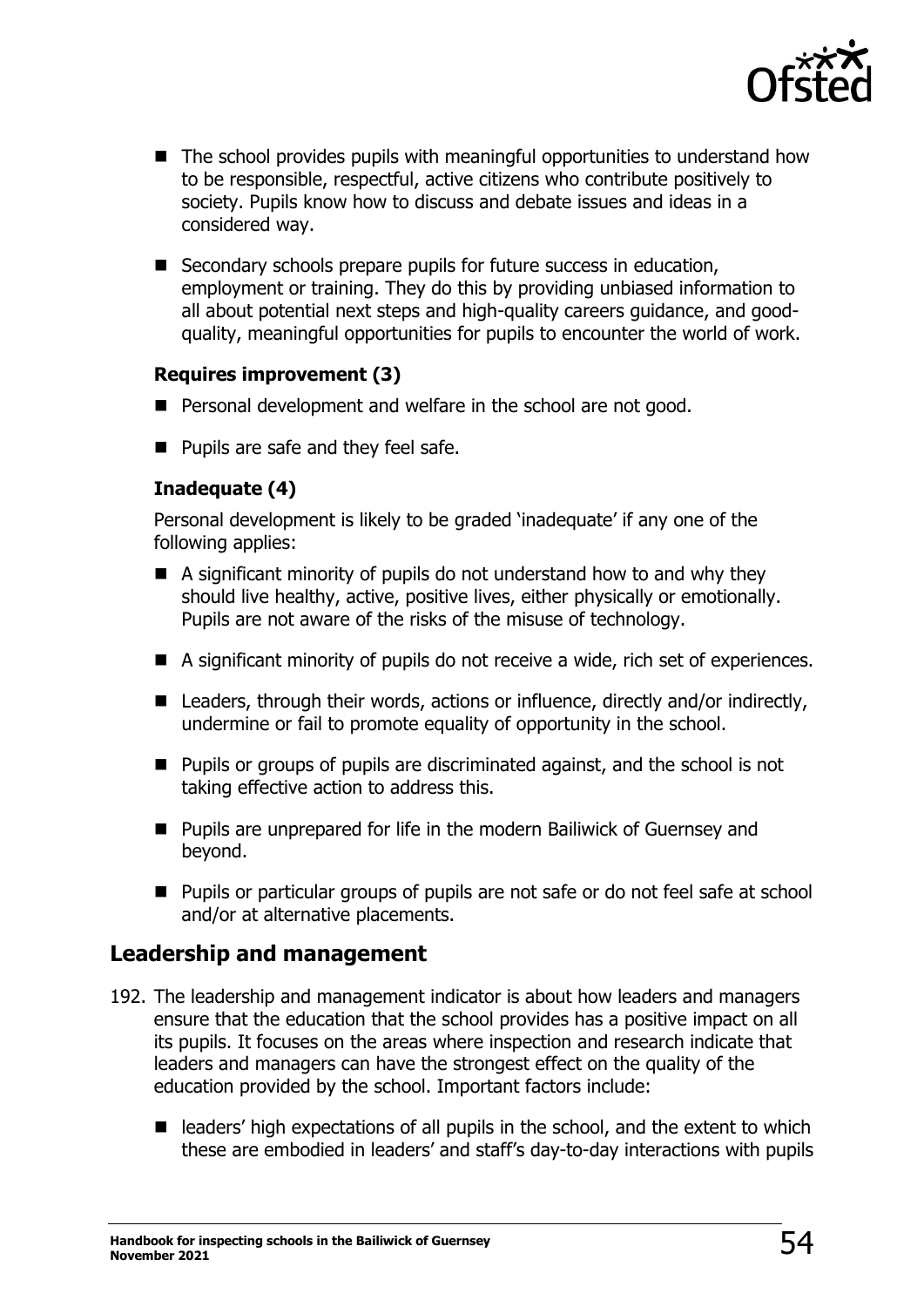

- the extent to which leaders focus their attention on the education provided by the school. There are many demands on leaders, but a greater focus on this area is associated with better outcomes for pupils
- whether continuing professional development for teachers and staff is aligned with the curriculum, and the extent to which this develops teachers' content knowledge and teaching of content knowledge over time, so that they are able to deliver better teaching for pupils
- the extent to which leaders create coherence and consistency across the school so that pupils benefit from effective teaching and consistent expectations, wherever they are in the school
- whether leaders seek to engage parents and their community thoughtfully and positively in a way that supports pupils' education. Also, whether leaders are thoughtful in drawing boundaries and resisting inappropriate attempts to influence what is taught and the day-to-day life of the school
- the extent to which leaders take into account the workload and well-being of their staff, while also developing and strengthening the quality of the workforce
- the extent to which leaders' and managers' high ambitions are for all pupils, including those who are harder to reach. This includes ensuring that practices such as 'off-rolling' do not take place
- whether all leaders understand their respective roles and perform these in a way that enhances the effectiveness of the school.
- 193. Our evidence for the importance of each of these factors comes from our inspection experience, areas of consensus in academic research and our own research. A full note of how the criteria relate to the available research can be found in our research commentary.<sup>22</sup>
- 194. The importance and place of safeguarding are set out in paragraph 204 and follow.

## **Leadership and management in school**

195. Research suggests that leadership and management can be highly effective when they are shared by different individuals and distributed across different levels in a school. Inspectors will look at the work of headteachers, senior leaders, subject leaders and others with leadership and management roles when reaching this evaluation.

<sup>&</sup>lt;sup>22</sup> 'Education inspection framework: overview of research', Ofsted, July 2019; [www.gov.uk/government/publications/education-inspection-framework-overview-of-research.](http://www.gov.uk/government/publications/education-inspection-framework-overview-of-research)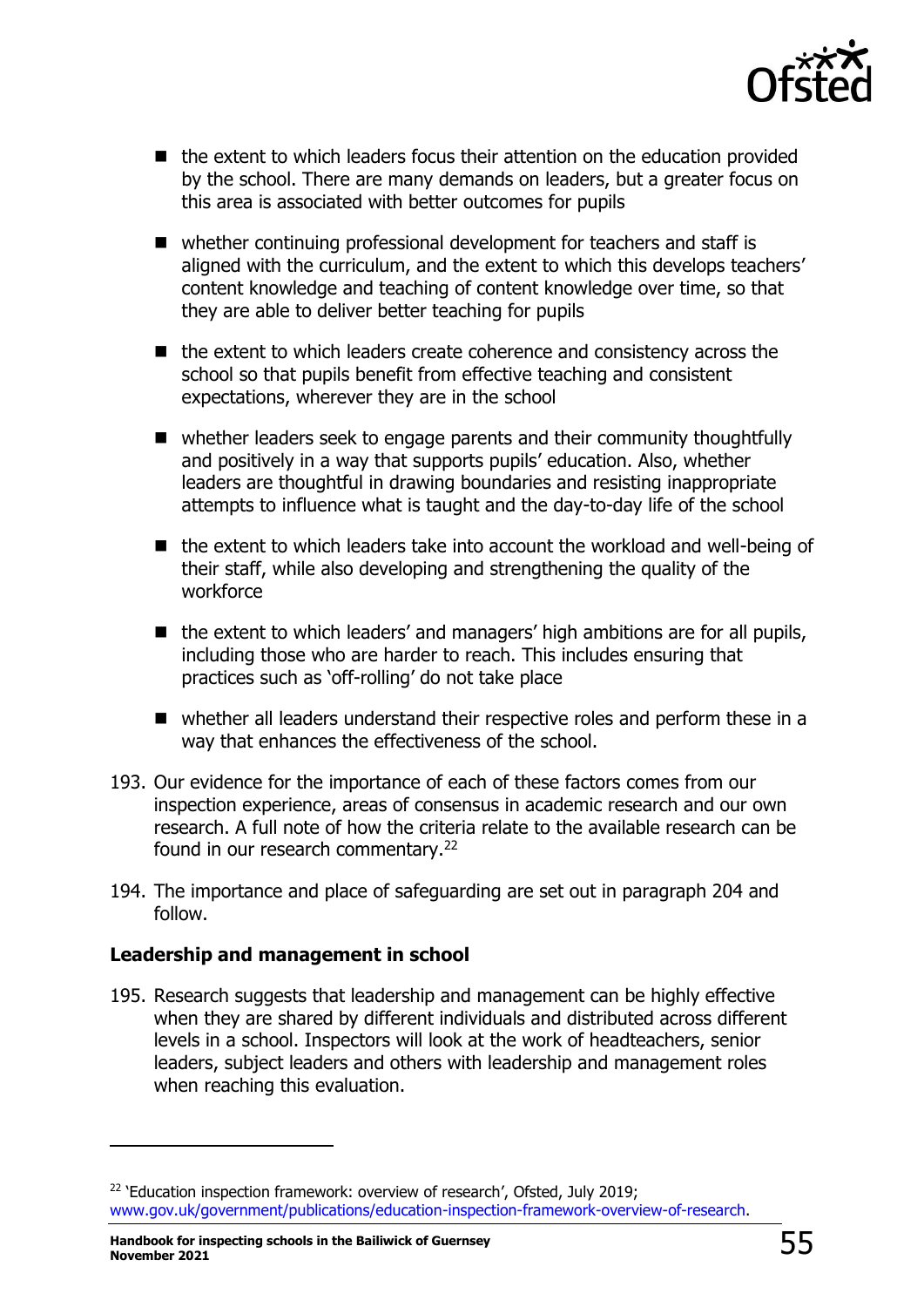

## **Evaluating the impact of external support**

196. If the school has received support, inspectors will not evaluate and report on the quality and the impact of the support and challenge on improvement in the school. Instead, they will comment on the action that the school has taken and the impact that this has had on the quality of the school's work.

#### **Inspecting off-site provision**

- 197. Inspectors must evaluate how well a school continues to take responsibility for its pupils who attend alternative or off-site provision. Inspectors need to be assured that leaders have ensured that the alternative provision is a suitable and safe placement that will meet pupils' academic/vocational/technical needs, pastoral needs and, if appropriate, SEND needs. Inspectors will speak to a selection of pupils who attend off-site provision, where possible, including potentially through video/telephone calls.
- 198. Inspectors will normally visit a sample of any part-time provision during the inspection, as directed by the regional director or their representative. This may be completed remotely. This is to assess the adequacy of the school's quality assurance process.
- 199. Inspectors will consider:
	- the reasons why leaders considered off-site provision to be the best option for the pupils concerned
	- whether leaders have made the appropriate checks on the registration status of the provision
	- what safeguarding checks leaders have made and continue to make to ensure that the provision is a safe place for their pupils to attend
	- the extent to which leaders ensure that pupils benefit from a well-planned and sequenced, well-taught, broad and balanced curriculum
	- the attendance and behaviour of the pupils who attend the provision
	- how well the provision promotes the pupils' personal development.
- 200. A school is likely to be judged inadequate for leadership and management if:
	- it is making ineffective or inappropriate use of alternative provision
	- it is using inappropriate alternative provision
	- leaders have not taken the necessary steps to assure themselves of the suitability of a provision, including its COVID-19 safety arrangements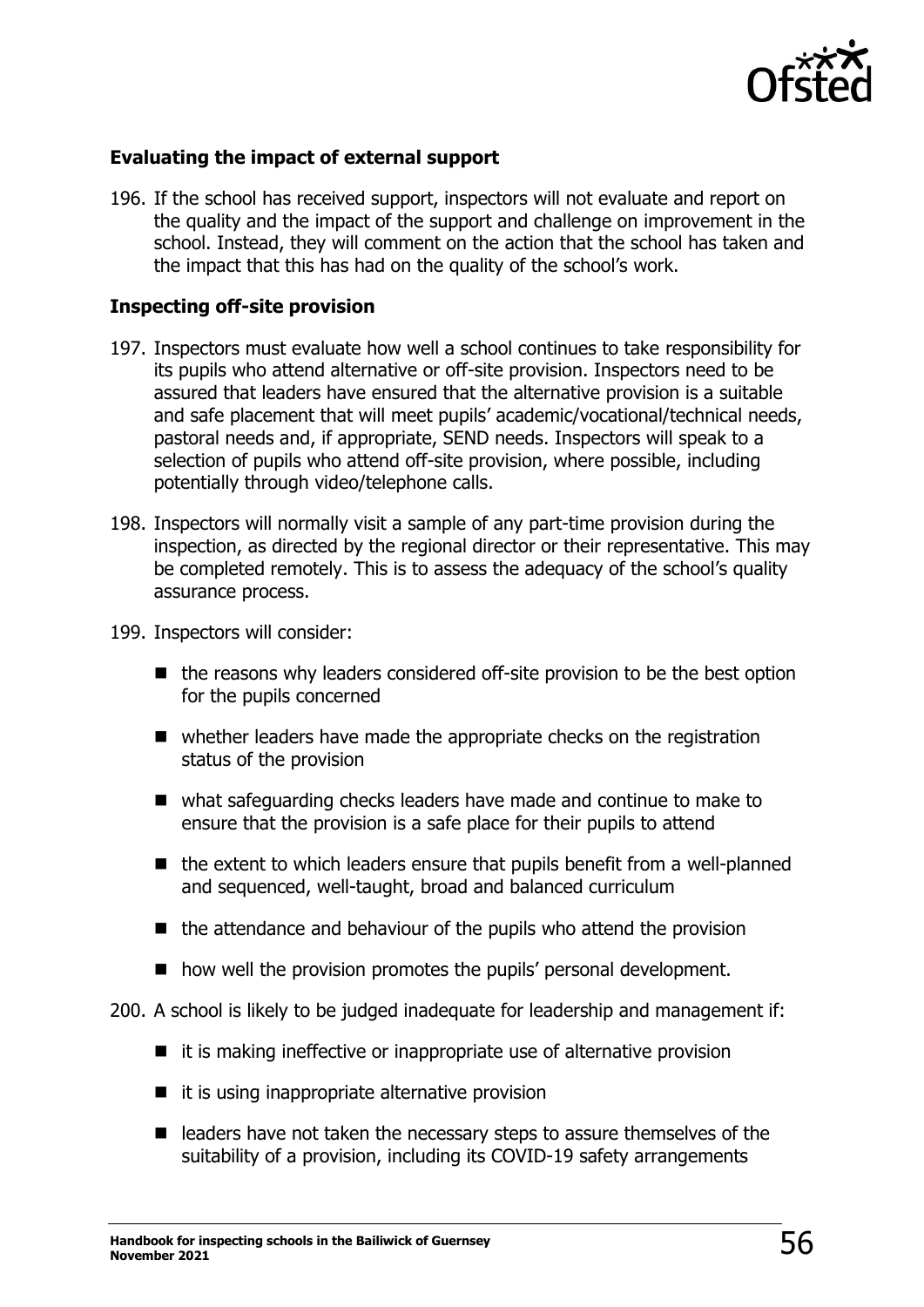

- leaders are not aware of how many of their pupils attend alternative provision
- leaders are not taking responsibility for their pupils who attend alternative provision.

## **Gaming**

- 201. Inspectors will challenge leaders and managers about unusual patterns of examination entry that appear to 'game the system', for example if they are entering pupils for courses that are not in their educational best interest. If inspectors uncover evidence that deliberate and substantial gaming is taking place, the evaluation of leadership and management is likely to be 'inadequate'.
- 202. Inspectors will also challenge leaders and managers about unusual patterns in the way that the school records attendance, including the use of inaccurate register codes or changes to when the register is taken. For example, if inspectors reasonably believe that a school is inaccurately recording attendance, has changed the timing of session registration to game attendance rates or is using part-time timetables inappropriately, then inspectors are likely to judge leadership and management to be 'inadequate'.

## **Inclusive culture**

203. Schools should have an inclusive culture that supports arrangements to:

- identify early those pupils who may be disadvantaged or have additional needs or barriers to learning
- meet the needs of those pupils, drawing when necessary on more specialist support, and to help those pupils to engage positively with the curriculum
- support those pupils to attend school when it is closed to other pupils due to COVID-19 restrictions, and prioritise those pupils during any wider reopening
- ensure that pupils have a positive experience of learning and achieve positive outcomes
- ensure, during the pandemic, that pupils are returned to school as soon as is appropriate.

## **Safeguarding**

- 204. All schools should have a culture of safeguarding. This means they should have effective arrangements to:
	- always act in the best interests of children, pupils and students to protect them online and offline, including when they are receiving remote learning or are self-isolating due to COVID-19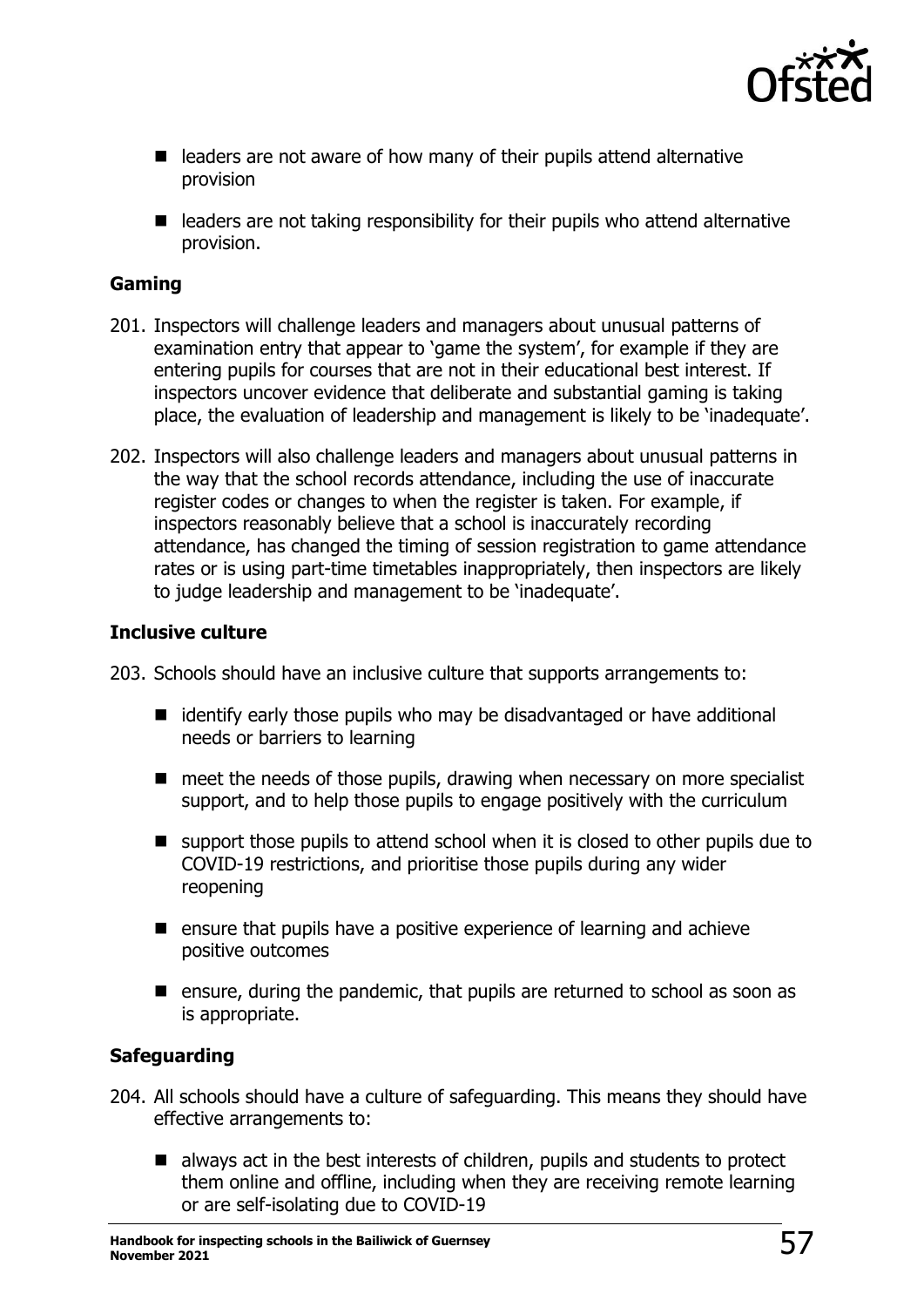

- **identify** children, pupils and students who may need early help, and who are at risk of harm or have been harmed. This can include, but is not limited to, neglect, abuse (including by their peers), grooming or exploitation
- secure the **help** that children, pupils and students need, and if required, referring in a timely way to those who have the expertise to help
- ensure that safe recruitment approaches are followed and that any allegations about adults who may be a risk to children, pupils, students and vulnerable adults are handled correctly.
- 205. Inspectors will not grade this aspect of a school's work. However, inspectors will always make a written evaluation under 'leadership and management' in the report about whether the arrangements for safeguarding children and pupils are effective.
- 206. Inspectors must go beyond ensuring that schools meet basic requirements, and beyond simply reviewing documents to evaluate the safeguarding culture that has been established in the school.
- 207. On all inspections, inspectors need to determine whether there have been any safeguarding incidents or allegations since the previous inspection, and whether the school has taken appropriate action to safeguard the children affected and/or to deal with allegations.<sup>23</sup>
- 208. On a very small number of occasions, inspectors may come across, during an inspection, evidence or allegations of child abuse. Inspectors must not attempt to investigate any incident of child abuse, but will satisfy themselves that concerns about a child's safety are referred, as appropriate, to the relevant authority. The referral will normally be made by the DSL/CPO for the school.<sup>24</sup>
- 209. If a child discloses to an inspector on site that they are suffering or at risk of abuse, the inspector will stop all other activity and focus on ensuring that the child receives the help they need. Specific guidance on what to do in this situation can be found in 'Safeguarding concerns: guidance for inspectors'. 25
- 210. The guidance 'Inspecting safeguarding in early years, education and skills settings' explains how incidents will be covered in the inspection report.<sup>26</sup>

```
www.gov.uk/government/publications/safeguarding-concerns-guidance-for-inspectors.
```
<sup>25</sup> 'Safeguarding concerns: guidance for inspectors', Ofsted, March 2018;

<sup>&</sup>lt;sup>23</sup> 'Inspecting safeguarding in early years, education and skills settings', Ofsted, September 2019; [www.gov.uk/government/publications/inspecting-safeguarding-in-early-years-education-and-skills.](https://www.gov.uk/government/publications/inspecting-safeguarding-in-early-years-education-and-skills) <sup>24</sup> 'Safeguarding concerns: guidance for inspectors', Ofsted, March 2018;

[www.gov.uk/government/publications/safeguarding-concerns-guidance-for-inspectors.](http://www.gov.uk/government/publications/safeguarding-concerns-guidance-for-inspectors)

<sup>&</sup>lt;sup>26</sup> 'Inspecting safeguarding in early years, education and skills settings', Ofsted, September 2019; [www.gov.uk/government/publications/inspecting-safeguarding-in-early-years-education-and-skills.](https://www.gov.uk/government/publications/inspecting-safeguarding-in-early-years-education-and-skills)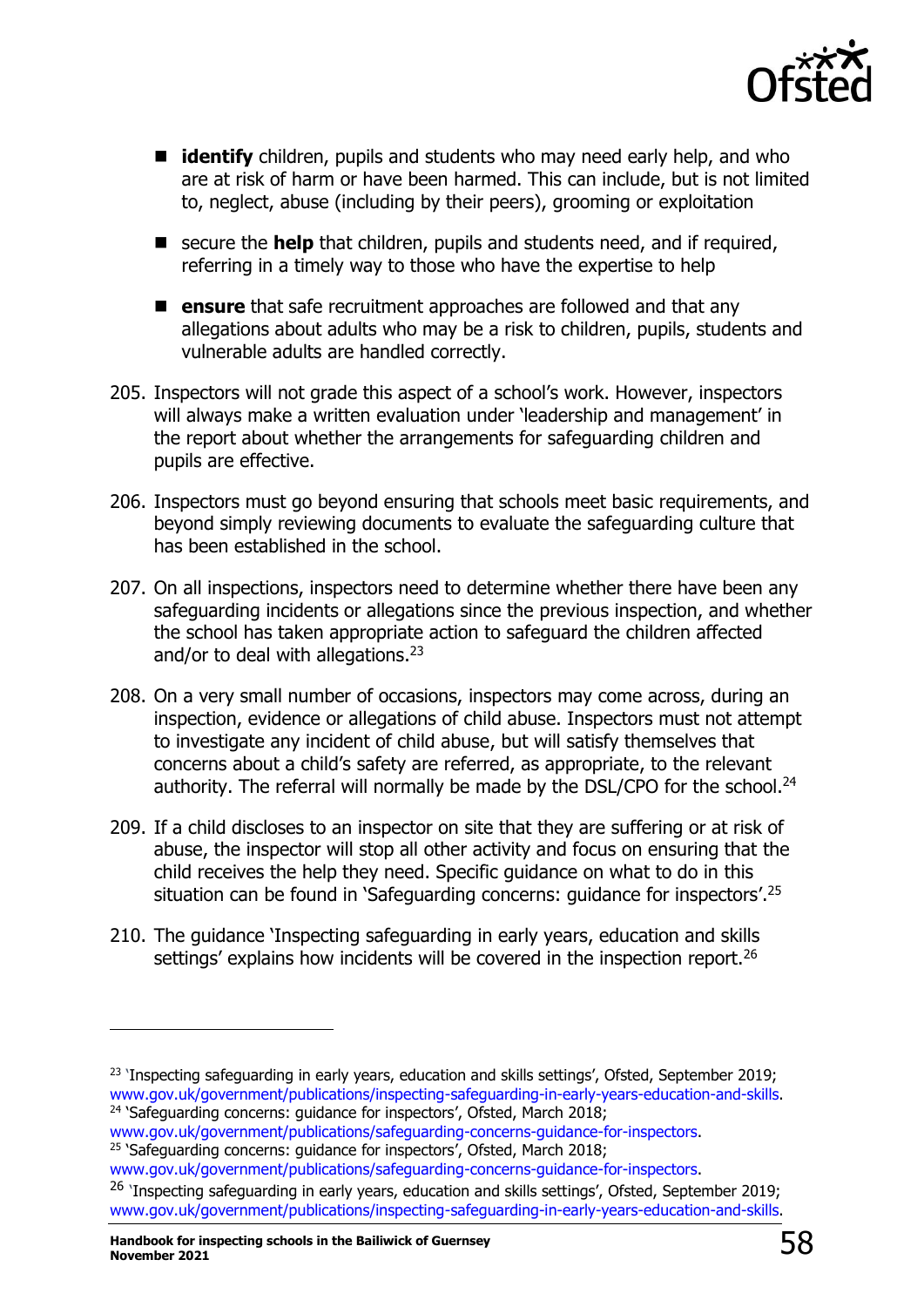

- 211. Safeguarding is ineffective when there are serious or widespread failures in the school's/setting's safeguarding arrangements that give cause for concern because children are not protected and requirements are not being met, or because insufficient action is being taken to remedy weaknesses following a serious failure of safeguarding arrangements.
- 212. The following are examples of what ineffective safeguarding might include:
	- Safeguarding allegations about staff members are not being handled appropriately.
	- Children, pupils and students or particular groups of children, pupils and students do not feel safe in the school/setting.
	- Children, pupils and students have little confidence that the school/setting will address concerns about their safety, including risk of abuse.
	- Pupils are frequently missing from school (including for part of the school day), but this is not addressed appropriately by staff.
	- Incidents of bullying or prejudiced and discriminatory behaviour are common.
- 213. If inspectors cannot corroborate the evidence that they gather about the effectiveness of the school's arrangements to safeguard pupils by talking to pupils on inspection, then safeguarding will likely be judged ineffective.

## **Sexual harassment, online sexual abuse and sexual violence**

- 214. As part of assessing safeguarding, inspectors will consider how the school handles allegations and instances of sexual harassment, online sexual abuse and sexual violence. This includes checking that:
	- $\blacksquare$  the school has appropriate school-wide policies in place that make it clear that sexual harassment, online sexual abuse and sexual violence (including sexualised language) are unacceptable, with appropriate sanctions in place
	- the school's policies are reflected in its curriculum (see also 'Relationships and sex education' at paragraph 186), which specifically addresses RSE
	- the school's staff have a good understanding of, and apply, the school's safeguarding and child protection policy, which includes references to 'Keeping children safe in education' and the Islands Safeguarding Children Partnership (ISCP)<sup>27,28</sup>

<sup>&</sup>lt;sup>27</sup> 'Keeping children safe in education,' Department for Education, September 2021; [www.gov.uk/government/publications/keeping-children-safe-in-education.](http://www.gov.uk/government/publications/keeping-children-safe-in-education) <sup>28</sup> [www.iscp.gg](http://www.iscp.gg/)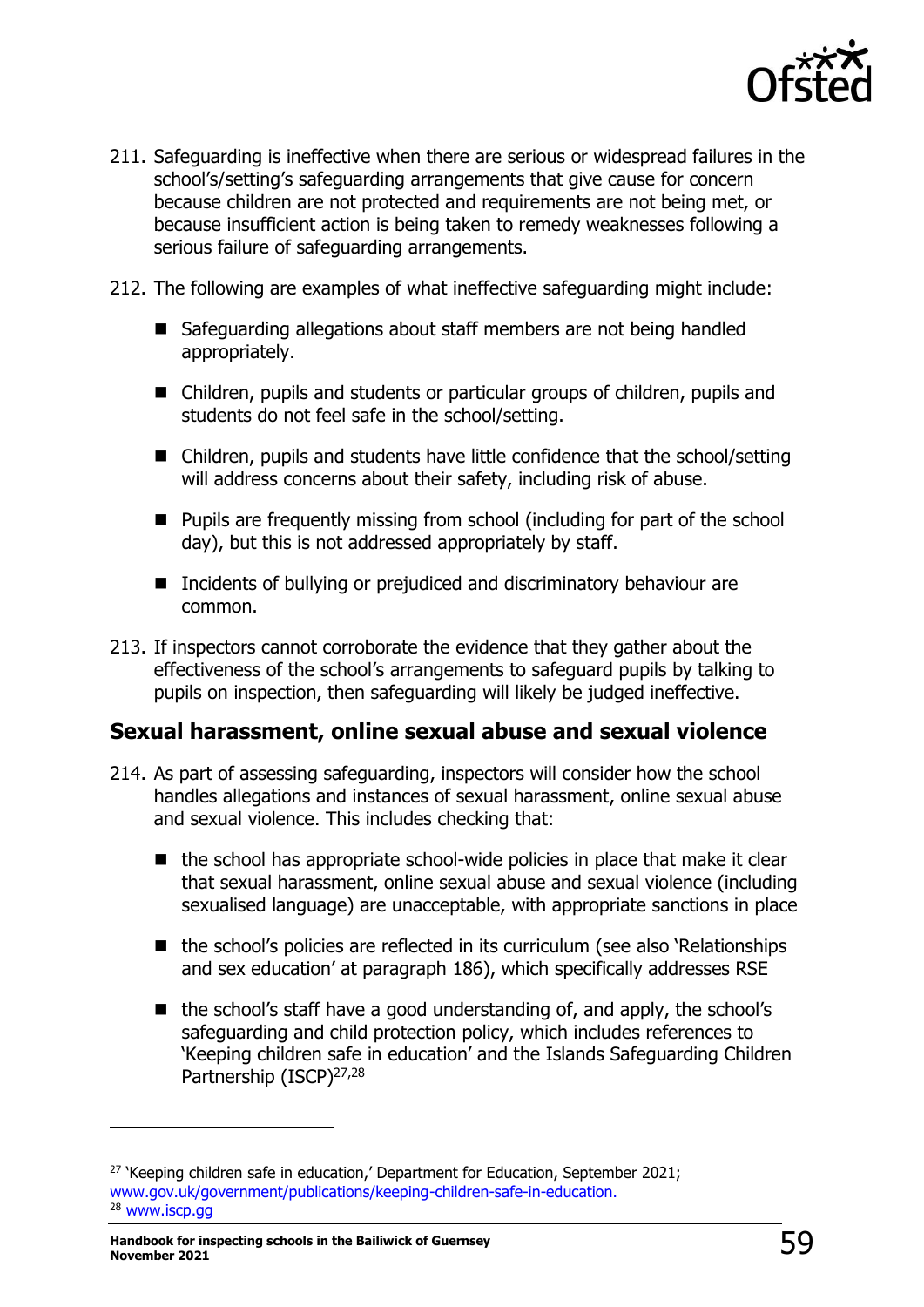

- all pupils are supported to report freely concerns about harmful sexual behaviour
- concerns are taken seriously and dealt with swiftly and appropriately, and pupils are confident that this is case
- comprehensive records of all allegations are kept.
- 215. Inspectors will also look at how schools work to prevent sexual harassment, online sexual abuse and sexual violence through a whole-school approach that includes an effective behaviour policy, pastoral support and a carefully planned relationships, sex and health education (RSHE) curriculum. Inspectors will expect schools to be alert to factors that increase vulnerability or potential vulnerability, such as mental ill-health, domestic abuse, children with additional needs, and children from groups at greater risk of exploitation and/or of feeling unable to report abuse (for example, girls, and children who are lesbian, gay, bisexual or trans (LGBT)). Inspectors will also seek to understand how any barriers that could prevent a pupil from making a disclosure, for example communication needs, are identified and addressed.
- 216. As set out in 'Inspecting safeguarding in early years, education and skills settings',<sup>29</sup> inspectors will expect schools, among other things, to:
	- where incidents are reported, understand how to handle reports of sexual violence and harassment between children, both on and outside school premises, in line with the [Bailiwick guidance,](https://www.gov.uk/government/publications/sexual-violence-and-sexual-harassment-between-children-in-schools-and-colleges) and train their staff accordingly (including teachers delivering RSHE)
	- have good awareness of the signs that a child is being neglected or abused, as described in the school's child protection and safeguarding policy
	- $\blacksquare$  be confident about what to do if a child reports that they have been sexually abused by another child
	- ensure that children are taught about safeguarding risks, including online [risks](https://www.gov.uk/government/publications/teaching-online-safety-in-schools)
	- support pupils to understand what constitutes a healthy relationship, both online and offline.
- 217. Inspectors will not investigate allegations of harmful sexual behaviour themselves, but will ensure that allegations are reported to the appropriate authority, where that has not already happened.

<sup>&</sup>lt;sup>29</sup> 'Inspecting safeguarding in early years, education and skills settings', Ofsted, September 2019; [www.gov.uk/government/publications/inspecting-safeguarding-in-early-years-education-and-skills.](https://www.gov.uk/government/publications/inspecting-safeguarding-in-early-years-education-and-skills)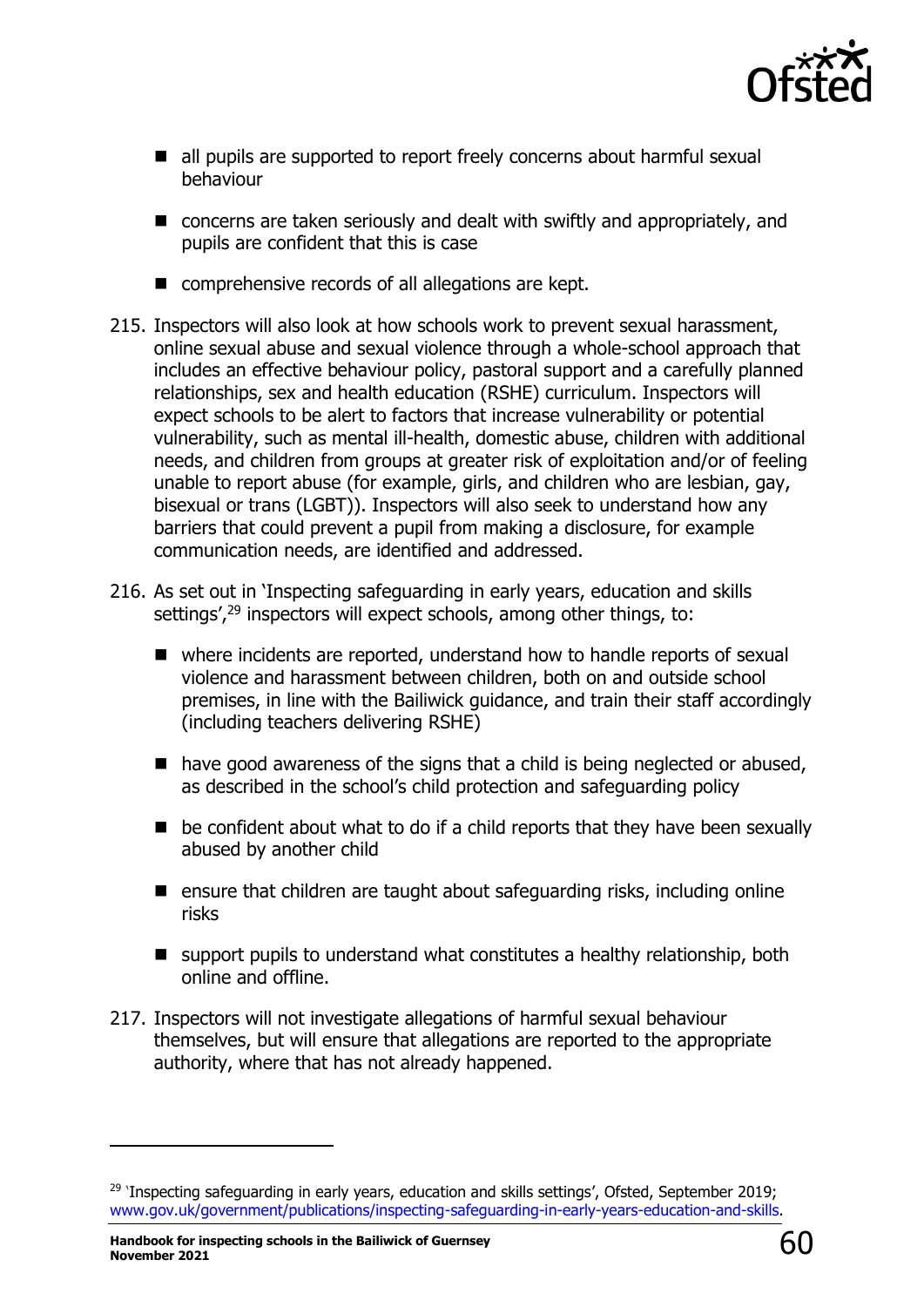

218. Where schools do have not adequate processes in place, it is likely that safeguarding will be considered ineffective. This will influence the judgement of leadership and management, as explained below (paragraph 223). Inspectors may also, depending on the circumstances, take this evidence into account when considering personal development and behaviour and attitude indicators, particularly in respect of pastoral support and pupils feeling safe.

### **The impact of safeguarding on the evaluation of leadership and management**

219. When safeguarding is ineffective, this is likely to lead to leadership and management being graded 'inadequate'. However, there may be circumstances when it is appropriate to judge a setting as 'requires improvement', rather than 'inadequate', if there are minor weaknesses in safeguarding arrangements that are easy to put right and do not leave children either being harmed or at risk of harm.

### **Sources of evidence specific to leadership and management**

- 220. Evidence used to evaluate the impact of leaders' work, both currently and over time, includes, but is not limited to:
	- meetings with leaders to discuss how well they know the school and the quality of education that it provides for pupils
	- documentary evidence provided by the school that demonstrates the effectiveness of the school's provision
	- interviews with staff and pupils to evidence how well leaders have created a positive culture
	- first-hand evidence gathered during the course of inspection
	- responses to the staff and pupil questionnaires and the Guernsey Parent Survey; these will be particularly useful for judging the culture that has been established in the school by leaders and managers
	- $\blacksquare$  any evidence the school has from regularly surveying its staff and the way in which leaders and managers have responded to concerns raised by staff or parents, for example about how senior leaders support teachers to tackle low-level disruptive behaviour
	- whether there are unusual patterns of pupil movement, and discussions with school leaders about these movements.
- 221. Inspectors will always report on what the school does to gather the views of staff, whether that is through the school's internal procedures or using the Ofsted questionnaire. Inspectors will report on this in the 'Information about this inspection' section of the inspection report.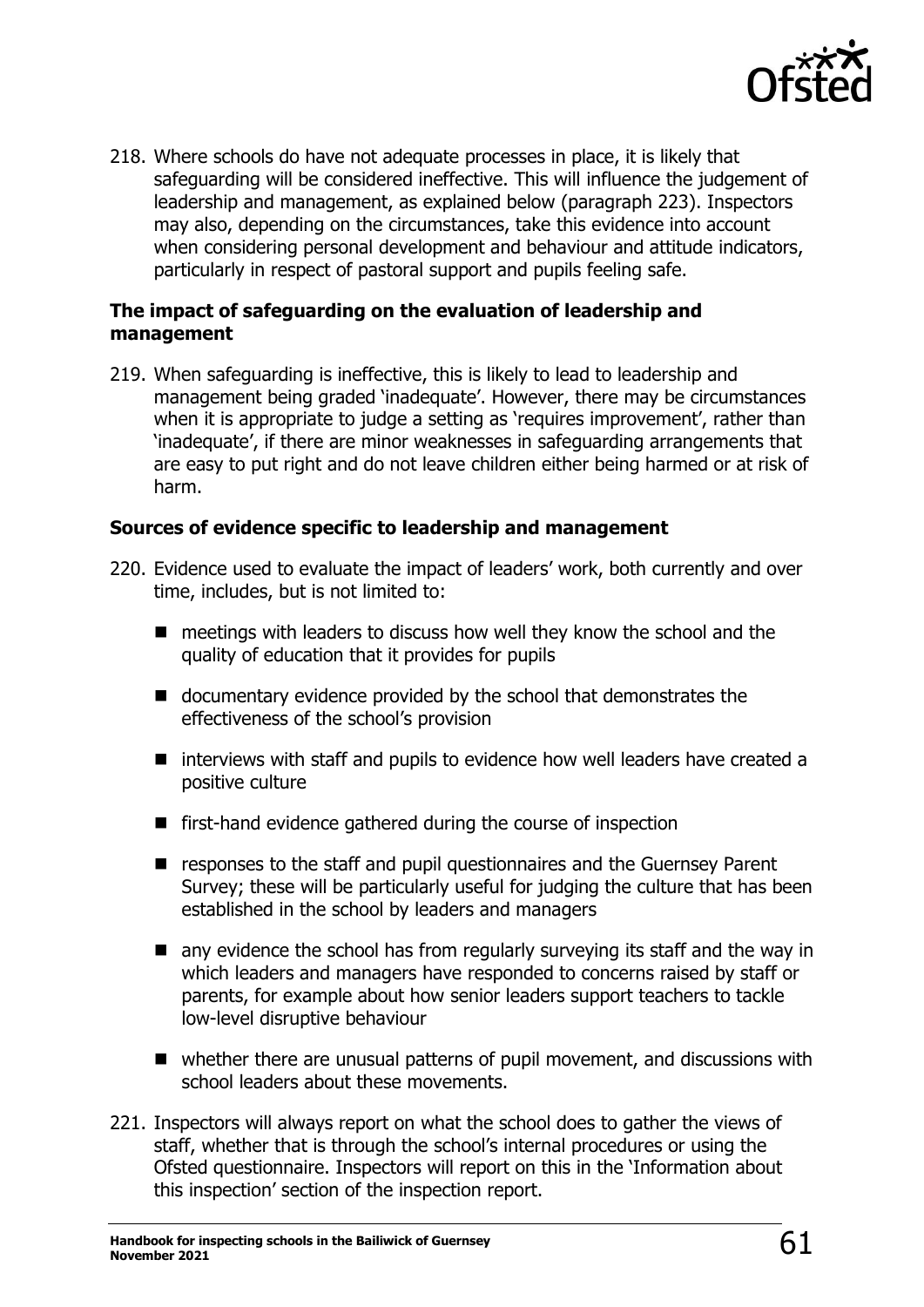

## **Grade descriptors for leadership and management**

222. In order for the leadership and management of a school to be evaluated as 'excellent', it must meet all of the criteria for 'good' securely and consistently, and it must also meet the additional criteria for 'excellent'.

### **Excellent (1)**

- The school meets **all** the criteria for good in leadership and management **securely** and **consistently**.
- Leadership and management are **exceptional**.

In addition, the following apply:

- Leaders ensure that teachers receive focused and highly effective professional development. Teachers' subject, pedagogical and pedagogical content knowledge consistently builds and develops over time. This consistently translates into improvements in the teaching of the curriculum.
- Leaders ensure that highly effective and meaningful engagement takes place with staff at all levels and that issues are identified. When issues are identified, in particular about workload, they are consistently dealt with appropriately and quickly.
- Staff consistently report high levels of support for well-being issues.
- 223. In order to judge whether a school is graded 'good' or 'requires improvement', inspectors will use a best-fit approach, relying on the professional judgement of the inspection team.

#### **Good (2)**

- Leaders have a clear and ambitious vision for providing high-quality education to all pupils. This is realised through strong, shared values, policies and practice. This vision has been maintained throughout the pandemic and beyond, and/or during the transitional period.
- Leaders focus on improving teachers' subject, pedagogical and pedagogical content knowledge in order to enhance the teaching of the curriculum and the appropriate use of assessment. The practice and subject knowledge of staff, including newly qualified teachers, build and improve over time. This includes building teachers' expertise in the provision of remote learning.
- Leaders aim to ensure that all pupils successfully complete their programmes of study. They provide the support for staff to make this possible. They create an inclusive culture and do not allow gaming of qualifications or the curriculum offer.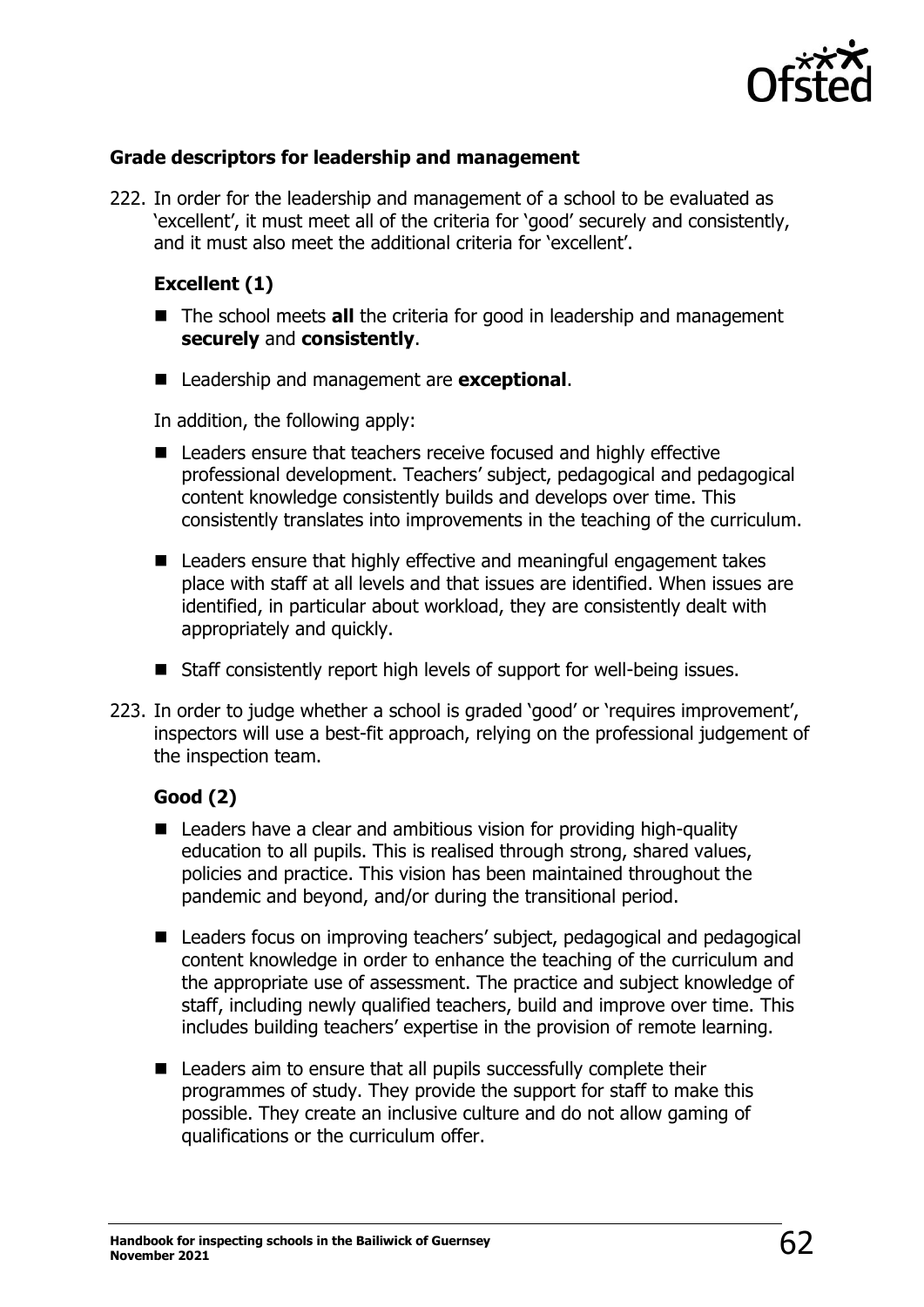

- $\blacksquare$  Leaders engage effectively with pupils and others in their community, including, when relevant, parents, employers and local services. Engagement opportunities are focused and have purpose.
- Leaders engage with their staff and are aware and take account of the main pressures on them. They are realistic and constructive in the way they manage staff, including their workload. This includes managing staff workloads proactively in response to COVID-19.
- Leaders protect staff from bullying and harassment.
- The school has a culture of safeguarding that supports effective arrangements to: **identify** pupils who may need early help or who are at risk of neglect, abuse, grooming or exploitation; **help** pupils reduce their risk of harm by securing the support they need, or referring them in a timely way to those who have the expertise to help; and **ensure** safe recruitment and handling of allegations about adults who may be a risk to pupils.

## **Requires improvement (3)**

- Leadership and management are not good.
- Safeguarding is effective, or there are minor weaknesses in safeguarding arrangements that are easy to put right and do not leave children either being harmed or at risk of harm.

## **Inadequate (4)**

Leadership and management are likely to be graded 'inadequate' if one or more of the following applies:

- $\blacksquare$  The capacity for improving the quality of education provided by the school, or for improving the personal development and behaviour and attitudes of pupils, is poor, or leaders are overly dependent on external support.
- Leaders are not doing enough to tackle weaknesses in the school.
- The improvements that leaders have made are unsustainable or have been implemented too slowly.
- The school is deliberately and systematically gaming its results, including by entering pupils for courses that are not in their educational best interest.
- Leaders are not aware of, or are not taking effective action to stem, the decline in the attainment or progress of disadvantaged pupils.
- There is a clear breach of safeguarding responsibilities and that breach is serious because of the extent of its actual or potential negative impact on pupils. Leaders are unaware of the breach, or have taken insufficient action to correct it and/or to remedy the negative or potential negative impact on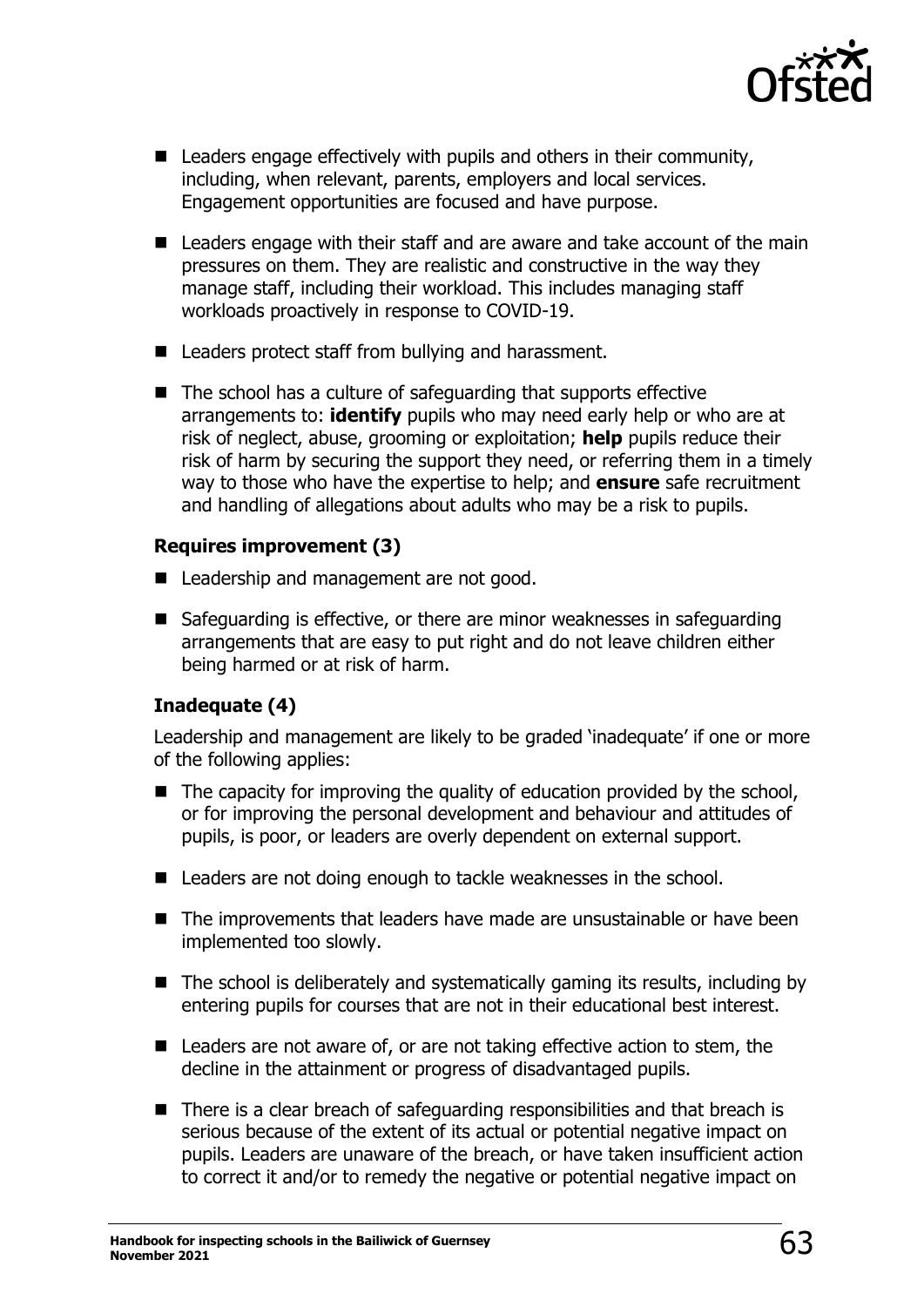

pupils and/or to ensure that a suitable system is in place to prevent a similar breach in the future.

■ Safeguarding is ineffective. The school's arrangements for safeguarding pupils do not meet statutory requirements, or they give serious cause for concern, or the school has taken insufficient action to remedy weaknesses following a serious incident.

## **Evaluating the quality of early years education in schools**

- 224. Inspectors are required to grade the standard of education in any early years provision in schools and to write about its effectiveness in the inspection report.
- 225. Inspectors must use all their evidence to evaluate what it is like to be a child in the early years provision, taking account of the ages of the children and whether they attend part time or full time.
- 226. The effectiveness of the arrangements for safeguarding children is reflected in the main judgement for the school.
- 227. Inspectors should take account of all the judgements made across the evaluation schedule. In particular, they should consider:
	- the extent to which leaders and staff plan, design and implement the curriculum. The contribution that learning environments both inside and outside make to this is of particular importance within an early years setting
	- $\blacksquare$  the extent to which the curriculum meet the needs of the range of children who attend, particularly any children with SEND
	- the progress that all children make in their learning and development relative to their starting points and their readiness for the next stage of their education
	- children's personal, social and emotional development, including whether they feel safe and are secure, stimulated and happy.
- 228. Inspectors will particularly consider the intent, implementation and impact of the school's early years curriculum. They will evaluate the impact that the quality of education has on children, particularly the most disadvantaged children and those with SEND.
- 229. Inspectors will get beyond any available data as quickly as possible to ascertain how well the curriculum is meeting children's needs. This will be evident in how well children know, understand and are able to do more throughout their time in early years, and how well they are able to remember what they have learned weeks and months later, and how well they are able to apply knowledge and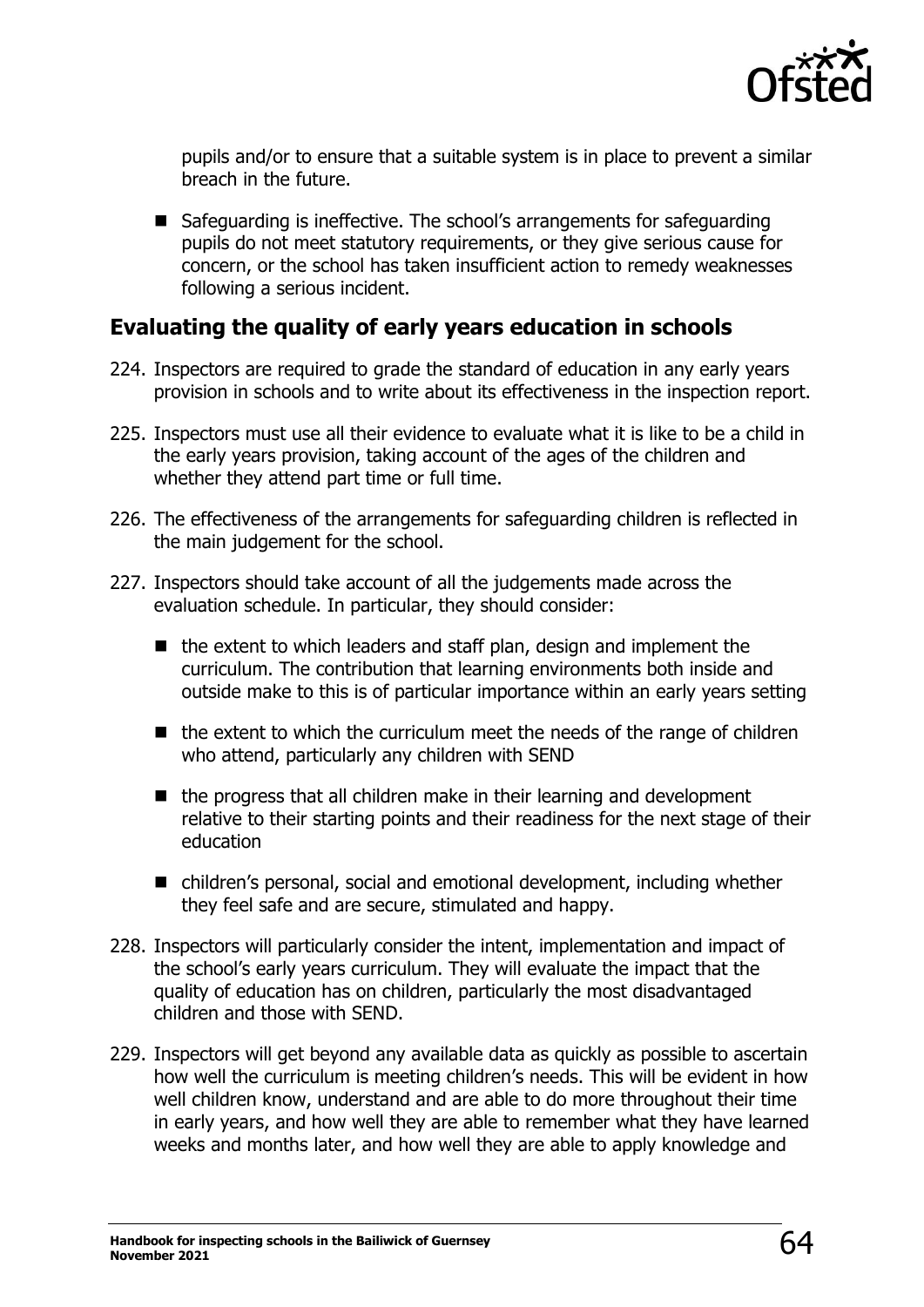

skills in new contexts.<sup>30</sup> Inspectors need to make careful inferences about children's current progress by drawing together evidence from a range of sources, covering all seven areas of the EYFS curriculum.

- 230. Inspectors will consider how well: $31$ 
	- children demonstrate their attitudes and behaviours through the key characteristics of effective learning:
		- − playing and exploring
		- − active learning
		- − creative thinking and thinking critically
	- leaders assure themselves that the aims of the EYFS are met and that the curriculum is sufficiently challenging for the children it serves. Staff ensure that the content, sequencing and progression in the seven areas of learning are secured as appropriate
	- the content of the EYFS curriculum is taught in a logical, systematic and developmentally appropriate progression, and in a way that is explained effectively, so that it gives children the necessary foundations for the rest of their education
	- children develop, consolidate and deepen their knowledge, understanding and skills across all the areas of learning in the EYFS
	- in Reception, staff teach children to read systematically by using synthetic phonics and books that match the children's phonic knowledge<sup>32</sup>
	- staff develop children's communication and language through singing songs and nursery rhymes, and playing games
	- staff develop children's love of reading through reading aloud and sharing stories, rhymes, books and other media.

## **Grade descriptors**

**Excellent (1)**

<sup>&</sup>lt;sup>30</sup> This must not be reduced to, or confused with, simply memorising long lists of disconnected facts. Instead, this requires the development of understanding through the connection of new knowledge with existing knowledge, which can then be used in the purposeful application of skills.

<sup>&</sup>lt;sup>31</sup> Taking into account any exemptions from the learning and development requirements of the EYFS.

<sup>&</sup>lt;sup>32</sup> Synthetic phonics is a method that teaches children to recognise the sounds that individual letters and combinations of letters represent. Children learn to blend these sounds together to read words. They go on to use this knowledge when writing. A systematic approach starts with the easiest sounds, progressing to the most complex.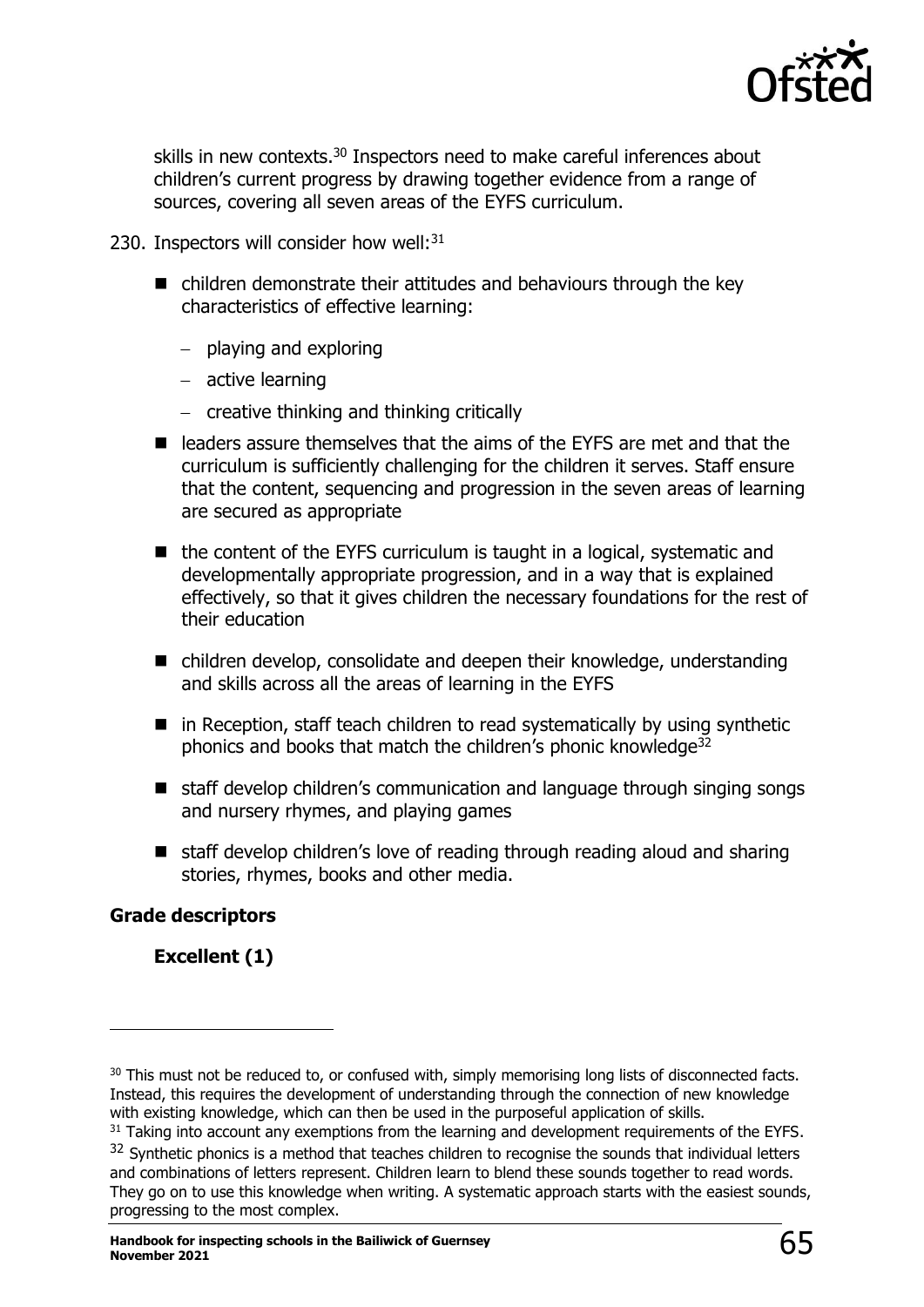

- The school meets **all** the criteria for good in the effectiveness of early years education **securely** and **consistently**.
- The quality of early years education provided is **exceptional**.

In addition, the following apply:

- The EYFS curriculum provides no limits or barriers to the children's achievements, regardless of their backgrounds, circumstances or needs. The high ambition it embodies is shared by all staff.
- The impact of the curriculum on what children know, can remember and do is strong. Children demonstrate this through being deeply engaged and sustaining high levels of concentration, including in their play. Children, including those from disadvantaged backgrounds, do well. Children with SEND achieve the best possible outcomes.
- Children are highly motivated and are eager to join in. They share and cooperate well, demonstrating independence, high levels of self-control and respect for others. Children consistently keep on trying hard, particularly if they encounter difficulties.
- 231. In order to judge whether a school is graded 'good' or 'requires improvement', inspectors will use a best-fit approach, relying on the professional judgement of the inspection team.

## **Good (2)**

## **Intent**

- Leaders adopt or construct a curriculum that is ambitious and designed to give children, particularly the most disadvantaged children, the knowledge, self-belief and cultural capital they need to succeed in life.
- The curriculum is coherently planned and sequenced and is developmentally appropriate. It is constructed to promote positive attitudes towards learning, providing plentiful opportunities for playing, exploring and learning creatively and actively. It builds on what children know and can do, towards cumulatively sufficient knowledge and skills for their future learning.
- $\blacksquare$  There is a sharp focus on ensuring that children acquire a wide vocabulary, communicate effectively and, in Reception, secure a knowledge of phonics, which gives them the foundations for future learning, especially in preparation for them to become confident and fluent readers.
- The school's approach to teaching early reading and synthetic phonics is systematic and ensures that all children learn to read words and simple sentences accurately by the end of Reception.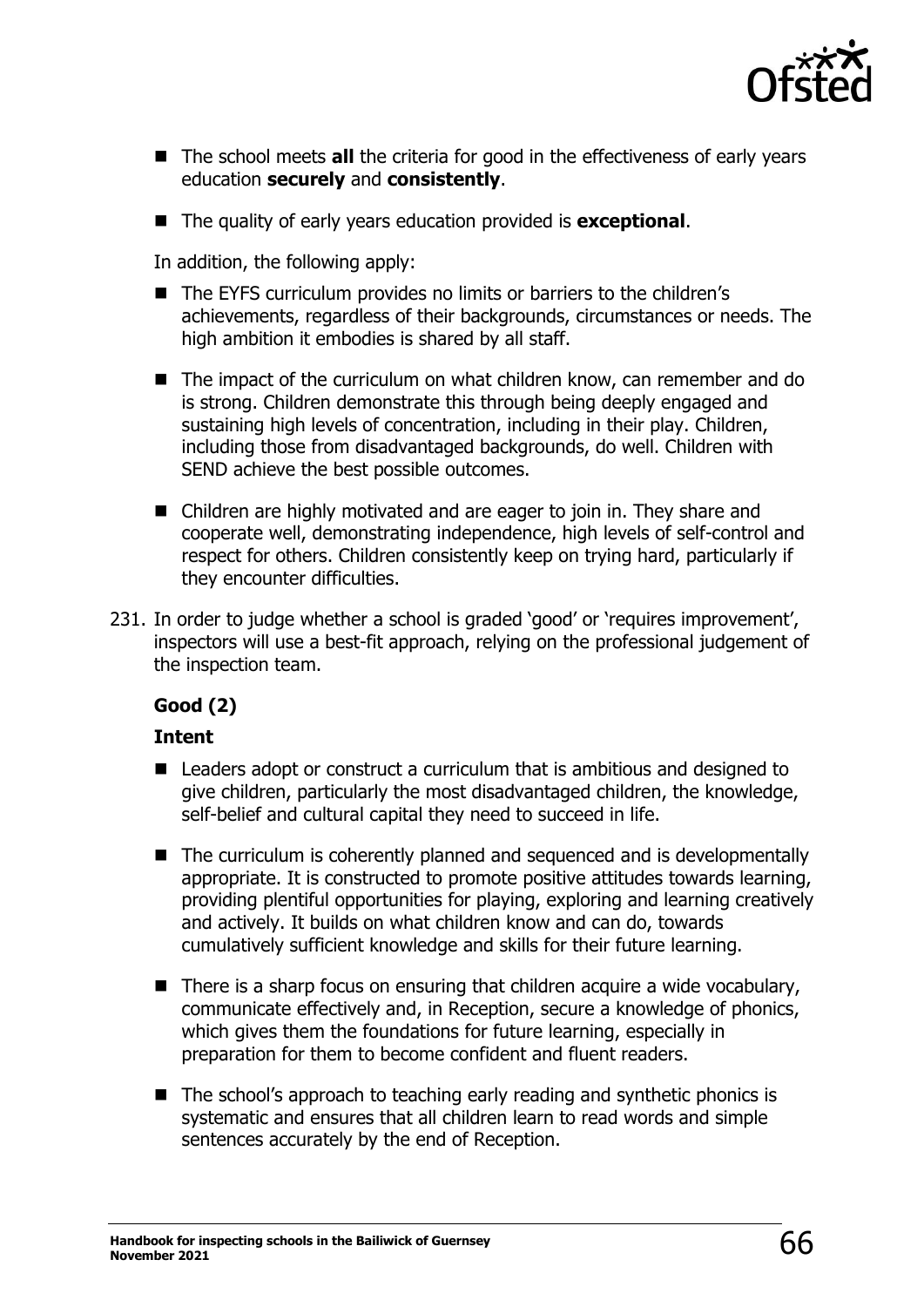

■ The school has the same academic ambitions for almost all children. For children with particular needs, such as those with SEND, their curriculum is designed to be ambitious and to meet their needs.

## **Implementation**<sup>33</sup>

- Children benefit from meaningful learning across the curriculum.
- Staff are knowledgeable about the areas of learning they teach. They manage the EYFS curriculum and pedagogy in relation to the learning needs of the children. Staff are expert in teaching systematic, synthetic phonics and ensure that children practise their reading from books that match their phonics knowledge.
- Staff present information clearly to children, promoting appropriate discussion about the subject matter being taught. They communicate well to check children's understanding, identify misconceptions and provide clear explanations to improve children's learning. In doing so, they respond and adapt their teaching as necessary.
- Staff read to children in a way that excites and engages them, introducing new ideas, concepts and vocabulary.
- Staff are knowledgeable about the teaching of early mathematics. They ensure that children have sufficient practice to be confident in using and understanding numbers. The mathematics curriculum provides a strong basis for more complex learning later on. Over the EYFS, teaching is designed to help children remember long term what they have been taught and to integrate new knowledge into larger concepts. This is checked well by staff and leaders. Leaders understand the limitations of assessment and avoid unnecessary burdens on staff or children.
- Staff create an environment that supports the intent of an ambitious, coherently planned and sequenced curriculum. The resources are chosen to meet children's needs and promote learning.
- The curriculum promotes and supports children's emotional security and the development of character. Staff teach children the language of feelings,

 $33$  Teaching should not be taken to imply a 'top-down' or formal way of working. It is a broad term that covers the many different ways in which adults help young children learn. It includes: their interactions with children during planned and child-initiated play and activities; communicating and modelling language; showing, explaining and demonstrating; exploring ideas; encouraging, questioning; recalling; providing a narrative for what they are doing; and facilitating and setting challenges. It takes account of the equipment that adults provide and the attention paid to the physical environment, as well as the structure and routines of the day that establish expectations. Integral to teaching is how practitioners assess what children know, understand and can do, as well as taking account of their interests and dispositions to learn (characteristics of effective learning), and how practitioners use this information to plan children's next steps in learning and to monitor their progress.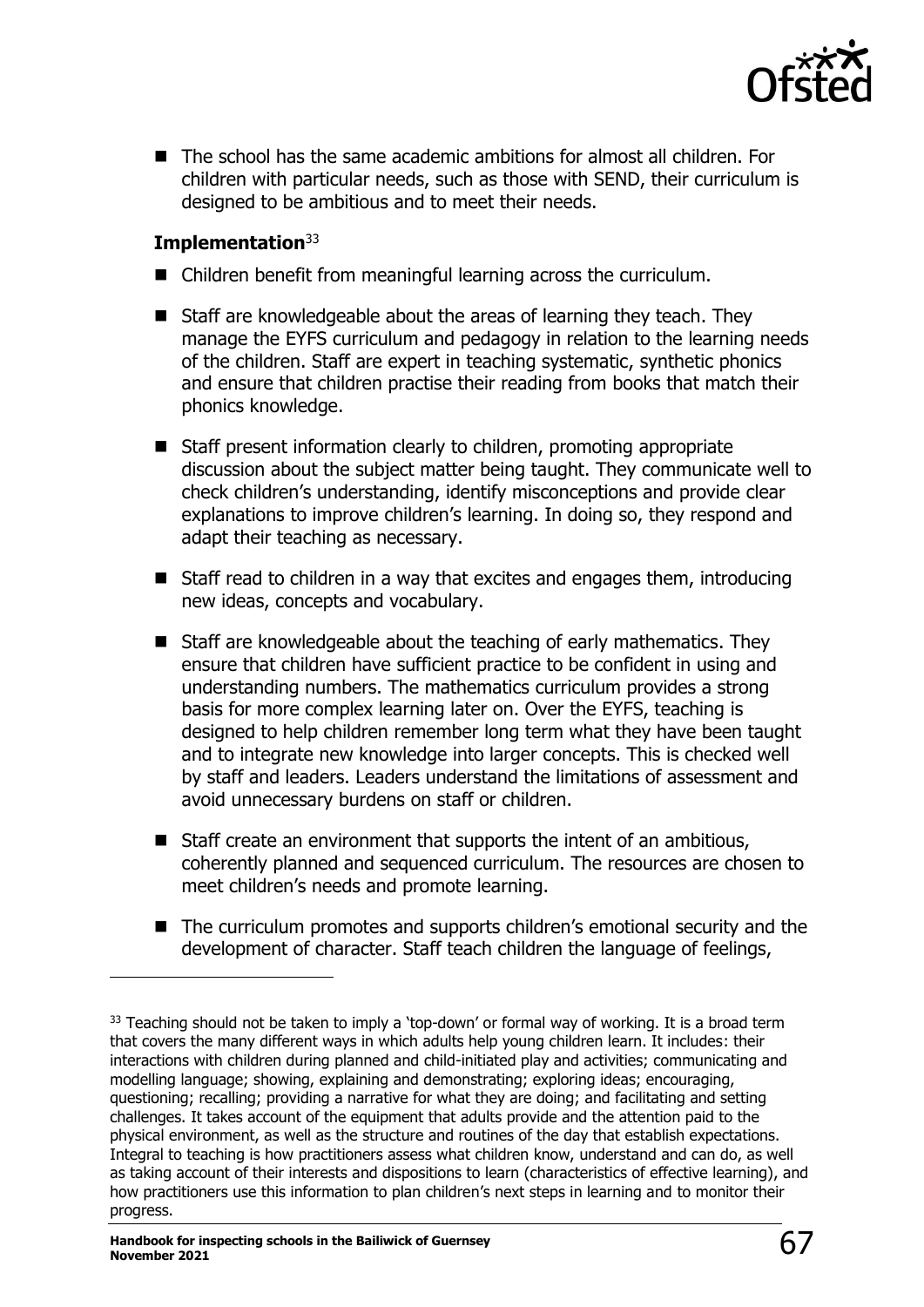

helping them to appropriately develop their emotional literacy. Leaders and staff are particularly attentive to the youngest children's needs.

- Staff give clear messages to children about why it is important to eat, drink, rest, exercise and be kind to each other. They teach children to take managed risks and challenges as they play and learn, supporting them to be active and develop physically.
- Staff provide information for parents about their children's progress, in line with the requirements of the EYFS. They provide information to parents about supporting their child's learning at home, including detail about the school's method of teaching reading and how to help their children learn to read.

### **Impact**

- Children develop detailed knowledge and skills across the seven areas of learning in an age-appropriate way. Children develop their vocabulary and use it across the EYFS curriculum. By the end of Reception, children use their knowledge of phonics to read accurately and with increasing speed and fluency.
- Children are ready for the next stage of education, especially Year 1 in school, if applicable. They have the knowledge and skills they need to benefit from what school has to offer when it is time to move on. By the end of Reception, children achieve well, particularly those children with lower starting points.
- By the end of Reception, children have the personal, physical and social skills they need to succeed in the next stage of their education. Where historical data is available, it indicates that most children achieve the early learning goals, particularly in mathematics, literacy and the prime areas.<sup>34</sup>
- Children enjoy, listen attentively and respond with comprehension to familiar stories, rhymes and songs that are appropriate to their age and stage of development. Children develop their vocabulary and understanding of language across the seven areas of learning.
- Children demonstrate their positive attitudes to learning through high levels of curiosity, concentration and enjoyment. They listen intently and respond positively to adults and each other. Children are developing their resilience to setbacks and take pride in their achievements.

<sup>&</sup>lt;sup>34</sup> The prime areas of the EYFS are personal, social and emotional development (PSED), communication and language (CL) and physical development (PD).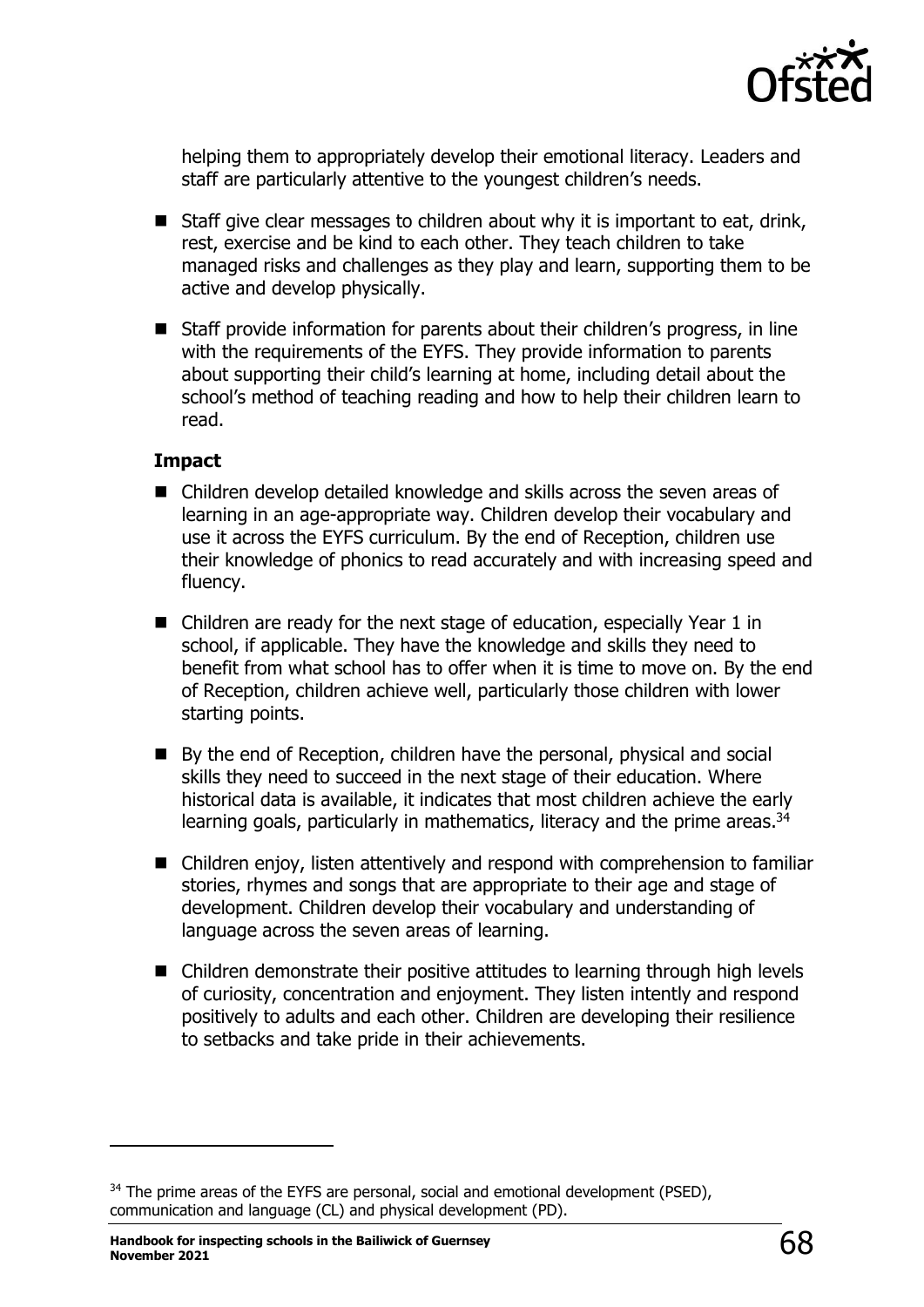

■ Children are beginning to manage their own feelings and behaviour, understanding how these have an effect on others. They are developing a sense of right and wrong.

## **Requires improvement (3)**

■ The effectiveness of early years is not yet good.

## **Inadequate (4)**

The effectiveness of early years is likely to be inadequate if one or more of the following applies:

- A poorly designed and implemented curriculum does not meet children's developmental needs or provide the necessary foundations for the rest of their schooling.
- Leaders and/or staff have a poor understanding of the areas of learning they teach and the way in which young children learn.
- Assessment is overly burdensome. It is unhelpful in determining what children know, understand and can do.
- By the end of Reception, children cannot communicate, read or spell phonically decodable words as well as they should. They do not have basic fluency in number and shape, space and measure.
- The proportion of children reaching expected levels in the prime areas is low.
- Children are not well prepared for the next stage of their learning, particularly those who receive additional funding or have SEND. Strategies for engaging parents are weak and parents do not know what their child is learning or how to help them improve.
- The attainment and progress of children, particularly those who are disadvantaged, are consistently low and show little or no improvement, indicating that children are underachieving considerably.

# **Evaluating sixth-form provision in schools**

- 232. Inspectors are required to evaluate the quality of education in any sixth-form provision in schools and to write about the sixth form in the inspection report. Inspectors must use all their evidence to evaluate what it is like to be a student in the sixth form.
- 233. The effectiveness of the arrangements for safeguarding students is reflected in the main judgement for the school.
- 234. Inspectors should take account of the key indicator areas in the evaluation schedule. They should consider: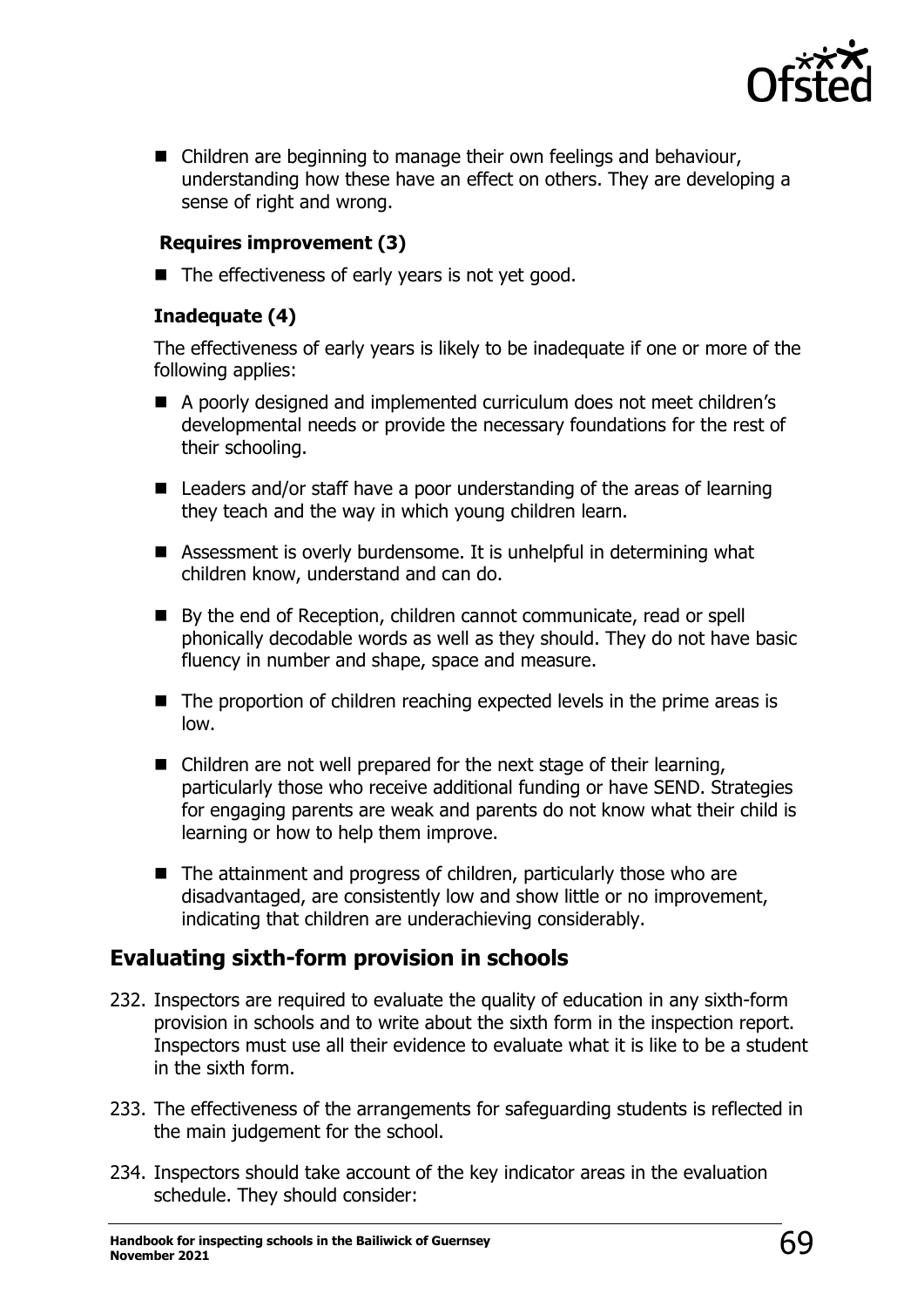

- the extent to which leaders and teachers have high expectations for achievement and progress and the effectiveness of the systems they use to monitor and develop the quality of sixth-form programmes for all students, including the most disadvantaged students and those with high needs
- how leaders and teachers develop a curriculum that provides progression, stretch, mathematics and English for those young people without GCSE grades A\* to C (or equivalent 9 to 4 GCSE measures), as well as work experience or industry placements and non-qualification activities<sup>35</sup>
- the effectiveness of high-quality, impartial careers quidance in enabling all students to make progress and move on to a higher level of qualification, employment or further training when they are ready to do so.
- 235. Through observing teaching and training activities and by holding discussions with students, teachers and support staff, inspectors will consider how well:
	- students develop personal, social and independent learning skills
	- students achieve high levels of punctuality and attendance
	- students' conduct and attitudes, including in non-qualification or enrichment activities and/or work experience, prepare them for employment or progress to higher levels of study.
- 236. Inspection of apprenticeship training is **not** in the scope of inspections of schools.

## **Grade descriptors**

## **Excellent (1)**

- The school meets **all** the criteria for good in the effectiveness of sixth-form provision **securely** and **consistently**.
- The quality of sixth-form provision provided is **exceptional**.

In addition, the following apply:

- The work that sixth-form students do over time embodies consistently demanding curriculum goals. It matches the aims of the curriculum in being coherently planned and sequenced towards building sufficient knowledge and skills for future learning and destinations.
- The impact of the taught curriculum is strong. Students acquire and develop high-quality skills and produce work of a consistently high standard.

<sup>35</sup> Non-qualification activities may include tutorials, work to develop study, leadership teamwork, selfmanagement skills and volunteering.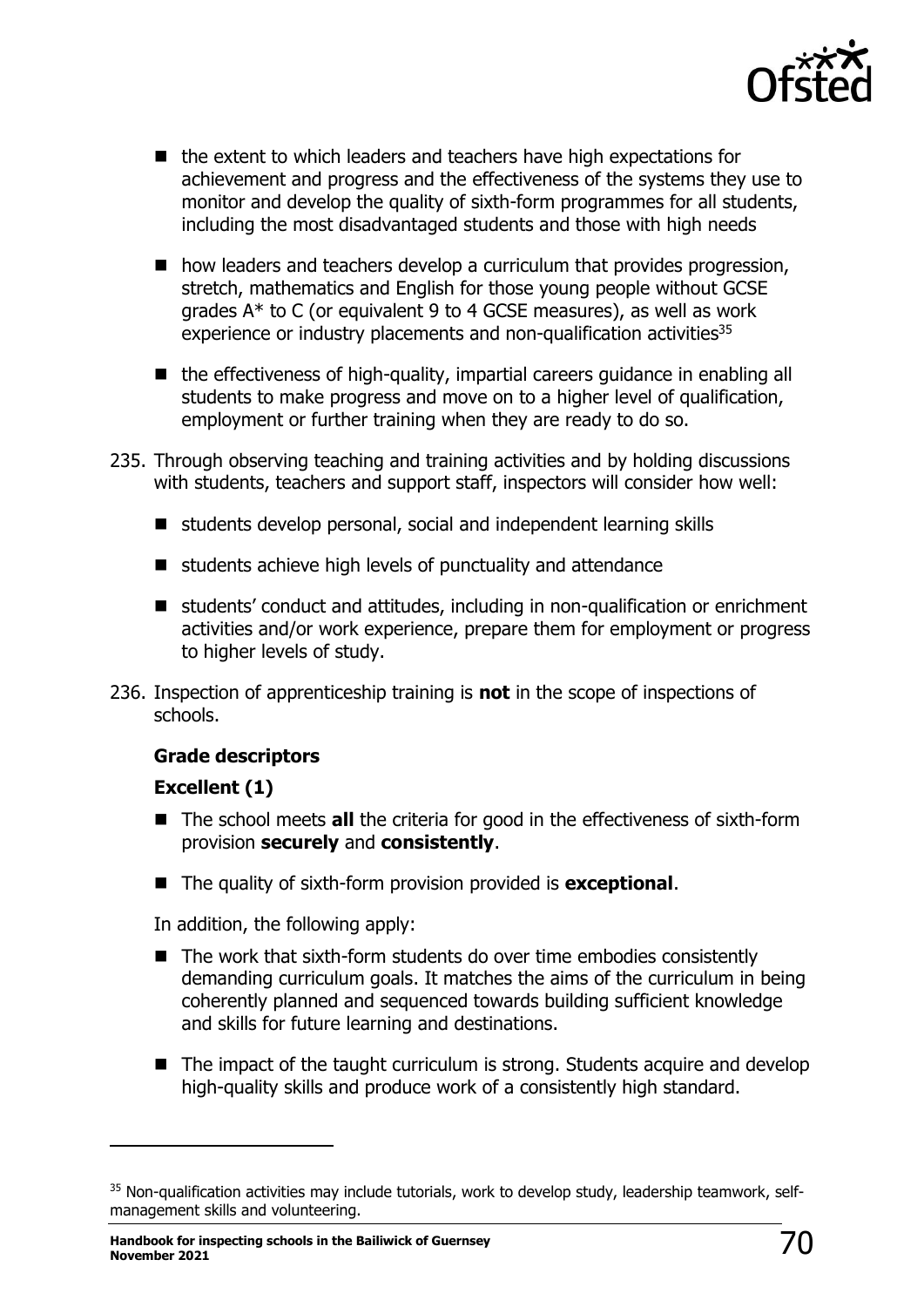

- Sixth-form students demonstrate consistently highly positive attitudes and commitment to their education. They have consistently high levels of respect for others.
- The sixth form consistently and extensively promotes learners' personal development. The sixth form goes beyond the expected, so that learners have access to a wide, rich set of experiences that teach learners why it is important to contribute actively to society. This is achieved through activities that strengthen considerably the sixth form's offer.
- 237. In order to judge whether a school is graded 'good' or 'requires improvement', inspectors will use a best-fit approach, relying on the professional judgement of the inspection team.

## **Good (2)**

- Leaders adopt or construct study programmes that are ambitious, appropriately relevant to local and regional employment and training priorities, and designed to give sixth-form students, particularly those with high needs and the most disadvantaged, the knowledge and skills they need to succeed in life. [If this is not yet fully the case, it is clear from leaders' actions that they are in the process of bringing this about, and are making any necessary amendments in response to the pandemic.]
- The curriculum is coherently planned and sequenced towards cumulatively sufficient knowledge and skills for future learning and employment. [If this is not yet fully the case, it is clear from leaders' actions that they are in the process of bringing this about, and are making any necessary amendments in response to the pandemic.]
- The school is ambitious for all its sixth-form students, including those with SEND and those with high needs. This is reflected in the curriculum. The curriculum remains ambitious, and is tailored, where necessary, to meet individual needs. [If this is not yet fully the case, it is clear from leaders' actions that they are in the process of bringing this about, and are making any necessary amendments in response to the pandemic.]
- Sixth-form students study the intended curriculum. The school ensures this by teaching all components of the full programmes of study. Any remote learning is integrated into course(s) of study, and is well designed to support the wider implementation of the school's curriculum.
- Teachers have expert knowledge of the subject(s) and courses they teach. Leaders provide effective support for those teaching outside their main areas of expertise. When relevant, teachers have extensive and up-to-date vocational expertise.
- Teachers present information and/or demonstrate skills clearly, promoting appropriate consideration of the subject matter being taught. They check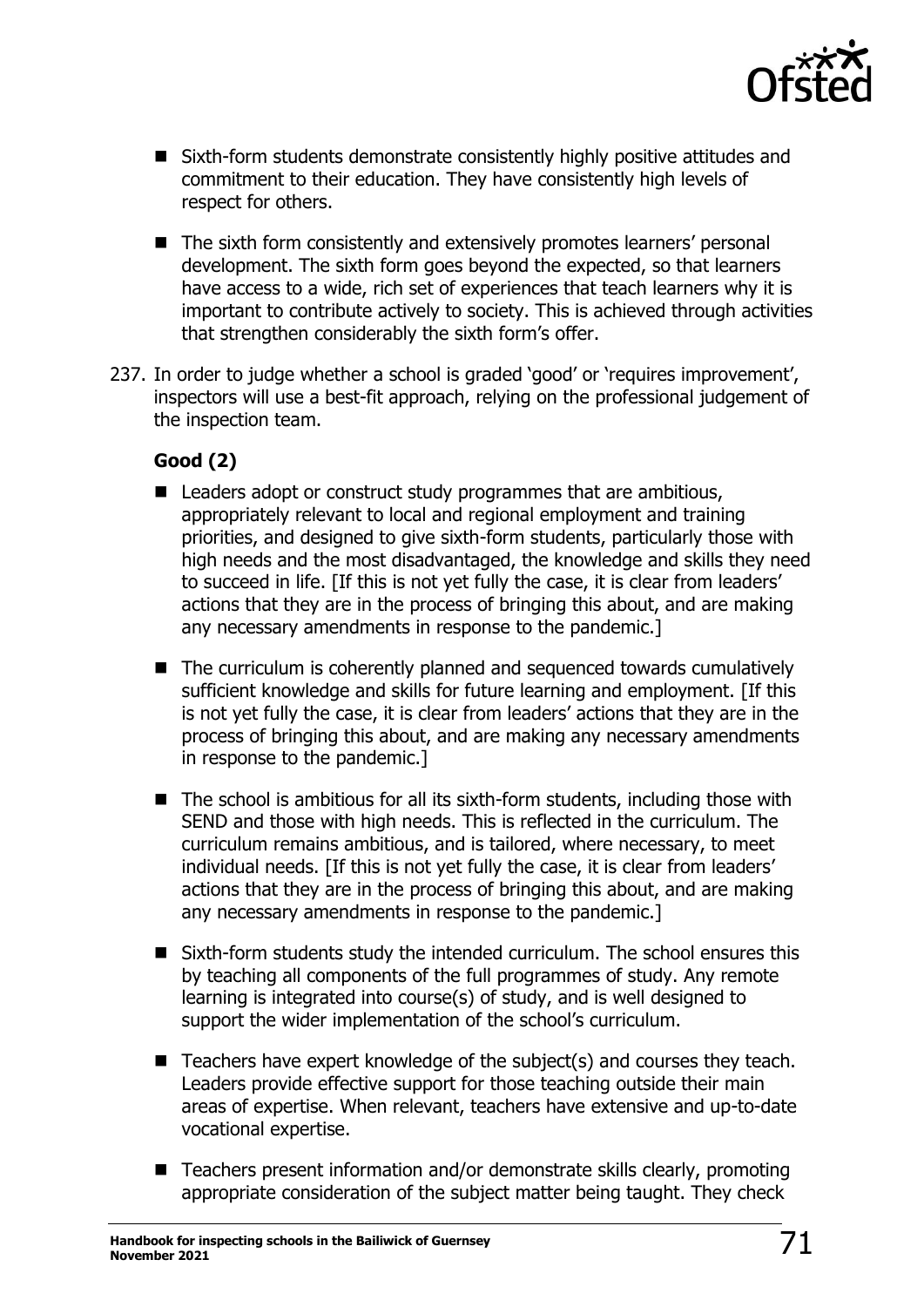

students' understanding systematically, identify misconceptions and provide clear, direct feedback. In doing so, they respond and adapt their teaching as necessary without recourse to unnecessary, time-consuming, individualised approaches to subject matter.

- The work that teachers give to sixth-form students is demanding. It ensures that students build knowledge and acquire skills, improving and extending what they already know and can do.
- Teachers encourage students to use subject-specific, professional and technical vocabulary well.
- Over the course of study, teachers design and use activities to help students to remember long term the content they have been taught, to integrate new knowledge into larger concepts, and to apply skills fluently and independently.
- Teachers and leaders use assessment well. For example, they use it to help students embed and use knowledge fluently and flexibly, to evaluate the application of skills, or to check understanding and inform teaching. Leaders understand the limitations of assessment and do not use it in a way that creates unnecessary burdens on staff or students.
- Teachers create an environment that allows sixth-form students to focus on learning. The resources and materials that teachers select and produce – in a way that does not create unnecessary workload for staff – reflect the school's ambitious intentions for the course of study. These materials clearly support the intent of a coherently planned curriculum, sequenced towards cumulatively sufficient knowledge and skills for future learning, independent living and employment.
- Students develop detailed knowledge across the curriculum and, as a result, achieve well in their study programmes. Students make substantial and sustained progress from their identified and recorded starting points in their study programmes. Where appropriate, this is reflected in results in national examinations that meet government expectations, or in the qualifications obtained.
- Students are ready for the next stage of education, employment or training. They have gained qualifications or met the standards that allow them to go on to destinations that meet their interests, aspirations and intended course of study. Students with high needs have greater independence in making decisions about their lives.
- Students have high levels of attendance and are punctual. Their attitudes to their education are positive. Where relevant, attitudes improve over time.
- The sixth form prepares its students for future success in education, employment or training. It does this through providing: unbiased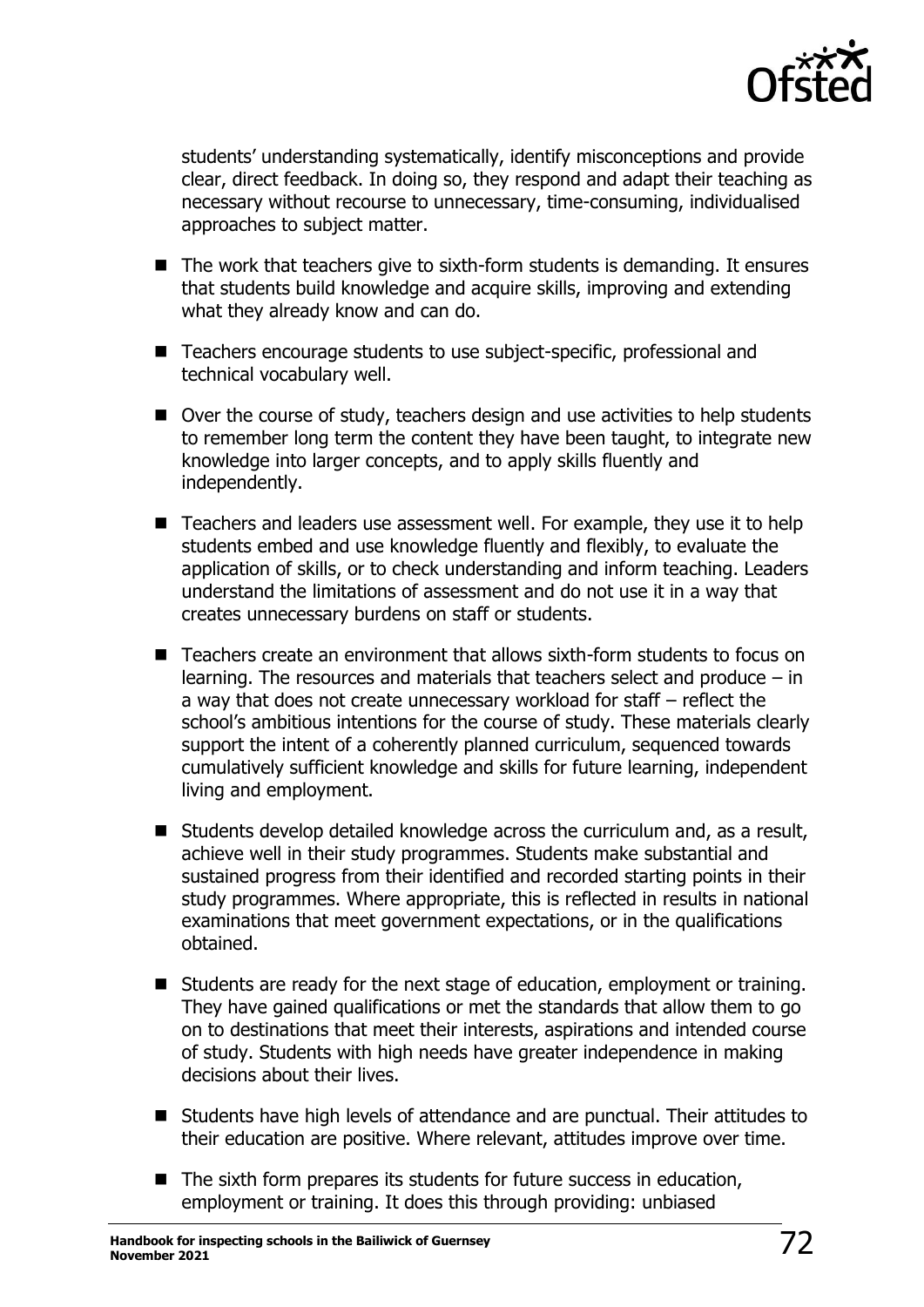

information to all about potential next steps; high-quality, up-to-date and locally relevant careers guidance; and opportunities for good-quality, meaningful encounters with the world of work.

- Leaders and staff create an environment in which students feel safe because staff and learners do not accept bullying, harassment or discrimination or peer-on-peer abuse, online or offline. Staff deal with any issues quickly, consistently and effectively.
- Students develop an age-appropriate understanding of healthy relationships through appropriate RSE.

#### **Requires improvement (3)**

■ The quality of education in the sixth form is not yet good.

#### **Inadequate (4)**

The quality of education is likely to be inadequate if any one of the following applies:

- The design, coverage or teaching of the curriculum does not provide adequately for all students.
- The curriculum does not prepare students for the opportunities, responsibilities and experiences of life in the modern Bailiwick of Guernsey.
- Weak assessment practice means that teaching fails to meet students' needs.
- The attainment and progress of students are consistently low and show little or no improvement over time, indicating that students are underachieving considerably.
- Students do not develop or improve the English and mathematical skills they need to succeed in the next year or stage of education, or in training or employment.
- Students have not attained the qualifications, skills or behaviours appropriate for them to progress to their next stage of education, training or employment.
- Students' attendance is consistently low and shows little sign of sustained improvement. Their lack of engagement, motivation or enthusiasm inhibits their progress and development.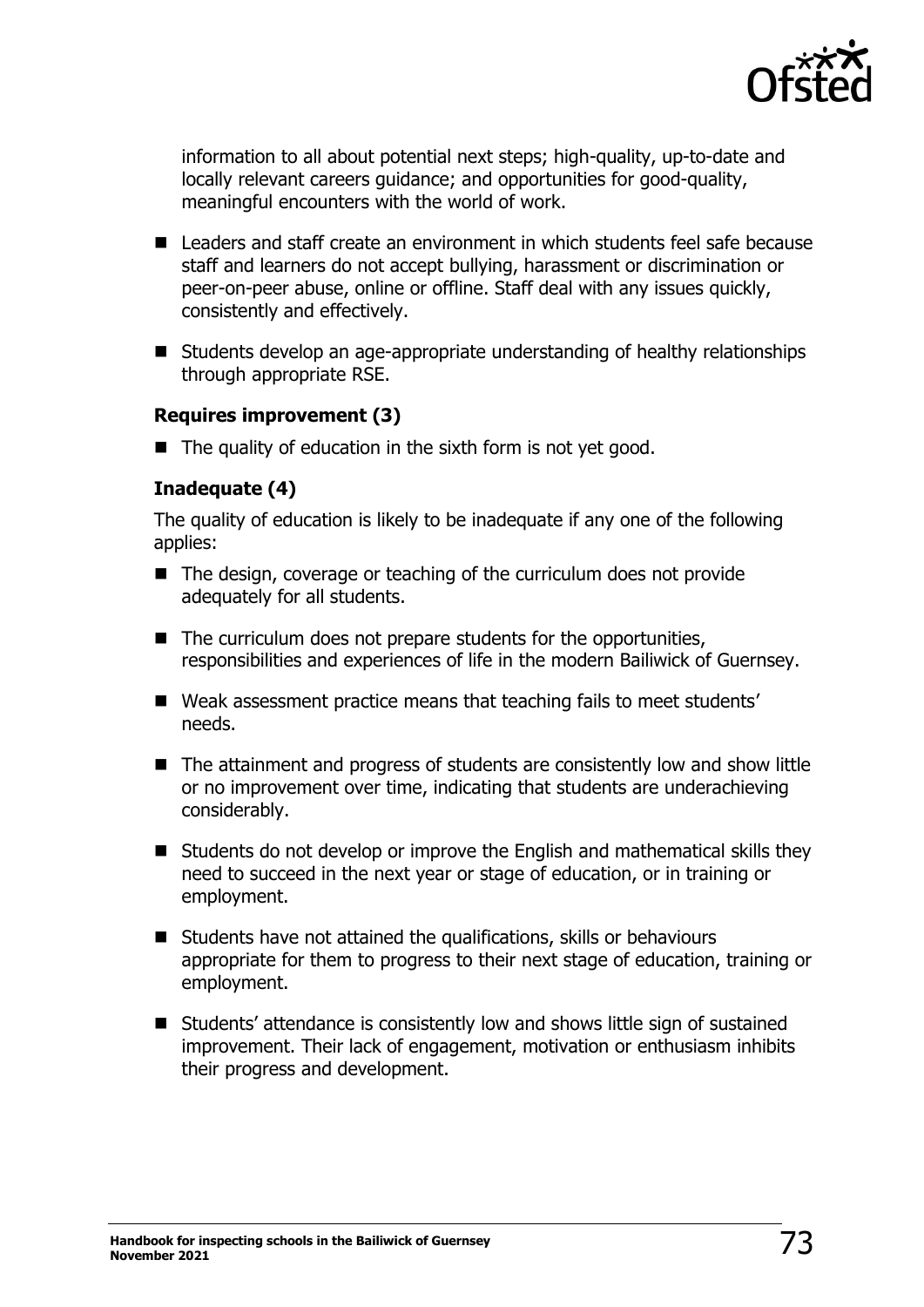

# **Part 3. Applying the inspection handbook in different contexts**

## **Provision for pupils with SEND in special and mainstream schools**

- 238. Pupils with SEND have a range of different needs and starting points. Some pupils have severe, complex or profound needs that have a significant impact on their cognitive development, especially in the way in which they are able to make alterations to their long-term memory. Other pupils have starting points at least as high as those of other pupils of their age, for instance among pupils with sensory impairments.
- 239. All parts of this handbook apply to provision for pupils with SEND both in special schools and in mainstream schools. However, as with all provision, SEND provision has some specific factors that should be taken into account. Inspectors will gather and evaluate evidence about:
	- whether leaders are ambitious for all pupils with SEND
	- how well leaders identify, assess and meet the needs of pupils with SEND, including when pupils with SEND are self-isolating and/or receiving remote learning
	- how well leaders develop and adapt the curriculum so that it is coherently sequenced to all pupils' needs, starting points and aspirations for the future
	- how successfully leaders involve parents, carers and, as necessary, other professionals/specialist services in deciding how best to support pupils with SEND, including agreeing the approach to remote learning
	- how well leaders include pupils with SEND in all aspects of school life
	- how well the school assesses the learning and development of pupils with SEND, and whether pupils' outcomes are improving as a result of the different or additional provision being made for them, including any reasonable adjustments in the provision of remote learning. This covers outcomes in:
		- − communication and interaction
		- − cognition and learning
		- − physical health and development
		- − social, emotional and mental health
	- how well pupils with SEND are prepared for their next steps in education, employment and training, and their adult lives, including: further/higher education and employment; independent living; participating in society; and being as healthy as possible in adult life.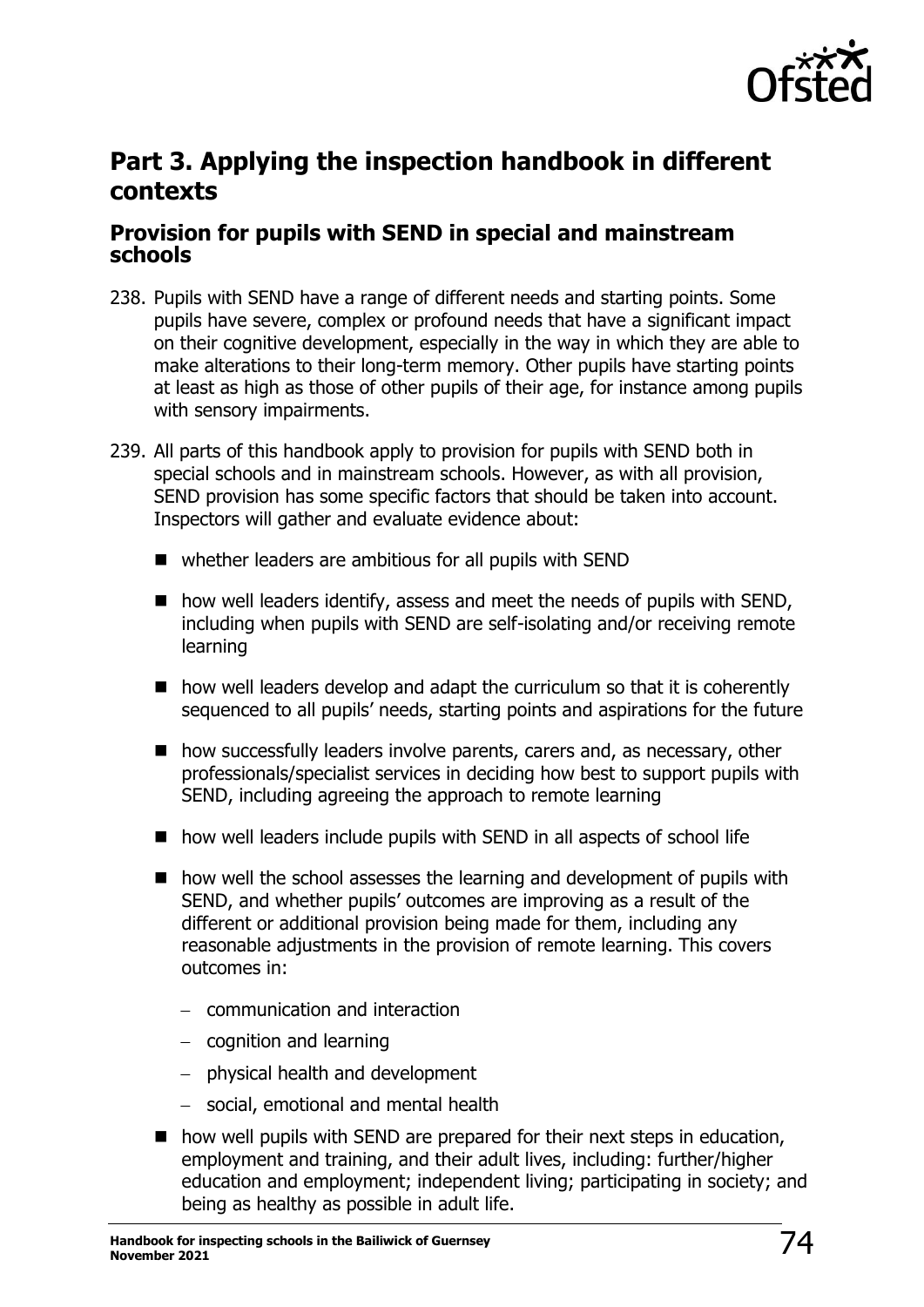

- 240. Because of the often vastly different types of pupils' needs, inspectors will not compare the outcomes achieved by pupils with SEND with those achieved by other pupils with SEND in the school, or locally or nationally.
- 241. Pupils with SEND often have significant and complex vulnerabilities and can face additional safeguarding challenges. Inspectors will evaluate the ways in which leaders have made appropriate and effective safeguarding arrangements that reflect these additional vulnerabilities, including during the COVID-19 pandemic.

## **Applying the handbook in alternative provision**

- 242. All parts of the inspection handbook apply to alternative provision. However, just as all school contexts are different, so are those of alternative providers. Inspectors will gather and evaluate evidence about:
	- how well leaders identify, assess and meet the needs of pupils when they first begin to attend the alternative provision, including pupils with SEND
	- how well leaders develop and adapt the curriculum so it is coherently sequenced and meets all pupils' needs, starting points and aspirations for the future, including through remote learning
	- how successfully leaders involve parents, carers and, as necessary, other professionals/specialist services in deciding how best to support pupils
	- whether leaders are ambitious for all pupils
	- how well leaders include pupils in all aspects of school life, giving particular emphasis to how well they are prepared for their next steps in education, employment or training, and their adult lives
	- how well schools assess pupils' learning and development, and whether pupils' outcomes are improving as a result of the different or additional provision being made for them, including outcomes for pupils with SEND.
- 243. Pupils who receive all or part of their education from alternative providers often have significant, complex vulnerabilities. As with other schools, inspectors will evaluate the ways in which leaders have made appropriate and effective safeguarding arrangements for pupils in the light of their greater vulnerability to safeguarding risks, including during the COVID-19 pandemic.
- 244. If pupils access alternative provision, inspectors will evaluate the extent to which these placements are safe and effective in promoting pupils' progress. Inspectors must visit a sample of the alternative providers used.
- 245. Alternative providers may have different objectives in their work that relate to the reasons why a pupil is placed in alternative provision, the needs of the pupil, the duration of placements and the proportion of time that pupils spend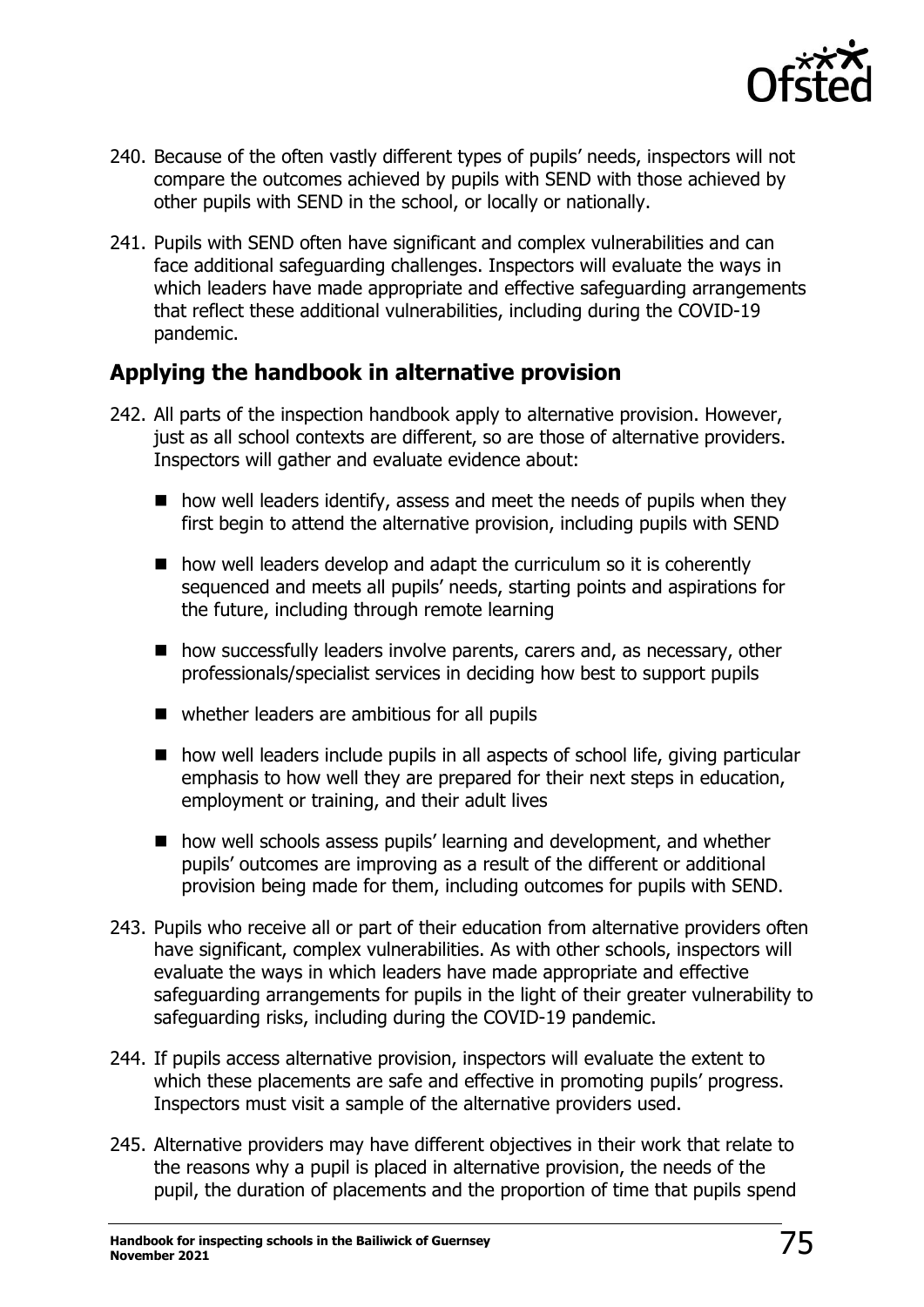

with the provider each week. For instance, in a provision that provides shortterm placements for excluded pupils or those at risk of exclusion, the core work may emphasise specific improvements in pupils' attitudes, behaviour and/or attendance alongside their academic/vocational/technical achievement, or be aiming to reintegrate pupils into mainstream schools. Alternative providers may also offer services to schools and other educational settings to help them support children with additional needs in their settings. An alternative provision setting may be the permanent destination for some pupils. Inspectors will evaluate schools' success in these areas, while bearing in mind that we expect high academic/vocational/technical aspirations for all pupils.

- 246. Inspectors will take the school's official records as a starting point for discussions about attendance. They must evaluate pupils' attendance as a percentage of a full-time timetable, even when temporary part-time arrangements are in place. Leaders may have a range of ways of evaluating pupils' attendance, given that pupils often join and leave the school roll at various times of the year. Inspectors will take into account pupil turnover in the provision when considering evidence for attitudes and behaviour.
- 247. Often, pupils attending alternative providers have had poor attendance in the past. Inspectors will evaluate the improvement in pupils' attendance from their starting points when this is relevant. Inspectors will also evaluate the ways in which leaders take account of pupils' weak attendance in their safeguarding systems and the clarity of their attendance recording. If schools use part-time timetables, and pupils are not attending other provision or placements in addition, inspectors will evaluate the extent to which pupils are well monitored, and the provision is aspirational and effective in getting pupils into full-time education quickly. These timetables should not be open-ended and should result in a swift return to full-time education for pupils.
- 248. Transitions into alternative provision are often complex, involving dual registration, periods of non-attendance and meetings with a range of services and families. When evaluating pupils' attainment and progress, inspectors will consider the ways in which leaders have identified, assessed and met the needs of pupils. They will evaluate the progress that pupils have made since they began to attend the alternative provision. For pupils who have left the alternative provision, inspectors will consider how well the progress they have made there has enabled them to move on to suitable destinations and, post-16, to take courses at an appropriately demanding level. They will also look closely at how effective liaison is with other schools to ensure that there are appropriately high expectations, and, as far as is reasonably possible, continuity in pupils' education programmes. Inspectors will also look at whether the provider works closely with families, schools and other agencies to ensure a smooth transition to and from alternative provision. They will look at whether the provider sets expectations that reintegration back into mainstream education is a key component of a placement.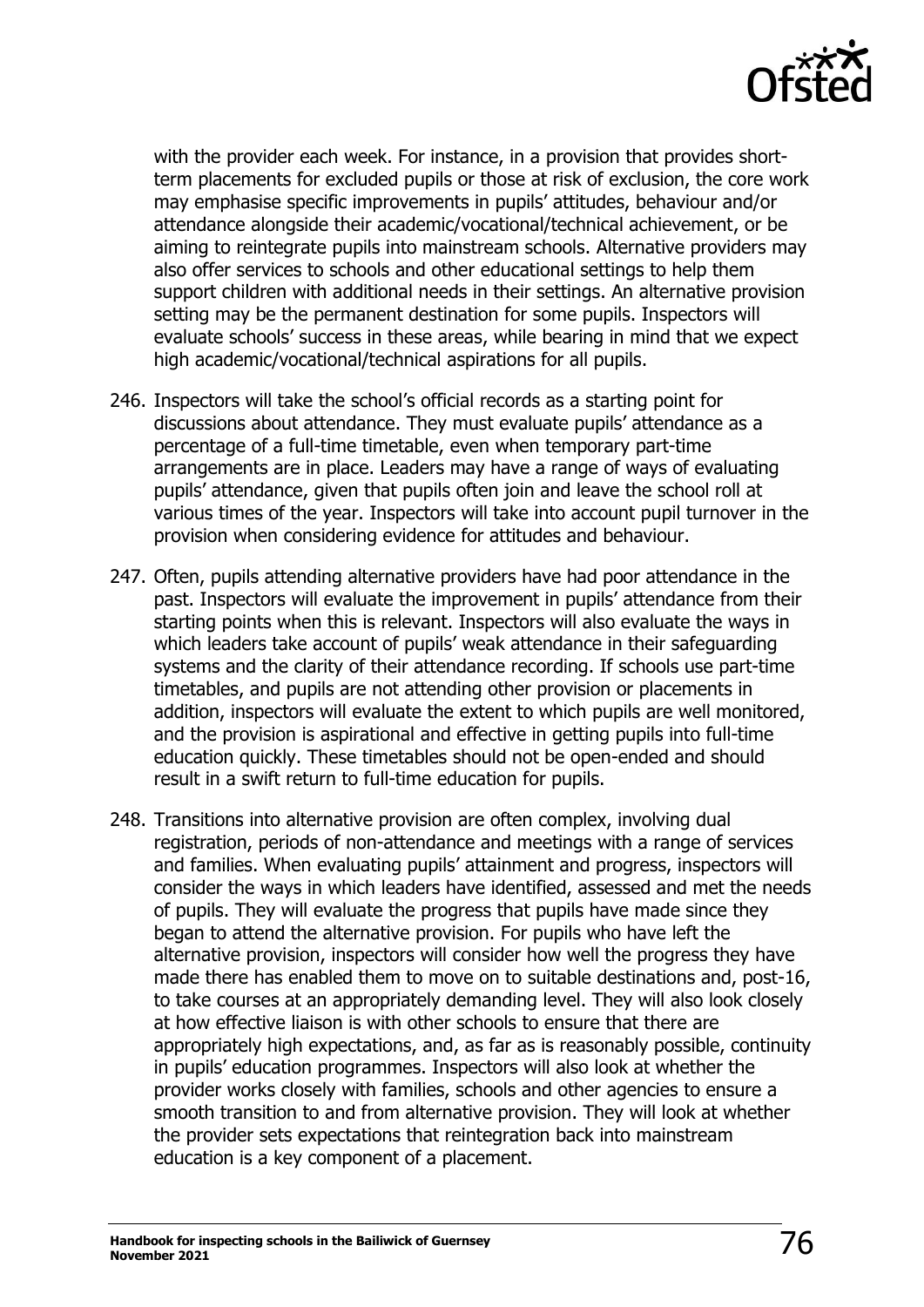

### **Applying the handbook to the teaching of early reading in primary schools**

- 249. During all inspections of primary schools, inspectors must focus on how well pupils are taught to read as a main inspection activity. They will pay particular attention to pupils who are reading below age-related expectations (the lowest 20%) to assess how well the school is teaching phonics and supporting all children to become confident, fluent readers. This will include understanding how reading is taught remotely, where applicable.
- 250. Inspectors will listen to several low-attaining pupils in Years 1 to 3 reading from unseen books that are appropriate to their stage of progress.<sup>36</sup> Inspectors should also draw on information from the school's policy for teaching reading, and on phonics assessments, phonics screening check results and lesson visits.
- 251. In reaching an evaluation against the 'quality of education' judgement, inspectors will consider whether:
	- the school is determined that every pupil will learn to read, regardless of their background, needs or abilities; and whether all pupils, including the weakest readers, make sufficient progress to meet or exceed age-related expectations
	- stories, poems, rhymes and non-fiction are chosen for reading to develop pupils' vocabulary, language comprehension and love of reading; and whether pupils are familiar with, and enjoy listening to, a wide range of stories, poems, rhymes and non-fiction
	- the school's phonics programme matches or exceeds the expectations of the Bailiwick Curriculum and the early learning goals in the EYFS.
	- $\blacksquare$  the school has clear expectations of pupils' phonics progress, term by term, from Reception to Year 2
	- the sequence of reading books shows a cumulative progression in phonics knowledge that is matched closely to the school's phonics programme
	- teachers give pupils sufficient practice in reading and re-reading books that match the grapheme–phoneme correspondences they know, both at school and at home
	- $\blacksquare$  reading, including the teaching of systematic, synthetic phonics, is taught from the beginning of Reception

<sup>&</sup>lt;sup>36</sup> Wherever possible, inspectors should listen to pupils read in a classroom or in an open area with which pupils are familiar. The length of time a child has attended the school should be taken into consideration.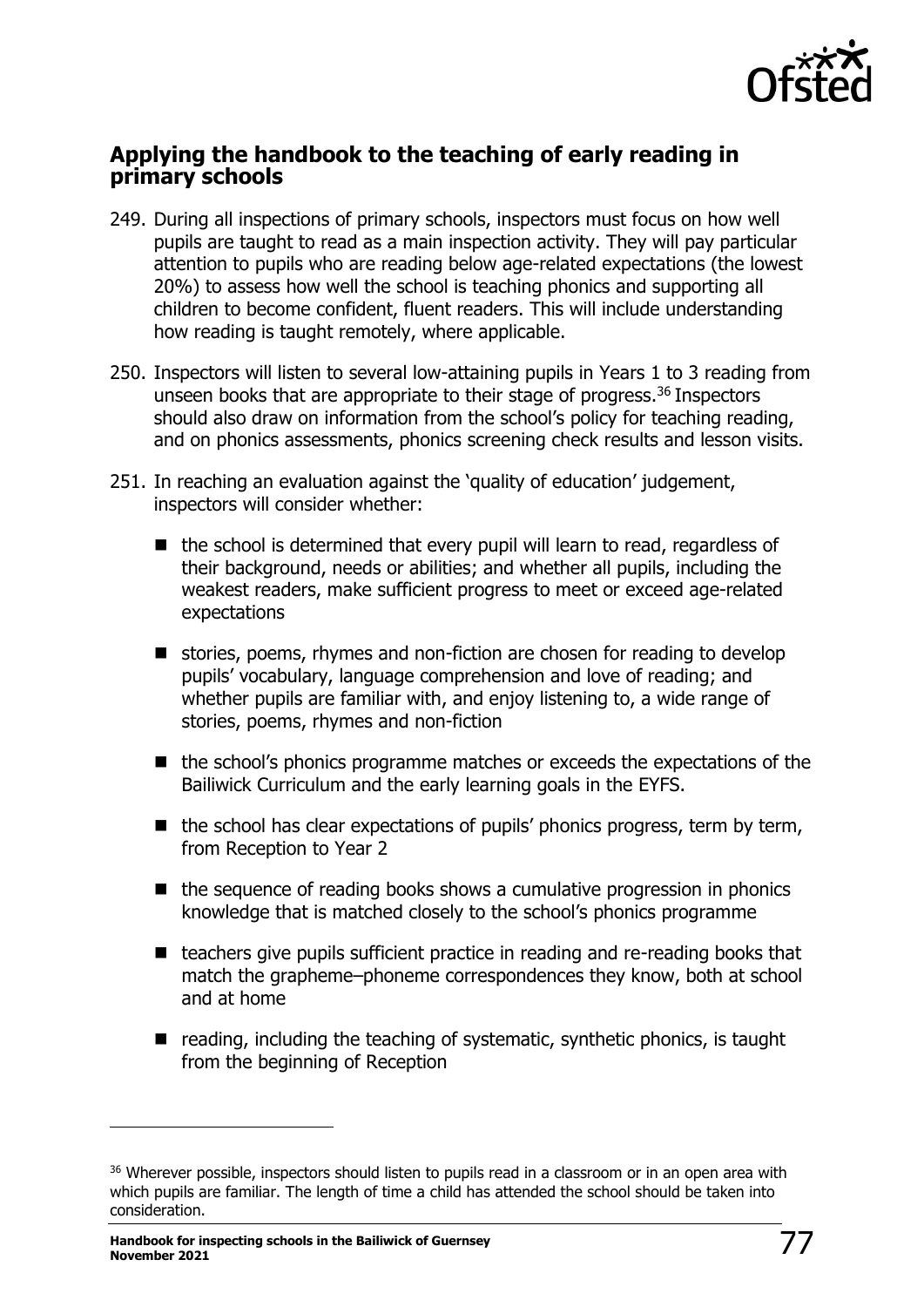

- the ongoing assessment of pupils' phonics progress is sufficiently frequent and detailed to identify any pupil who is falling behind the programme's pace, and whether, if they do fall behind, targeted support is given immediately
- the school has developed sufficient expertise in the teaching of phonics and reading.

# **Applying the handbook to the teaching of mathematics**

- 252. When inspectors look at mathematics provision, they will evaluate the quality of a school's mathematics education through lesson visits, discussions with pupils and scrutiny of their work, reviews of curriculum plans, discussions with curriculum leaders, and examination of any published data. This will include understanding how mathematics is taught remotely, where applicable.
- 253. Inspectors will consider what steps the school has taken to ensure that:
	- pupils understand and remember the mathematical knowledge, concepts and procedures appropriate for their starting points, including knowledge of efficient algorithms. This should also ensure that pupils are ready for the next stage, whether that be the next lesson, unit of work, year or key stage, including post-16 mathematics
	- the school's curriculum planning for mathematics carefully sequences knowledge, concepts and procedures to build mathematical knowledge and skills systematically and, over time, the curriculum draws connections across different ways of looking at mathematical ideas
	- the curriculum divides new material into manageable steps, lesson by lesson
	- the curriculum identifies opportunities when mathematical reasoning and solving problems will allow pupils to make useful connections between identified mathematical ideas or to anticipate practical problems they are likely to encounter in adult life. Pupils have sufficient understanding of, and unconscious competence in, prerequisite mathematical knowledge, concepts and procedures that are necessary to succeed in the specific tasks set
	- within the curriculum, there are sufficient opportunities planned to revisit previously learned knowledge, concepts and procedures; this is to ensure that, once learned, mathematical knowledge becomes deeply embedded in pupils' memories. This then allows rapid and accurate recall and frees pupils' attention so they can work with increasing independence, apply their mathematical knowledge to more complex concepts and procedures, and gain enjoyment through a growing self-confidence in their ability
	- there is flexibility in curriculum planning so that the school can address identified gaps in pupils' mathematical knowledge that hinder their capacity to learn and apply new content. Those pupils behind age-related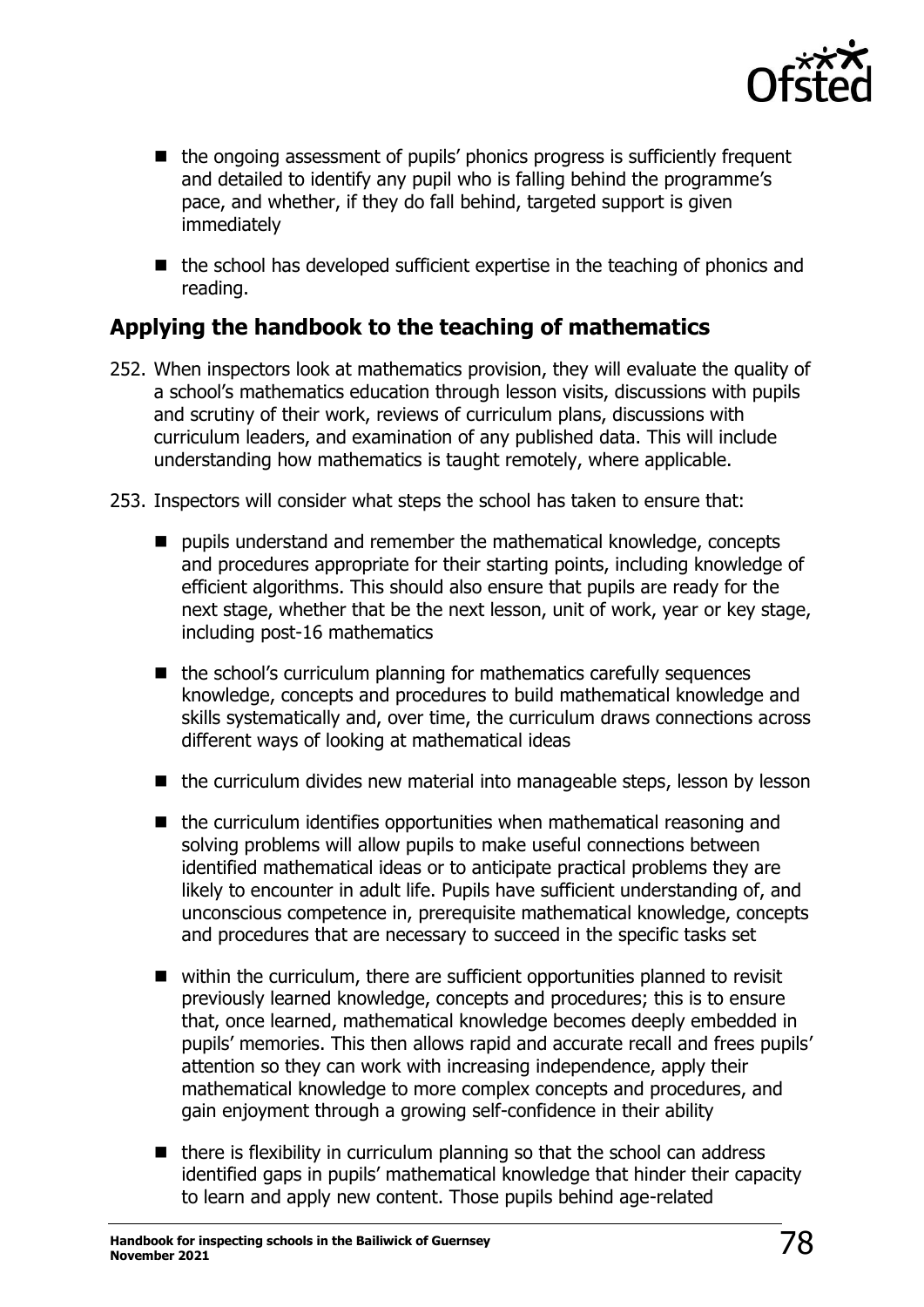

expectations are provided with opportunities to learn the mathematical knowledge and skills necessary to catch up with their peers

- there are objective assessments that can identify when all pupils have gained the intended understanding and unconscious competence in the knowledge, concepts and procedures necessary before they move on to new or more complex content
- teaching models new procedures and uses resources and approaches that enable pupils to understand the mathematics they are learning
- all teachers of mathematics, including non-specialist teachers of mathematics, have sufficient mathematical and teaching content knowledge to deliver topics effectively
- pupils' mathematical knowledge is developed and used, where appropriate, across the curriculum.